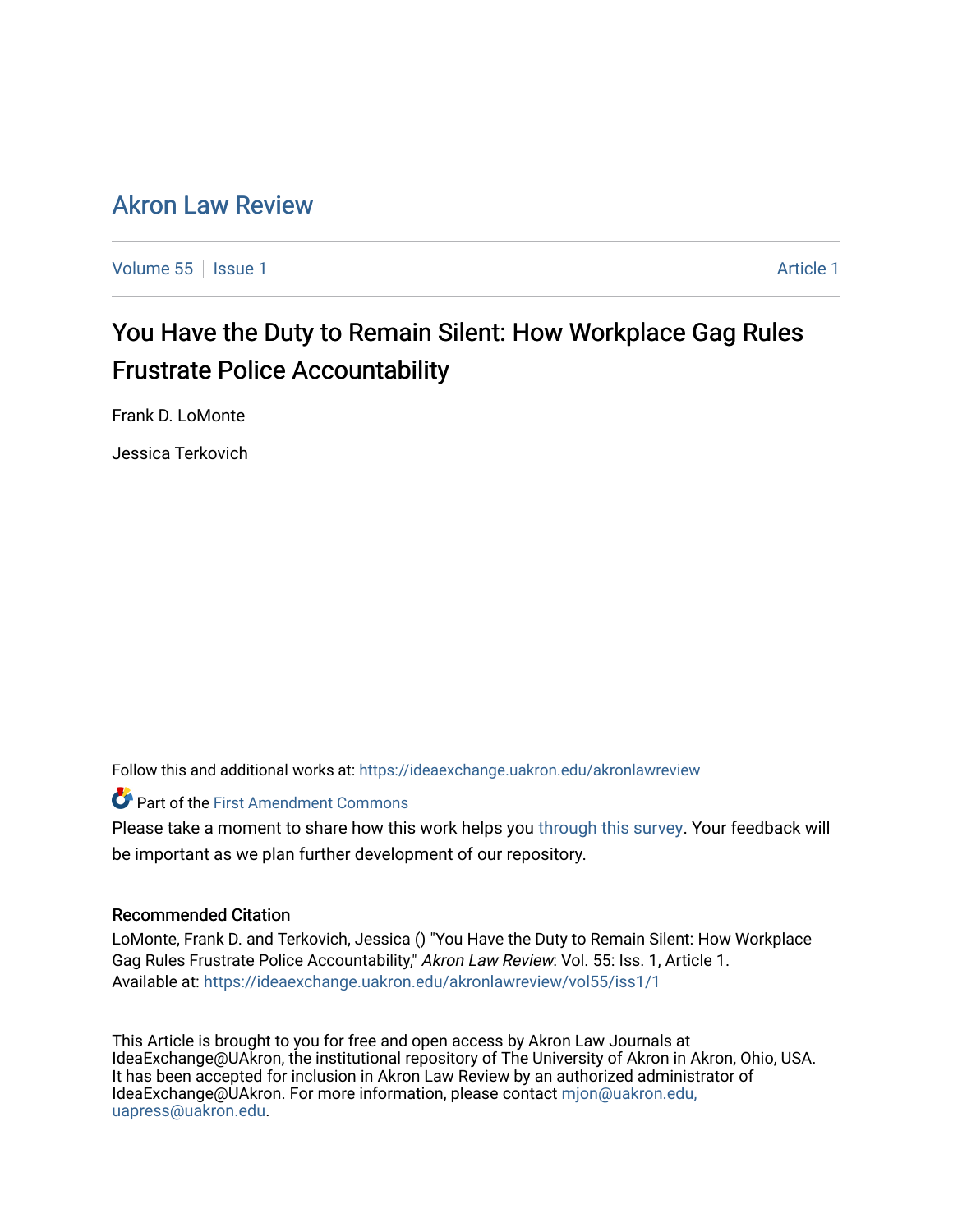# **YOU HAVE THE DUTY TO REMAIN SILENT: HOW WORKPLACE GAG RULES FRUSTRATE POLICE ACCOUNTABILITY**

*Frank D. LoMonte[\\*](#page-1-0) and Jessica Terkovich[\\*\\*](#page-1-1)*

| I.  |                                                            |    |
|-----|------------------------------------------------------------|----|
| П.  | Freedom of Speech and the Government Workplace6            |    |
|     | A. Government Gatekeeping: Regulator Versus                |    |
|     |                                                            |    |
|     |                                                            |    |
| Ш.  |                                                            |    |
| IV. |                                                            |    |
|     | A. Uniformed not Uninformed: Courts Value Officers'        |    |
|     |                                                            |    |
|     | B. Fatally Flawed: Gag Policies Flunk Test of Vagueness,   |    |
|     |                                                            |    |
| V.  |                                                            |    |
|     | A. Blanket Prohibitions on Speaking Without Approval24     |    |
|     | B. Policies Lacking Clarity That Exist in a Constitutional |    |
|     |                                                            | 28 |
|     |                                                            |    |
| VI. | The Argument for Handcuffing Officer Speech36              |    |
|     | A. Less Speech-Restrictive Remedies Exist39                |    |
|     | B. Supervisors Have Adequate Speech-Specific               |    |
|     |                                                            |    |
|     | Prior Restraints Do Not Serve or Protect: A Way Forward42  |    |
|     |                                                            |    |

1

<span id="page-1-0"></span><sup>\*</sup> Professor & Director of the Joseph L. Brechner Center for Freedom of Information at the University of Florida in Gainesville, Florida; B.A., 1992, Political Science, Georgia State University; J.D. (Order of the Coif), 2000, University of Georgia School of Law.

<span id="page-1-1"></span><sup>\*\*</sup>B.A., 2018, Criminology & Law, University of Florida; J.D. (anticipated) 2022, University of Florida Levin College of Law. The authors gratefully acknowledge the invaluable research assistance of Adriana Merino in compiling and analyzing the police department policies on which Sec. V is based.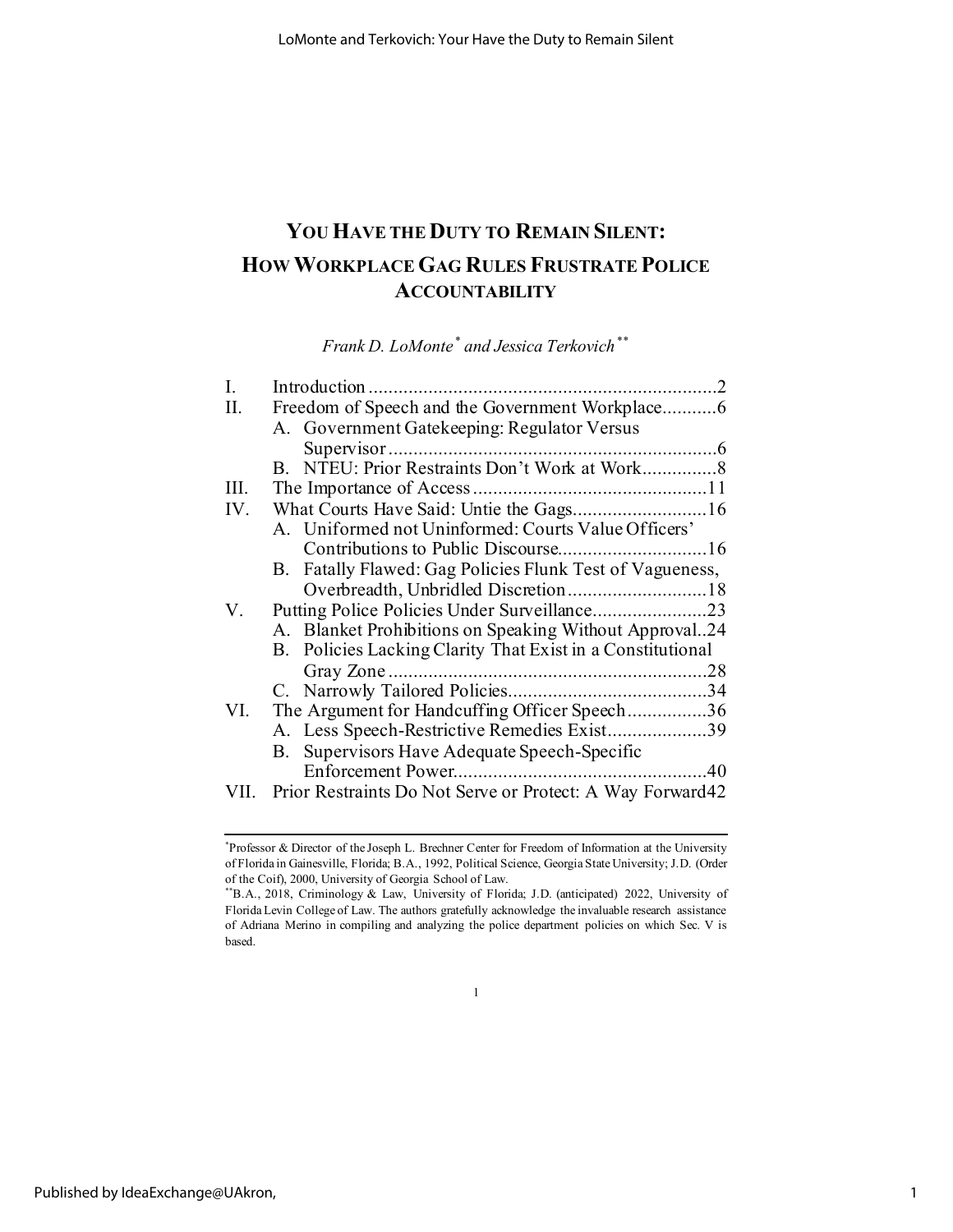# I. INTRODUCTION

When reporter Sara Koenig of the acclaimed podcast *Serial* sought to tell the story of how Cleveland police fatally shot a 12-year-old boy playing with a toy gun in a city park, the only representative of the Cleveland Police Department who would speak to her was the head of the patrolman's union, Steve Loomis. [1](#page-2-0) Acknowledging that Loomis' opinion might not be representative of the rank-and-file officers' views, Koenig explained to listeners that "no other Cleveland officers were permitted to talk to us on the record."[2](#page-2-1)

This response—that police officers are forbidden from discussing anything work-related with the news media—has become a staple of daily routine for journalists. One survey of reporters who regularly cover law enforcement agencies found that a media-relations officer had blocked 57% from getting an interview with a police department employee.[3](#page-2-2) "Gagging" America's police officers prevents journalists and their audiences from hearing the perspective of frontline law enforcement officers, whose perspective is especially relevant now, when policing is under unprecedented scrutiny.

Police officers' ability to tell their own stories has undeniable value. The public needs to hear why officers make their decisions without filtering through a public-relations officer who lacks firsthand knowledge and may be inclined to apply spin to the facts. [4](#page-2-3) As with any highly

<span id="page-2-0"></span><sup>1.</sup> Emma G. Fitzsimmons, *Video Shows Cleveland Officer Shot Boy in 2 Seconds*, N.Y. TIMES (Nov. 26, 2014), https://www.nytimes.com/2014/11/27/us/video-shows-cleveland-officer-shottamir-rice-2-seconds-after-pulling-up-next-to-him.html [https://perma.cc/7LJK-AJAU].

<span id="page-2-1"></span><sup>2.</sup> Serial, *Misdemeanor, Meet Mr. Lawsuit*, SERIAL (Sept. 27, 2018), https://serialpodcast.org/season-three/3/misdemeanor-meet-mr-lawsuit [https://perma.cc/2YBE-MV38].

<span id="page-2-2"></span><sup>3.</sup> CAROLYN S. CARLSON & PAYMON KASHANI, MEDIATED ACCESS: CRIME REPORTERS' PERCEPTIONS OF PUBLIC INFORMATION OFFICERS' MEDIA CONTROL EFFORTS, USE OF SOCIAL MEDIA, HANDLING OF BODY CAMERA FOOTAGE AND PUBLIC RECORDS, SOC'Y PRO. JOURNALISTS 3 (Mar. 2016), https://www.spj.org/pdf/sunshineweek/crime-reporters-survey-report.pdf.

<span id="page-2-3"></span><sup>4</sup>*. See* Ryan J. Foley, *Video Evidence Increasingly Disproves Police Narratives*, ASSOCIATED PRESS (June 9, 2020), https://apnews.com/article/us-news-ap-top-news-mn-state-wire-pa-state-wire police-a172fb01bdb74b4159b39da390d9e79e [https://perma.cc/89TY-ZTAS] (documenting instances in which video evidence debunked official press statements from police agencies downplaying severity of violent behavior by officers, "fueling mistrust and embarrassing agencies that made misleading or incomplete statements that painted their actions in a far more favorable light"); David DeBolt, *Bay Area Police Shooting Videos Follow Same Recipe; Critics Call It 'Slick Marketing*,*'* MERCURY NEWS (May 18, 2021 3:50 PM), https://www.mercurynews.com/ 2021/05/16/police-pr-video-machine-criticized/ [https://perma.cc/7DPT-LJ5D] (describing how law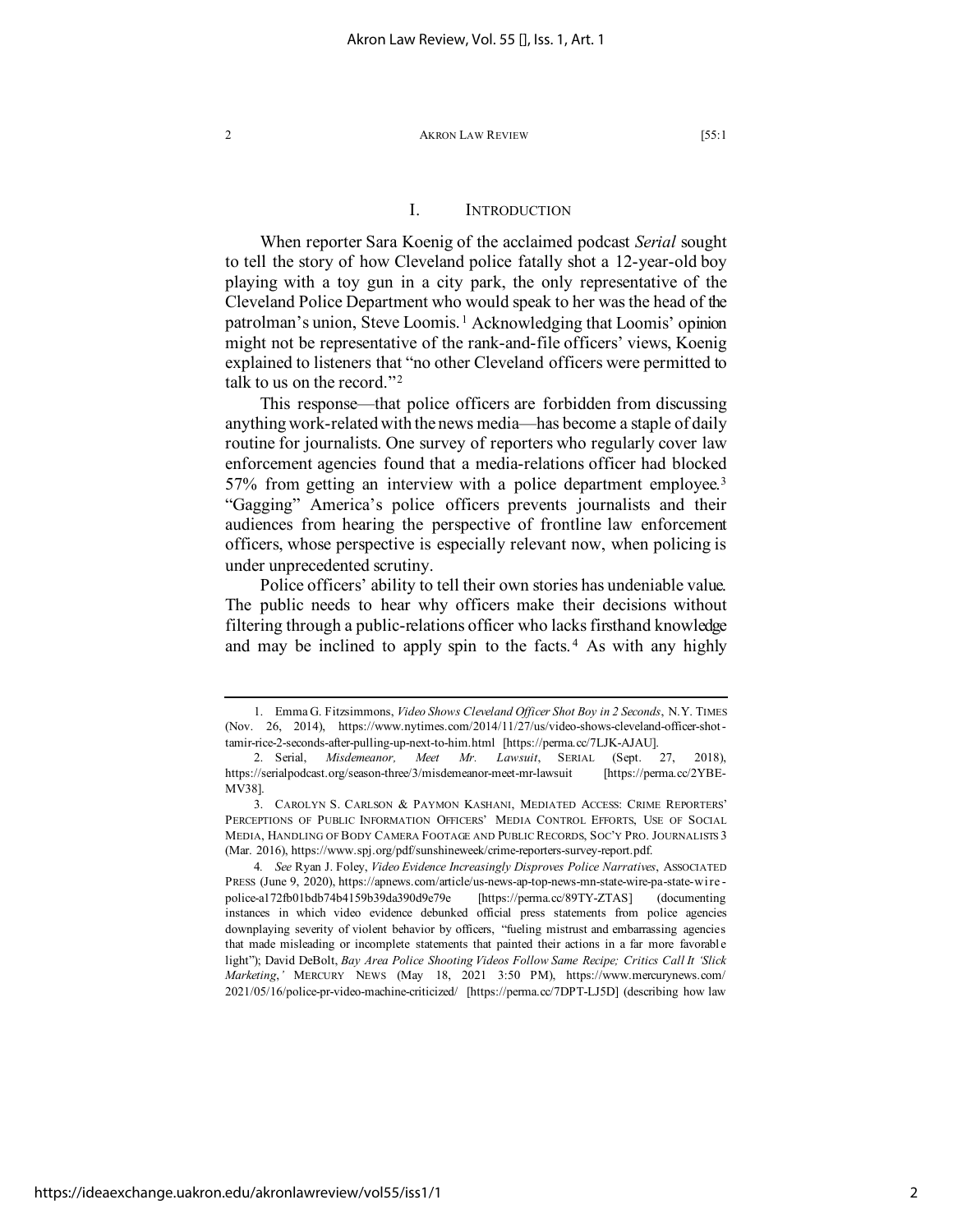scrutinized public employee, police officers may be wrongfully suspected of misconduct, and officers' ability to explain themselves through the news media can help dispel suspicion and vindicate reputations.<sup>[5](#page-3-0)</sup> Transparency is widely recognized as a core value in restoring strained public trust in law enforcement, [6](#page-3-1) but a police department that refuses to make its officers accessible to answer questions is hardly transparent.

Although courts have acknowledged that police, "like teachers and lawyers, are not relegated to a watered-down version of constitutional rights," agency gag orders have historically shackled officers' right to free speech, and in many cases, clearly overstep both First Amendment boundaries and principles of responsible governance.<sup>[7](#page-3-2)</sup> To cite just one example among many, a directive on the books at Ohio's Columbus Police Department tells officers that, even when they are off duty, they must refrain from expressing any opinions about police department policy or voicing criticism of the department or any of its employees.<sup>[8](#page-3-3)</sup>

Restrictive speech policies can stifle whistleblowing—and when one whistleblower is punished, an unmistakable message of intimidation is sent to other would-be leakers.<sup>[9](#page-3-4)</sup> When Minneapolis Police Officer Colleen Ryan was pseudonymously quoted in a national magazine complaining about the department's toxic culture after one of her fellow officers killed George Floyd, an unarmed Black man, while arresting him for a petty crime, the police department tracked Ryan down and disciplined her for

enforcement agencies contract with marketing firms to produce selectively edited videos "to create an early narrative and spin the story in their favor while keeping raw footage out of public view").

<span id="page-3-0"></span><sup>5.</sup> For example, when an Indiana police officer was ordered reinstated to his job after a review board concluded that he had been unfairly labeled as mentally unfit for duty, police department policy kept him from telling his side of the story to the local media. *FOP, Merit Commission Defend Decision to Reinstate Officer Accused of Unfit for Duty*, WAVE 3 NEWS (Nov. 24, 2013, 1:10 AM), https://www.wave3.com/story/23651754/fop-merit-commission-defend-decision-to-reinstateofficer/ [https://perma.cc/JD57-NLL5].

<span id="page-3-1"></span><sup>6</sup>*. See* Joshua Chanin & Salvador Espinosa, *Examining the Determinants of Police Department Transparency: The View of Police Executives*, 27 CRIM. JUST. POL'Y REV. 498, 499 (2016) (explaining that recognized virtues of transparency in criminal justice include fortifying trust and accountability, and promoting dialogue and increasing public involvement in agency decisionmaking); *see also* Imani J. Jackson & Frank LoMonte, *Policing Transparency*, 44 HUM. RTS. 12, 12 (2020) ("Access to documents and data from law enforcement agencies enables the public and press to discharge essential oversight functions.").

<sup>7.</sup> Garrity v. New Jersey, 385 U.S. 493, 500 (1967).

<span id="page-3-3"></span><span id="page-3-2"></span><sup>8.</sup> COLUMBUS POLICE DEP'T, MEDIA RELATIONS AND PUBLIC APPEARANCES 10.13, § II.D (2021).

<span id="page-3-4"></span><sup>9</sup>*. See* Robert E. Drechsel, *The Declining First Amendment Rights of Government News Sources: How Garcetti v. Ceballos Threatens the Flow of Newsworthy Information*, 16 COMMC'N. L. & POL'Y 129, 139 (2011) (asserting that "[i]f government employees can be disciplined without First Amendment limits for job related speech, government employers now have another tool to discourage, intimidate and punish whistleblowers and leakers").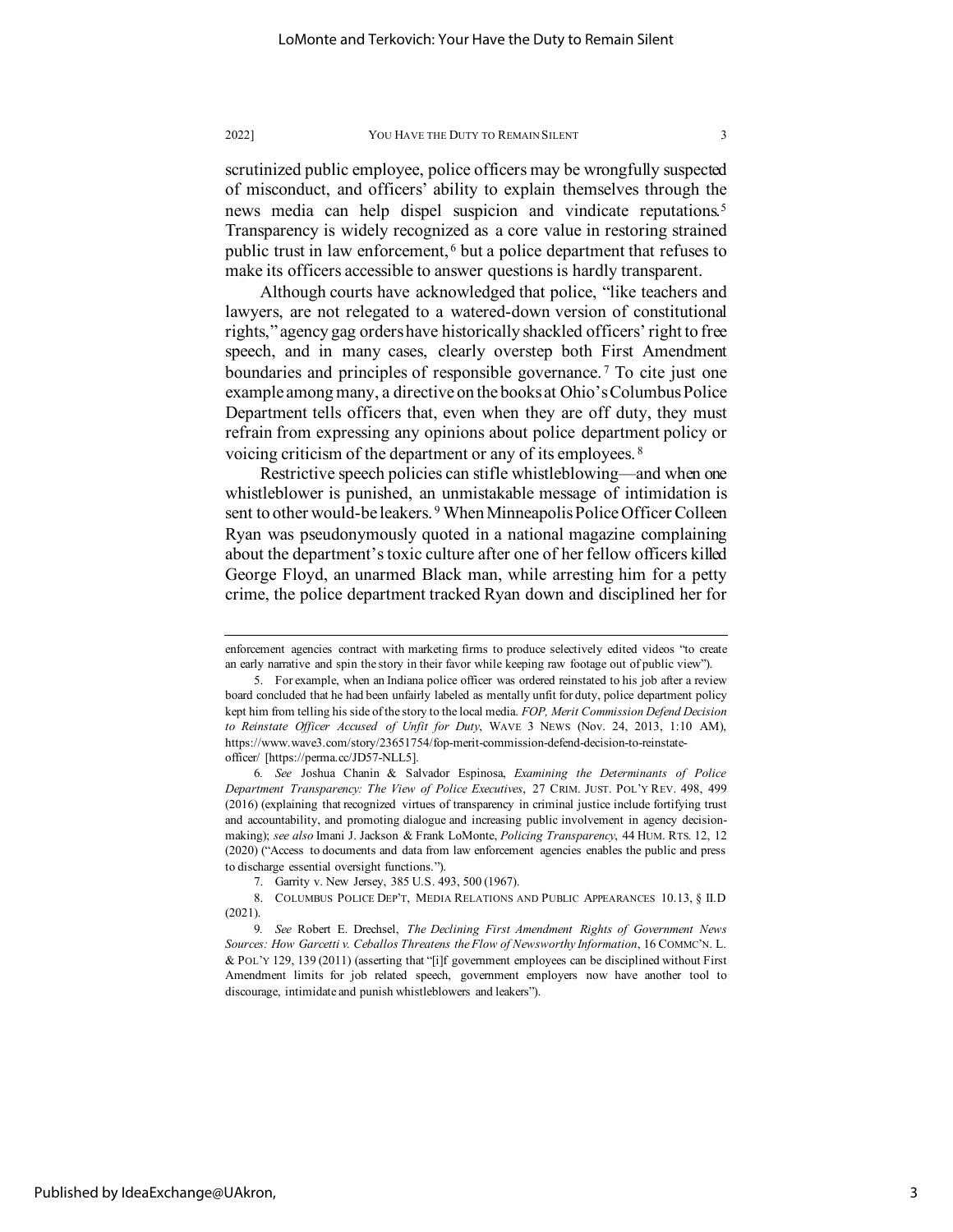speaking to the media without approval.<sup>[10](#page-4-0)</sup> (It is no small irony that the officer convicted of murdering Floyd, Derek Chauvin, largely avoided discipline over a checkered career of violent run-ins with citizens, while the department acted swiftly to penalize speech perceived as harming the agency's image. [11\)](#page-4-1) When law enforcement agencies silence officers, they disparately impact would-be dissenters like Colleen Ryan, whose opinions break from the "party line."

Police officers are not the only ones who suffer under repressive speech policies: The public suffers when police are unable to speak out on matters of public concern, including issues within their departments or, more broadly, within the profession of policing. The Supreme Court has recognized "the importance of promoting the public's interest in receiving the well-informed views of government employees engaging in civic discussion."[12](#page-4-2) Yet workplace policies that prevent law enforcement officers from discussing their inside knowledge with the public remain widely in force and unchallenged across the country.

When journalists cannot speak directly with officers involved in newsworthy events, public relations operations within police departments fill the information vacuum and affirmatively push out their version of the story—at times bypassing journalists altogether and taking advantage of social media channels.<sup>[13](#page-4-3)</sup> This practice allows police agencies to reframe the narrative in the guise of transparency.

This article will examine the legality of commonplace policies in effect at law enforcement agencies throughout the United States,

<span id="page-4-0"></span><sup>10</sup>*. See* Libor Jany, *Minneapolis Police Chief Reprimands Officer Who Anonymously Detailed Department's 'Toxic Culture*,*'* STAR TRIB. (Jan. 8, 2021, 9:22 PM), https://www.startribune.com/ minneapolis-police-chief-reprimands-officer-who-anonymously-detailed-department-s-toxic-

culture/600008451/ [https://perma.cc/9FL6-Z69C] (describing how a Minneapolis officer, Colleen Ryan, was reprimanded after being identified as the anonymous leaker who contacted a reporter for *GQ* to give an interview about her concerns with the tolerance for violent misconduct within her agency).

<span id="page-4-1"></span><sup>11.</sup> Dakin Andone, Hollie Silverman & Melissa Alonso, *The Minneapolis Police Officer Who Knelt on George Floyd's Neck Had 18 Previous Complaints Against Him, Police Department Says*, CNN (May 29, 2020, 5:39 PM), https://www.cnn.com/2020/05/28/us/minneapolis-officercomplaints-george-floyd/index.html [https://perma.cc/B5Z5-H23K].

<sup>12.</sup> Garcetti v. Ceballos, 547 U.S. 410, 419 (2006).

<span id="page-4-3"></span><span id="page-4-2"></span><sup>13</sup>*. See* Maya Lau, *Police PR Machine Under Scrutiny for Inaccurate Reporting, Alleged Pro-Cop Bias*, L.A. TIMES (Aug. 30, 2020, 6:00 AM), https://www.latimes.com/california/story/2020-08- 30/police-public-relations [https://perma.cc/N4R9-SFH4] (using case study of Los Angeles County Sheriff's Office to examine the growth of "crisis communications" operations within law enforcement agencies, which have at times disseminated incomplete or misleading information in an attempt to rationalize questionable use-of-force decisions: "Public information officers have taken on an expanded role within police departments in recent years, with the ability to publish news on their own platforms, including social media, instead of relying on traditional media.").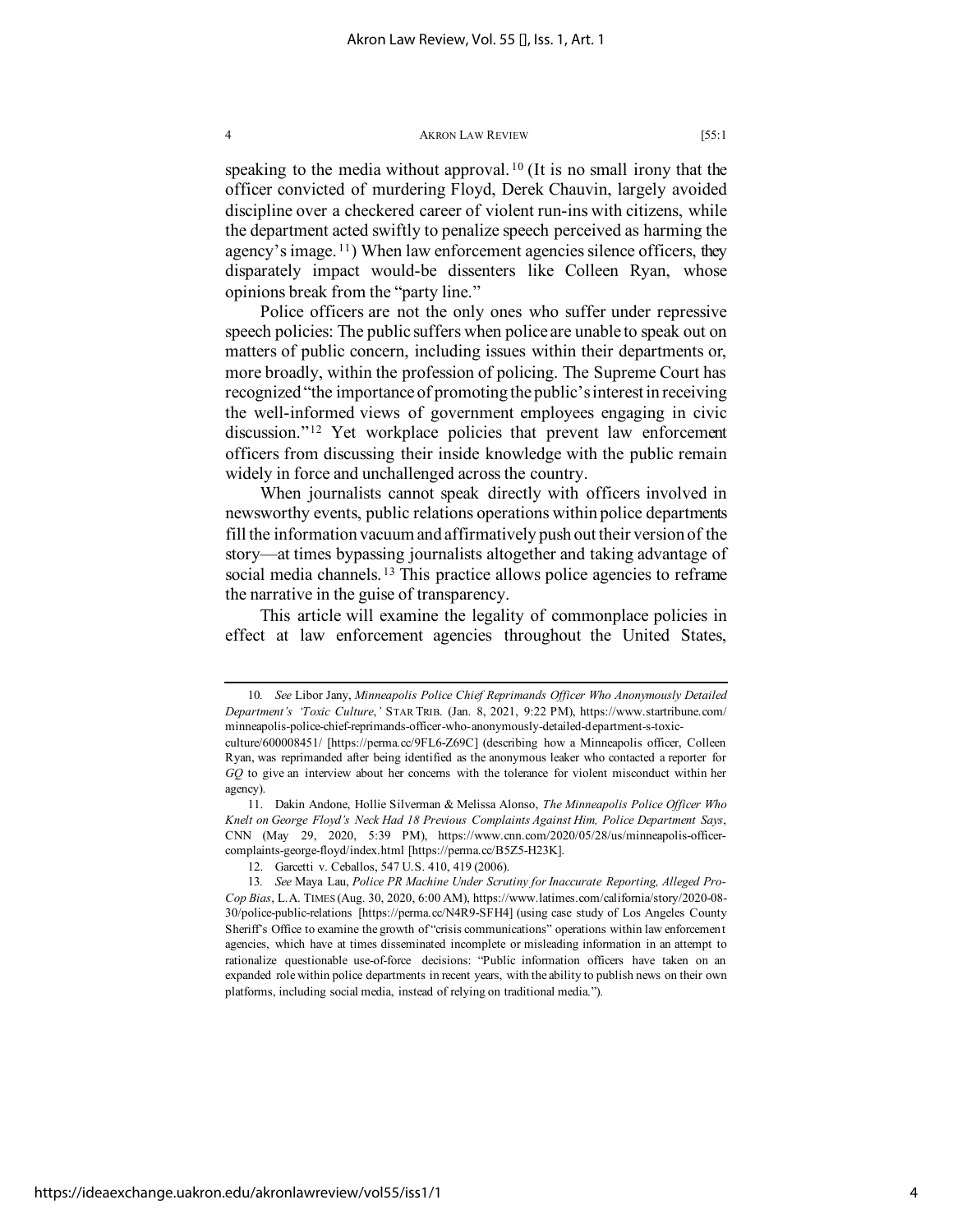restricting communications between police and the news media. The article concludes that there is no doctrinal support in constitutional law for gagging police officers from supplying information to journalists, and further, that such speech-restrictive policies are civically unhealthy as a matter of public policy. Section II lays out the First Amendment principles that govern speech in the public workplace and how federal courts have narrowed traditionally commodious free-speech protections in deference to countervailing managerial interests. Section III describes how news organizations have struggled to obtain complete and candid information about the activities of police agencies in the absence of unfettered access to the officers with subject-matter knowledge and why access to that information is of great public value. Section IV describes how courts have overwhelmingly issued speech-protective rulings when police and firefighters have challenged blanket prohibitions on unauthorized communications with the press and public. Section V then turns to an analysis of policies gathered by researchers at the Brechner Center for Freedom of Information from law enforcement agencies throughout the United States, analyzing the policies' constitutionality against the prevailing standards established in a half-century's worth of successful First Amendment challenges. Section VI analyzes the rationales commonly offered to justify restraining law enforcement officers' speech and concludes that more narrowly tailored proscriptions can amply accommodate legitimate confidentiality concerns. Finally, Section VII concludes that the widespread practice of restricting police from offering their candid perspective to the public disserves the interests of the officers (as a matter of workplace safety), the public (as a matter of police accountability), and the law enforcement agencies themselves (as a matter of rebuilding the trust sundered by a wave of nationally publicized instances of excessive use of deadly force). [14](#page-5-0)

<span id="page-5-0"></span><sup>14</sup>*. See* N'dea Yancey-Bragg, *Americans' Confidence in Police Falls to Historic Low, Gallup Poll Shows*, USA TODAY (Aug. 12, 2020, 12:12 PM), https://www.usatoday.com/ story/news/nation/2020/08/12/americans-confidence-police-falls-new-low-gallup-poll-

shows/3352910001/ [https://perma.cc/H5GL-2S9M] (reporting on nationwide survey, taken in the wake of the May 2020 police killing of George Floyd in Minneapolis, which showed that only 48% of Americans have "a great deal" or "quite a lot" of trust in police, with distrust especially pronounced among Black respondents).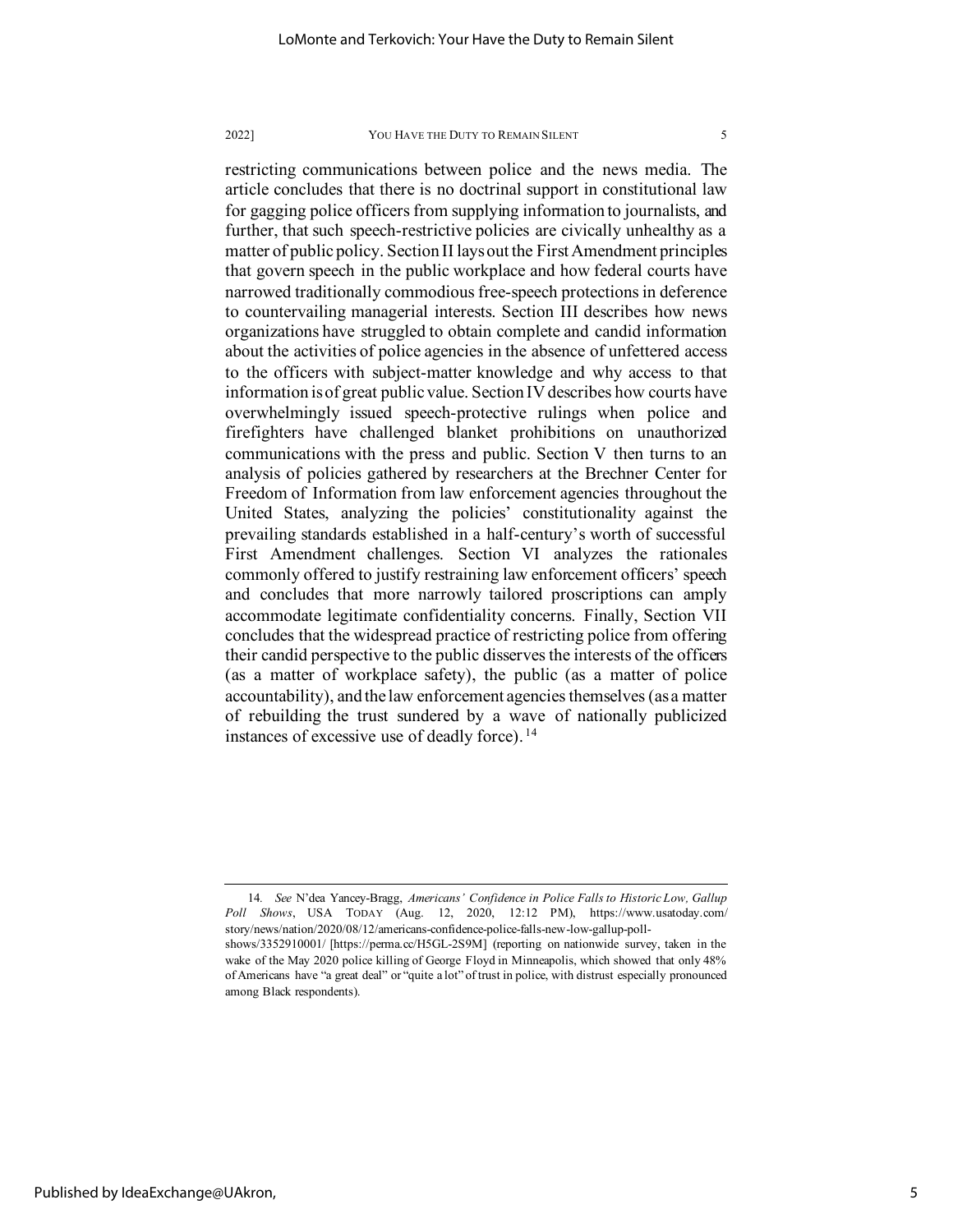# II. FREEDOM OF SPEECH AND THE GOVERNMENT WORKPLACE

# *A. Government Gatekeeping: Regulator Versus Supervisor*

The First Amendment is understood to strictly circumscribe the government's authority to prohibit or punish speech, with only narrow exceptions for especially harmful speech, such as "true threats" of violence. [15](#page-6-0) In particular, the courts have forcefully protected speech that addresses matters of public concern (e.g., social and political issues), recognizing that the public and the democratic process benefit from the free flow of ideas. [16](#page-6-1) Government policies that discriminate based on the content of speech are especially disfavored and subject to strict scrutiny if challenged. [17](#page-6-2) To cite one example, the Supreme Court found that a Chicago ordinance against picketing in residential areas was impermissibly content-based because it singled out only certain types of messages as punishable—those unrelated to labor disputes. [18](#page-6-3) A rule or policy that discriminates based on the speaker's viewpoint is an especially disfavored type of content-based discrimination, and courts view such restrictions with singular skepticism. [19](#page-6-4)

Prior restraints that prevent a speaker's message from ever reaching its intended audience are especially disfavored and are rarely found constitutional when challenged. [20](#page-6-5) When a government agency acts as a gatekeeper, insisting that speakers must obtain permission before

<span id="page-6-0"></span><sup>15</sup>*. See* United States v. Alvarez, 567 U.S. 709, 717 (2012) (enumerating narrow list of categories historically recognized as unprotected by the First Amendment and thus subject to contentbased regulation, including "true threats," child pornography, fraud, and similar types of harmcausing speech).

<span id="page-6-1"></span><sup>16</sup>*. See* Garrison v. Louisiana, 379 U.S. 64, 74–75 (1964) ("[S]peech concerning public affairs is more than self-expression; it is the essence of self-government."); New York Times Co. v. Sullivan, 376 U.S. 254, 270 (1964) (assessing libel case against newspaper brought by public officials in light of "a profound national commitment to the principle that debate on public issues should be uninhibited, robust, and wide-open, and that it may well include vehement, caustic, and sometimes unpleasantly sharp attacks on government and public officials.").

<sup>17.</sup> Leslie Kendrick, *Content Discrimination Revisited*, 98 VA. L. REV. 231, 237 (2012).

<sup>18.</sup> Carey v. Brown, 447 U.S. 455, 471 (1980).

<span id="page-6-4"></span><span id="page-6-3"></span><span id="page-6-2"></span><sup>19</sup>*. See* Rosenberger v. Rector & Visitors of the Univ. of Va., 515 U.S. 819, 829 (1995) ("When the government targets not subject matter, but particular views taken by speakers on a subject, the violation of the First Amendment is all the more blatant. . . . Viewpoint discrimination is thus an egregious form of content discrimination.") (citation omitted).

<span id="page-6-5"></span><sup>20</sup>*. See* Bantam Books, Inc. v. Sullivan, 372 U.S. 58, 70 (1963) ("Any system of prior restraints of expression comes to this Court bearing a heavy presumption against its constitutional validity."); *see also* Adam Winkler, *Fatal in Theory and Strict in Fact: An Empirical Analysis of Strict Scrutiny in the Federal Courts*, 59 VAND. L. REV. 793, 844 (2006) (analyzing federal courts' application of "strict scrutiny" doctrine and concluding that "strict scrutiny is actually most fatal in the area of free speech, where the survival rate is 22%, lower than in any other right").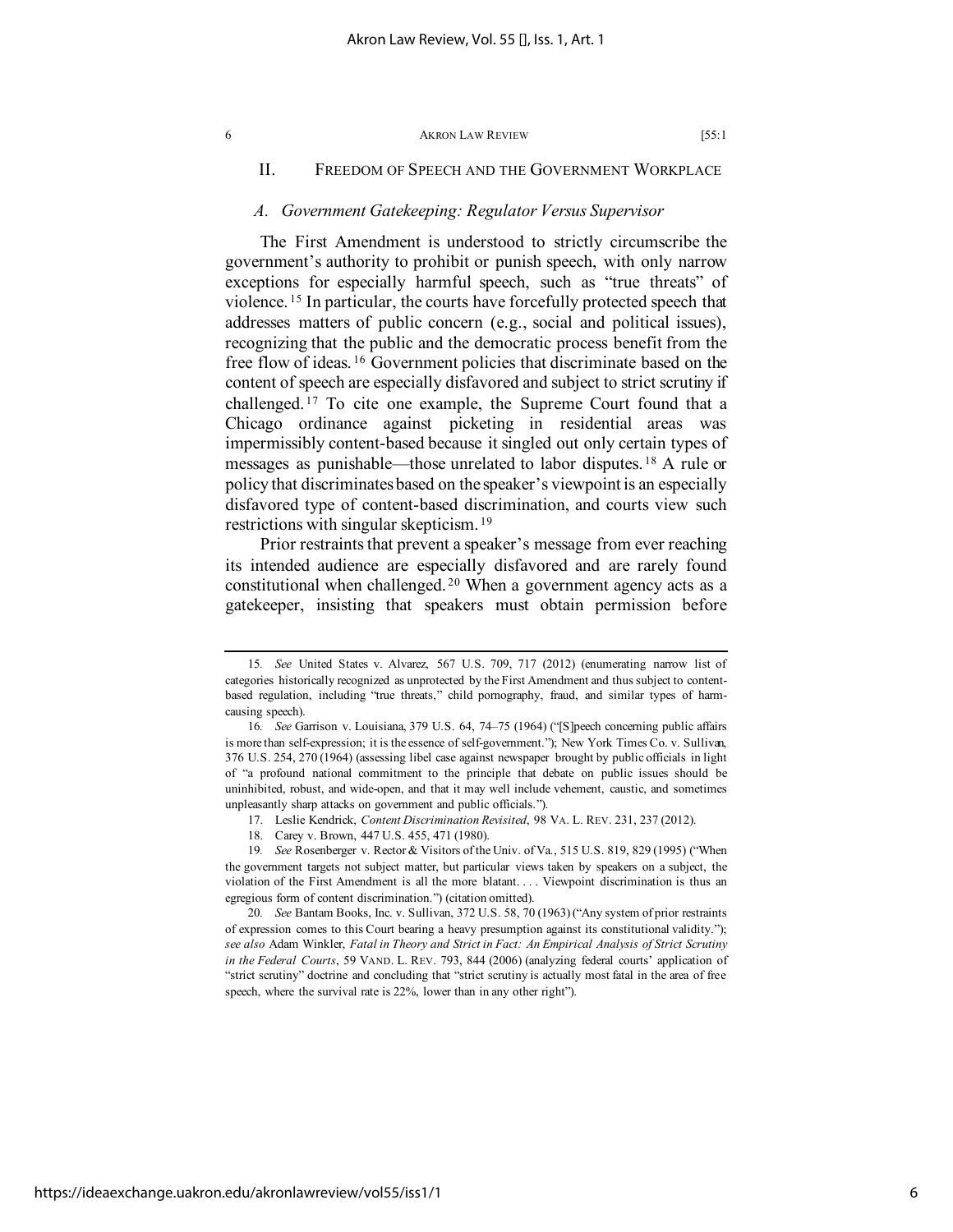speaking, any such "licensing" regime will be deemed unconstitutional unless there are rigorous safeguards in place, including neutral and objective criteria to prevent the government from making viewpointdiscriminatory decisions. [21](#page-7-0) For instance, the Supreme Court struck down a Georgia county ordinance requiring a permit for demonstrations on public property because it gave the county administrator unreviewable discretion to decide how much to charge each applicant, inviting viewpoint-discriminatory variances[.22](#page-7-1)

Courts regularly invalidate restrictions on speech on the grounds of vagueness or overbreadth. Vague statutes offend the Constitution because they fail to give the speaker fair warning of what speech will trigger punitive sanctions. [23](#page-7-2) Speakers subject to vague restraints are likely to censor themselves to make sure they are stopping well short of the line of punishability. [24](#page-7-3) An overbroad restriction prohibits substantially more speech than necessary to achieve the government's stated objective, sweeping in harmless or even societally beneficial speech.<sup>[25](#page-7-4)</sup>

First Amendment rights apply in the government workplace, but the degree of protection has long been disputed. Courts widely recognize that government agencies have greater authority to regulate their employees' speech than the speech of the general public because agencies speak through their employees as agents and because speech can sometimes undermine workplace harmony or shake public confidence in the agency. [26](#page-7-5)

<span id="page-7-0"></span><sup>21.</sup> Now-Justice Elena Kagan explained the doctrine elaborately in a 1996 law journal article: "A law conferring standardless discretion effectively delegates to administrators the power to make decisions about speech on the basis of content. Such administrative decisions raise the same constitutional concern as do content-based laws: the danger of improper motive." Elena Kagan, *Private Speech, Public Purpose: The Role of Governmental Motive in First Amendment Doctrine*, 63 U. CHI. L. REV. 413, 457 (1996).

<sup>22.</sup> Forsyth County v. Nationalist Movement, 505 U.S. 123, 133 (1992).

<span id="page-7-2"></span><span id="page-7-1"></span><sup>23</sup>*. See* Commonwealth v. Ashcraft, 691 S.W.2d 229, 230 (Ky. Ct. App. 1985) ("It has been held that an enactment may be void for vagueness where it fails to give the person of ordinary intelligence a reasonable opportunity to know what is prohibited, so that he may act accordingly.").

<span id="page-7-3"></span><sup>24</sup>*. See* Cramp v. Bd. of Pub. Instruction, 368 U.S. 278, 283 (1961) ("The vices inherent in an unconstitutionally vague statute—the risk of unfair prosecution and the potential deterrence of constitutionally protected conduct—have been repeatedly pointed out in our decisions.").

<span id="page-7-4"></span><sup>25</sup>*. See* M. Chester Nolte, *Invalid for Vagueness or Overbreadth: Challenging Prohibition of Protected Speech*, 30 EDUC. L. REP. 1017, 1020 (1986) ("[A] statute is said to be overbroad when its language, given its ordinary meaning, is so broad that the sanctions apply to conduct that the state is not entitled to regulate.").

<span id="page-7-5"></span><sup>26</sup>*. See* Stanley Ingber, *Rediscovering the Communal Worth of Individual Rights: The First Amendment in Institutional Contexts*, 69 TEX. L. REV. 1, 4 (1990) ("[W]hile first-amendment doctrine has developed so as to expand expressive liberty against the state acting as sovereign, Supreme Court opinions over the past decade suggest that courts are to defer to rather than scrutinize the judgments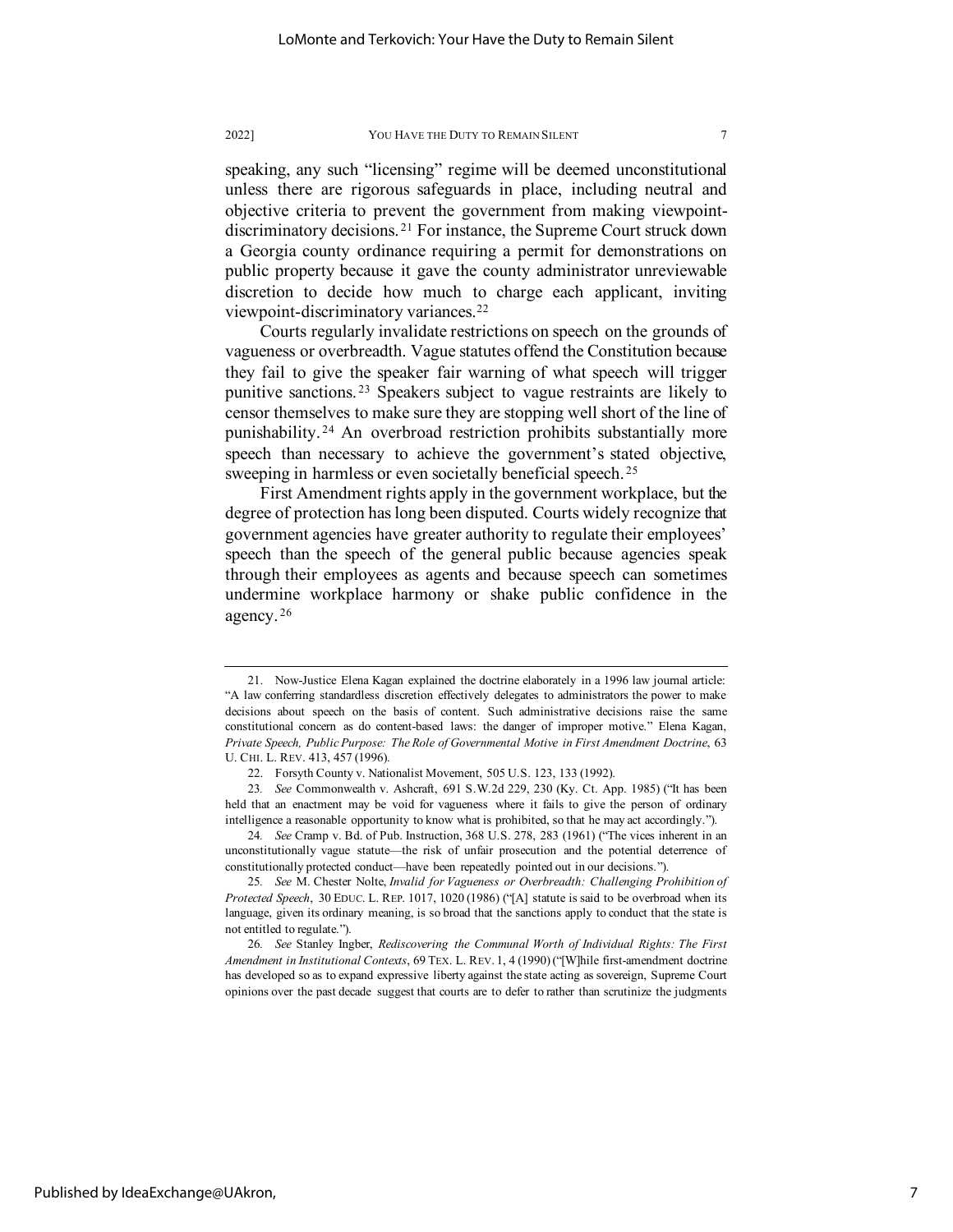Until the mid-20th century, it was widely accepted that public employment was a "privilege" that could freely be taken away without running afoul of the First Amendment, even if the employer's motive was to punish speech. [27](#page-8-0) That began to change in response to the McCarthy "Communist witch hunt" era as courts rejected the notion that public employees could be compelled to divulge their past political associations or renounce their political beliefs. [28](#page-8-1)

# *B. NTEU: Prior Restraints Don't Work at Work*

Once the federal courts recognized that the First Amendment applies in the public sector workplace, a key question naturally arose: Does the prior restraint doctrine curb the authority of government supervisors to restrict employees from speaking? In 1995, the Supreme Court finally answered the question with a resounding "yes."

*United States v. National Treasury Employees Union* (popularly known as the "*NTEU*" case) involved a ban on speaking fees for Congress members and executive branch employees, imposed for the rationale of curbing influence-buying. [29](#page-8-2) The Supreme Court found the statute overly broad because its deterrent effect was so powerful as to constitute a prior restraint on a wide swath of speech by many thousands of employees, warranting an exacting level of scrutiny. [30](#page-8-3) Though the restriction was on payment for speaking, not on the speech itself, the Court found this distinction immaterial, as its purpose and effect was to inhibit government employees from speaking at all.<sup>[31](#page-8-4)</sup>

The policy in question encompassed speech that was "addressed to a public audience," was "made outside the workplace," and "involved content largely unrelated to  $\ldots$  [g]overnment employment.["32](#page-8-5) Essentially, the government attempted to regulate speech far removed

of governmental decision makers when regulating expressive activity in institutional contexts such as public employment, school, and the military.").

<span id="page-8-0"></span><sup>27</sup>*. See* Cynthia Estlund, *Free Speech Rights That Work at Work: From the First Amendment to Due Process*, 54 UCLA L. REV. 1463, 1465 (2007) ("Public employees were once relegated to that black hole of constitutional law known as the rights-privileges distinction.").

<span id="page-8-3"></span><span id="page-8-2"></span><span id="page-8-1"></span><sup>28</sup>*. See id.* at 1466 (explaining that, beginning in the 1950s, federal courts developed a different approach when weighing constitutional challenges to the loss of discretionary benefits: "The government is not required to confer on individuals valuable entitlements such as welfare benefits, professional licenses, or employment. But when it does so, it may not withhold or take away those entitlements for unconstitutional reasons.").

<sup>29.</sup> United States v. Nat'l Treasury Emps. Union (*NTEU*), 513 U.S. 454, 473 (1995).

<sup>30</sup>*. Id.* at 468.

<span id="page-8-4"></span><sup>31</sup>*. Id.* at 468–69.

<span id="page-8-5"></span><sup>32</sup>*. Id.* at 466.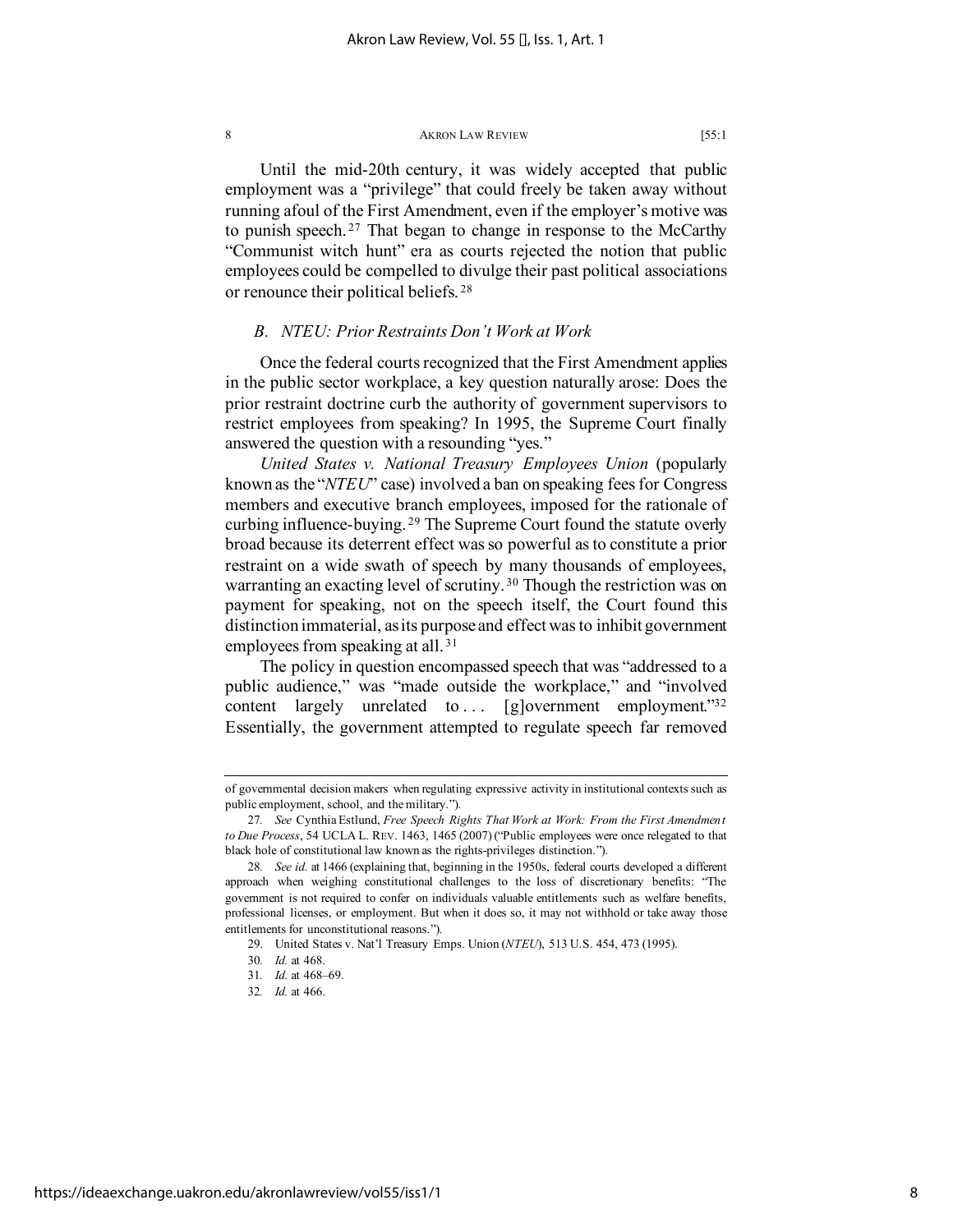from the speaker's position as a government employee. This necessitated heightened scrutiny, as the prohibition on compensation for outside speech or writing "unquestionably impose[d] a significant burden on expressive activity" that would have been permissible but for the speaker's status as a government employee.<sup>[33](#page-9-0)</sup>

To justify a prior restraint on speech, the government must show that the interests of both "potential audiences and a vast group of present and future employees in a broad range of present and future expression are outweighed" by the expression's impact on the actual operation of the government. [34](#page-9-1) Where the government regulates expression to address an anticipated harm, they must show that the harm is real and not merely speculative and that the restriction will prevent the harm in a direct and material way. [35](#page-9-2) A prior restraint cannot be upheld absent a showing that there is "a reasonable ground to fear that serious evil will result if free speech is practiced."[36](#page-9-3)

*NTEU* set forth a demanding standard: The government must "show that the speech being restricted necessarily would have impacted the actual operation of the government" and that any restriction is narrowly tailored to prevent that harm.  $37$  Otherwise, "[d]eferring to the Government's speculation about the pernicious effects of thousands of articles and speeches yet to be written or delivered would encroach unacceptably on the First Amendment's protections."[38](#page-9-5) *NTEU*remains the standard in any case involving pre-speech regulation, with courts rejecting less-stringent tests to ensure that prior restraints on employee speech are as limited in scope as possible. [39](#page-9-6)

The justices in *NTEU* took pains to distinguish the context of a blanket prior restraint on speech that affects an entire class of employees from the more-familiar First Amendment scenario of a challenge to an individualized disciplinary action for speech that the employer deems

<sup>33</sup>*. Id.* at 468.

<sup>34</sup>*. Id.* (citing Pickering v. Bd. of Educ., 391 U.S. 563, 571 (1968)).

<sup>35</sup>*. Id.* at 475.

<span id="page-9-3"></span><span id="page-9-2"></span><span id="page-9-1"></span><span id="page-9-0"></span><sup>36</sup>*. Id.* at 475 (quoting Whitney v. California, 274 U.S. 357, 376 (1927) (Brandeis, J., concurring)).

<span id="page-9-4"></span><sup>37</sup>*. See* Int'l Ass'n of Firefighters Loc. 3233 v. Frenchtown Charter Twp., 246 F. Supp. 2d 734, 740 (E.D. Mich. 2003) (referencing the *NTEU* standards).

<sup>38</sup>*. NTEU*, 513 U.S. at 476–77 n.21.

<span id="page-9-6"></span><span id="page-9-5"></span><sup>39</sup>*. Int'l Ass'n of Firefighters Loc. 3233*, 246 F. Supp. 2d at 740 (maintaining that if a regulation contains a pre-speech threat of punishment, the *NTEU* test is the only one that is proper).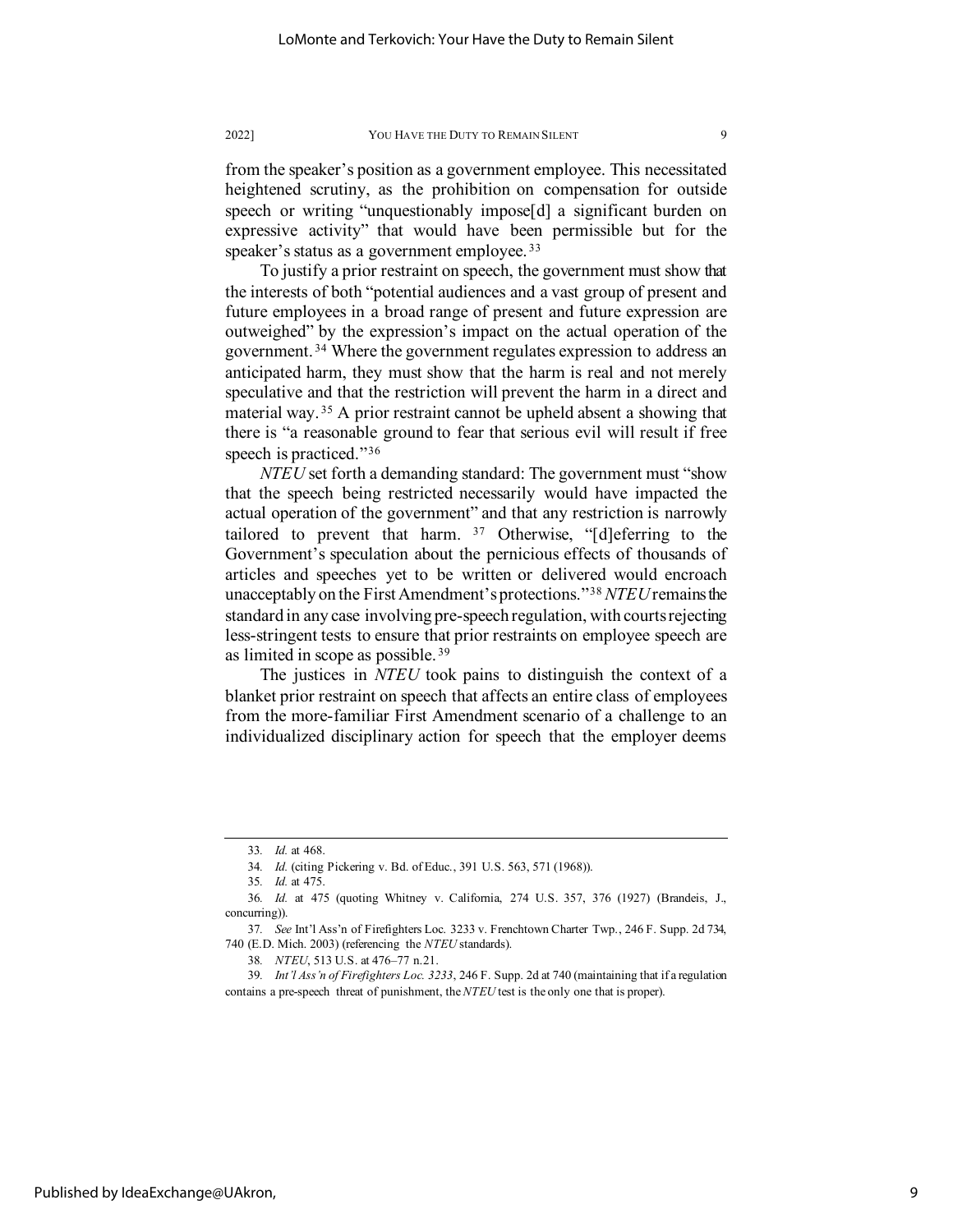disruptive. [40](#page-10-0) In that latter scenario, federal courts apply a more deferential measure of review that has its roots in *Pickering* and its progeny. [41](#page-10-1)

*Pickering* held that public employees do not surrender all of their free-speech rights and that they cannot be penalized for speaking in an unofficial capacity about matters of public concern.<sup>[42](#page-10-2)</sup> When an employee challenges punishment for the content of speech, *Pickering* sets up a twopronged test: First, the court assesses whether the employee was speaking as a citizen on a matter of public concern. [43](#page-10-3) Matters of public concern have come to be defined by the courts as those including political or social issues, matters of public health and safety, and matters relating to officers' own working conditions and compensation. [44](#page-10-4)

Second, the court must inquire whether the speech jeopardized workplace functions severely enough to override the employee's presumptive right to speak freely, such as by provoking disharmony among coworkers that interferes with the agency's ability to do business, or undermining the public's trust in the agency. [45](#page-10-5) To justify imposing discipline for the content of employee speech, the speech must "impair discipline by superiors, have a detrimental impact on close working relationships, undermine a legitimate goal or mission of the employer, impede the performance of the speaker's duties, or impair harmony among coworkers."[46](#page-10-6) The two prongs of the *Pickering* test are commonly understood as a balancing test between the employee's interest in addressing the contemporary issues of the day and the employer's interest in managing the agency and maintaining relations with the public. [47](#page-10-7)

In the decades since *Pickering*, the Court has put a somewhat more employer-friendly gloss on the balancing test, finding that speech is unprotected if it constitutes a purely personal grievance over one's

<span id="page-10-1"></span><span id="page-10-0"></span><sup>40</sup>*. See NTEU*, 513 U.S. at 468 (holding that "the Government's burden is greater with respect to this statutory restriction on expression than with respect to an isolated disciplinary action").

<sup>41.</sup> Pickering v. Bd. of Educ., 391 U.S. 563 (1968).

<sup>42</sup>*. Id.* at 574.

<sup>43</sup>*. Id.*

<span id="page-10-4"></span><span id="page-10-3"></span><span id="page-10-2"></span><sup>44</sup>*. See, e.g.*, McKinley v. City of Eloy, 705 F.2d 1110, 1114 (9th Cir. 1983) (holding that speech criticizing compensation for officers "substantially involved matters of public concern and was thus entitled to the highest level of protection*"); Int'l Ass'n of Firefighters Loc. 3233*, 246 F. Supp. 2d at 737 (labor disputes and alleged violations of workplace safety laws are matters of public concern); Kessler v. City of Providence, 167 F. Supp. 2d 482, 486 (D.R.I. 2001) ("police department policies, procedures, and rules" are matters of public concern because of their potential effect on public safety).

<sup>45</sup>*. Pickering*, 391 U.S. at 568.

<span id="page-10-7"></span><span id="page-10-6"></span><span id="page-10-5"></span><sup>46.</sup> Meyers v. City of Cincinnati, 934 F.2d 726, 730 (6th Cir. 1991).

<sup>47</sup>*. Id.*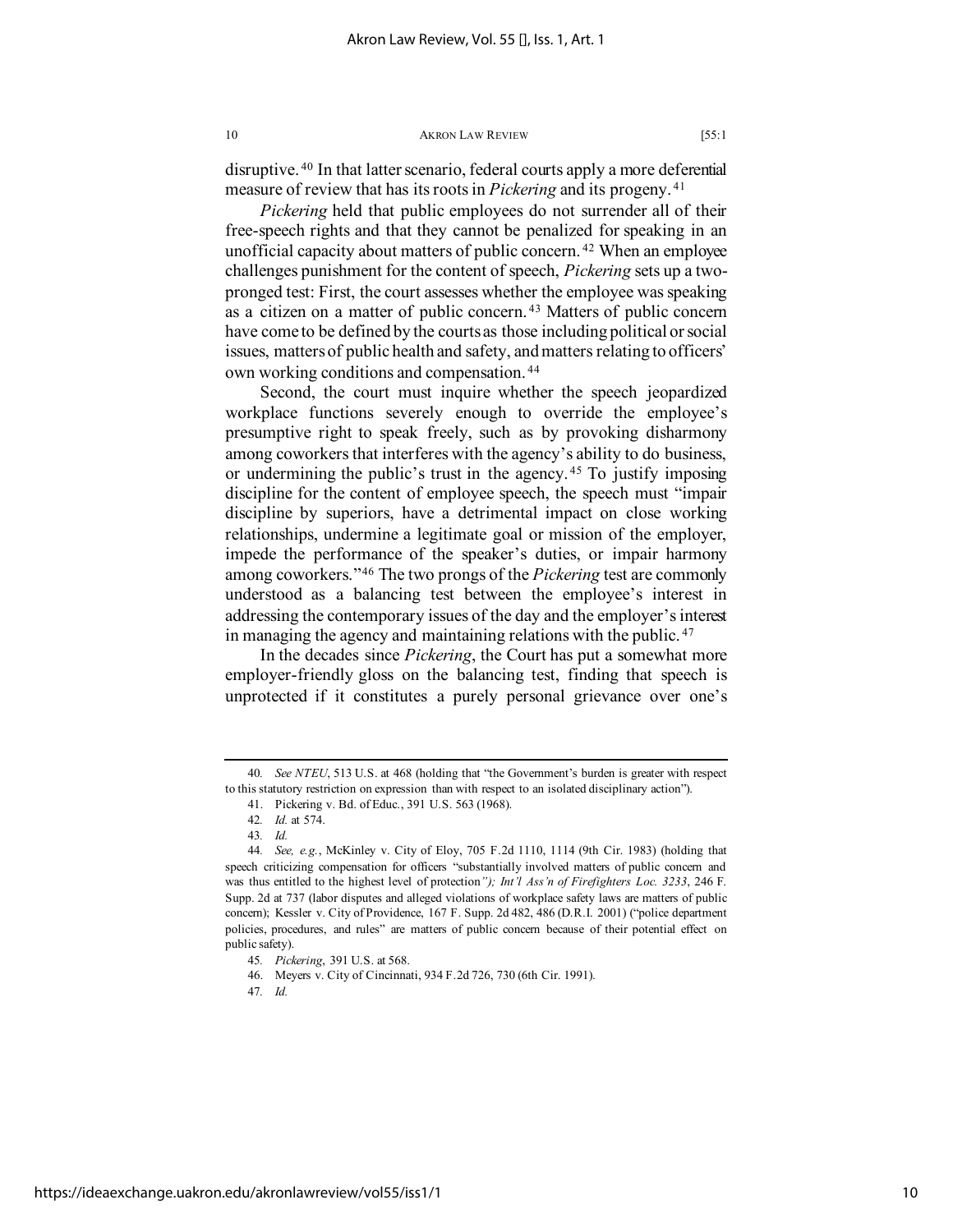workplace dissatisfaction<sup>[48](#page-11-0)</sup> or if the speech itself is part of a work assignment, such as writing a memo. [49](#page-11-1) But in its most recent employeespeech case, *Lane v. Franks*, the Court clarified that speech does not lose First Amendment protection merely because it involves the topic of the workplace or draws on information learned at work.<sup>[50](#page-11-2)</sup> Thus, public employees have meaningful protection against punishment by their employers even when discussing work-related matters—especially if the punishment is for disobeying a prior restraint designed to prevent speech from ever being heard.

# III. THE IMPORTANCE OF ACCESS

The problem of government image-minders impeding journalists' access to rank-and-file public employees is well-documented and not limited to the law enforcement setting. During the Obama administration, news organizations chafed at tight restrictions on access to federal policymakers and experts within the executive branch. [51](#page-11-3) A coalition of journalism advocates led by the Society of Professional Journalists ("SPJ") wrote letters of concern to both the Obama and Trump administrations about the silencing of federal employees but received no redress. [52](#page-11-4)

It is especially concerning when law enforcement officers are gagged from freely speaking because policing is a uniquely important governmental function. Criminal justice agencies are alone among government authorities in their power to take away people's freedom and even use deadly force. How those agencies use their authority is manifestly a matter of paramount public concern, <sup>[53](#page-11-5)</sup> and in the absence of effective public scrutiny and oversight, abuses can proliferate. [54](#page-11-6)

<sup>48.</sup> Connick v. Myers, 461 U.S. 138, 154 (1983).

<sup>49.</sup> Garcetti v. Ceballos, 547 U.S. 410, 421 (2006).

<sup>50.</sup> Lane v. Franks, 573 U.S. 228, 240 (2014).

<span id="page-11-3"></span><span id="page-11-2"></span><span id="page-11-1"></span><span id="page-11-0"></span><sup>51</sup>*. See* Roger Yu, *Report: Obama Often Blocks Press Access to Information*, USA TODAY (Oct. 10, 2013 4:46 PM), https://www.usatoday.com/story/news/2013/10/10/cpj-report-on-obamapress/2960607/ [https://perma.cc/25KD-H2MW] (describing findings of Committee to Protect Journalists report decrying barriers to media access during the Obama administration).

<span id="page-11-4"></span><sup>52.</sup> Al Tompkins, *SPJ Research Suggests that a Surge in PIOs Negatively Impacts Journalism*, POYNTER (Sept. 5, 2018), https://www.poynter.org/newsletters/2018/spj-research-suggests-that-asurge-in-pios-negatively-impacts-journalism/ [https://perma.cc/9WQK-M6DX].

<span id="page-11-5"></span><sup>53</sup>*. See* Auriemma v. Rice, 910 F.2d 1449, 1460 (7th Cir. 1990) ("It would be difficult to find a matter of greater public concern in a large metropolitan area than police protection and public safety.").

<span id="page-11-6"></span><sup>54</sup>*. See* Peer News LLC v. City of Honolulu, 376 P.3d 1, 22 (Haw. 2016) ("Police officers are entrusted with the right to use force—even deadly force in some circumstances—and this right can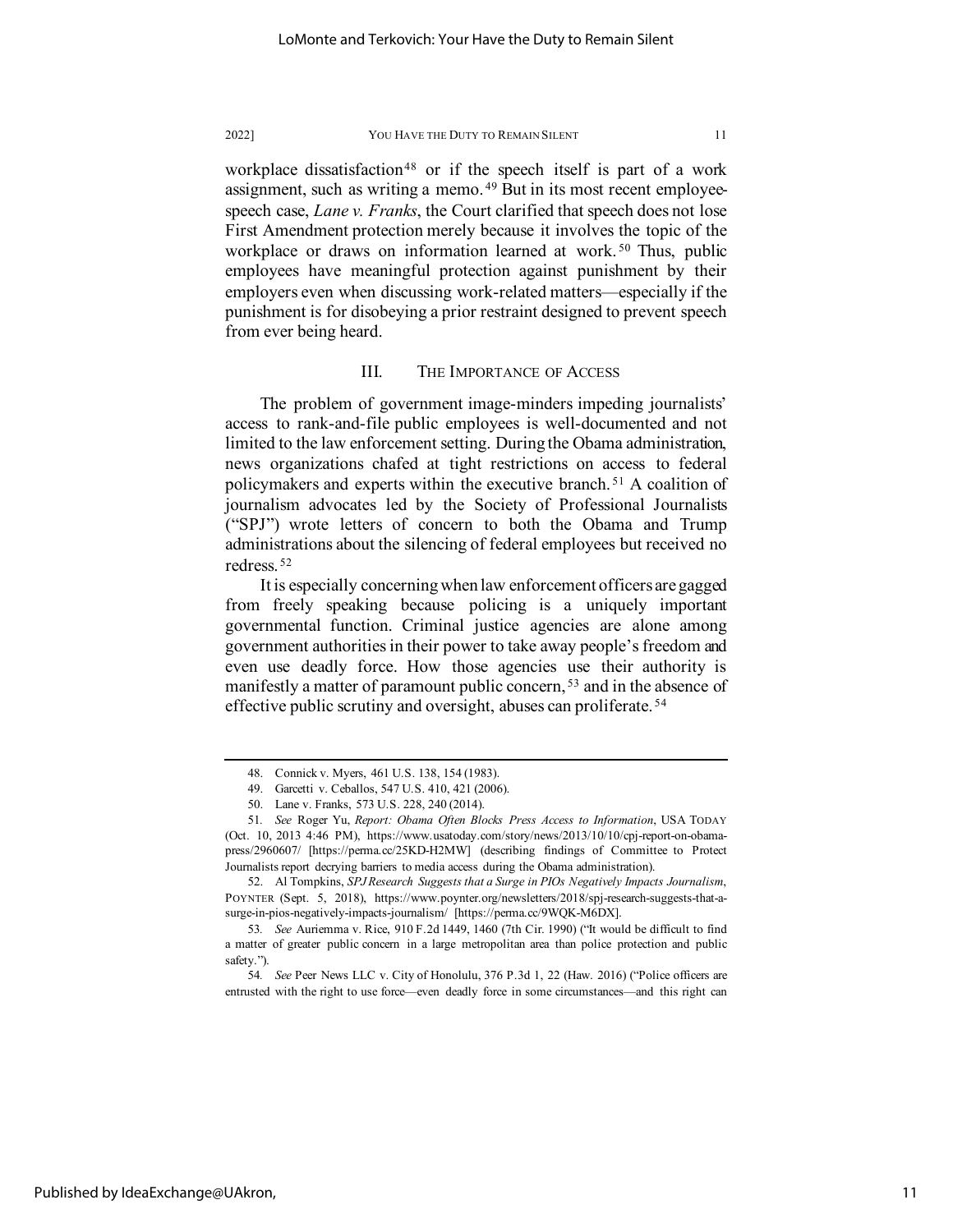The ability to speak with law enforcement officers helps journalists tell compelling stories. For instance, after an angry mob stormed the U.S. Capitol building on Jan. 6, 2021, in an attempt to prevent Congress from certifying Joe Biden as the winner of the 2020 presidential election, Capitol police officers gave riveting accounts of being brutally beaten by rioters. [55](#page-12-0) The authenticity of officers' firsthand accounts—authenticity that would have been lacking in a mere prepared statement issued by a spokesperson—made it more difficult for apologists to insist that the insurrection was nonviolent. When emboldened to speak publicly, officers have told stories that were by turns inspiring and enraging. Law enforcement officers shared their insider perspective to alert the public to understaffing, equipment shortages, and other management issues within their departments that bear on public safety<sup>[56](#page-12-1)</sup>—the type of criticism that they almost certainly would not get approval to voice if required to vet their interviews in advance through a public relations functionary.

If the officers who have firsthand knowledge of newsworthy situations are prohibited from speaking, journalists may be forced to accept information under a grant of anonymity.<sup>[57](#page-12-2)</sup> For instance, when the

https://ideaexchange.uakron.edu/akronlawreview/vol55/iss1/1

be subject to abuse. Public oversight minimizes the possibility of abuse by ensuring that police departments and officers are held accountable for their actions.").

<span id="page-12-0"></span><sup>55</sup>*. See* Tim Elfrink, *D.C. Officer Who Suffered Heart Attack on Jan. 6 Calls Out Trump for Downplaying 'Brutal, Savage' Riot*, WASH. POST (Apr. 28, 2021. 3:32 AM), https://www.washingtonpost.com/nation/2021/04/28/michael-fanone-trump-gop-riots/

<sup>[</sup>https://perma.cc/4T69-KAB2]; Jackie Bensen, *'It Was Brutal, Medieval-Style Combat': DC Police Officers Describe Defending US Capitol*, NBC WASH. (Jan. 16, 2021, 11:48 AM), https://www.nbcwashington.com/news/local/it-was-brutal-medieval-style-combat-dc-policeofficers-describe-defending-us-capitol/2542536/ [https://perma.cc/K23K-7JWG].

<span id="page-12-1"></span><sup>56</sup>*. See, e.g.*, LaShanda McCuin, *More Resources Needed to Address the Mental Health of Officers, Police Say*, KNOE NEWS (May 13, 2021, 7:17 PM), https://www.knoe.com/ 2021/05/13/more-resources-needed-to-address-mental-health-of-officers-police-say/

<sup>[</sup>https://perma.cc/YBU4-7CE6] (quoting Louisiana police sergeant decrying insufficiency of mental health services for law enforcement officers); Rebecca Lopez, *Richardson Police Department Patrol Division Under Review After Some Officers Say They're Being Forced into Ticket-Writing Competition*, WFAA (May 6, 2021. 11:24 PM), https://www.wfaa.com/article/news/local/somerichardson-police-officers-say-ticket-writing-competition/287-c35e885a-d150-4b3f-a605-

<sup>2</sup>c2bdb261391 [https://perma.cc/84V6-MHLA] (quoting members of Texas police force who say their department is violating state law by holding officers to a ticket-writing quota under threat of discipline); Kerri O'Brien,*'They're Not Cleaning Properly': Deerfield Corrections Officers Speak Out Against Conditions*, WRIC (Sept. 26, 2020, 9:05 AM), https://www.wric.com/news/virginianews/theyre-not-cleaning-properly-deerfield-corrections-officers-speak-out-against-conditions/

<sup>[</sup>https://perma.cc/RW5Q-B7LQ] (describing accounts from six Virginia correctional officers who accused the state prison system of scrimping on COVID-19 safety measures, allowing the deadly virus to proliferate inside correctional institutions).

<span id="page-12-2"></span><sup>57</sup>*. See, e.g.*, Mariah Medina, Dillon Collier, & Joshua Saunders, *'This Is the Worst It's Ever Been': Frustration Grows Among Bexar County Jail Deputies*, KSAT (Aug. 16, 2019, 3:58 PM), https://www.ksat.com/news/2019/08/16/this-is-the-worst-its-ever-been-frustration-grows-among-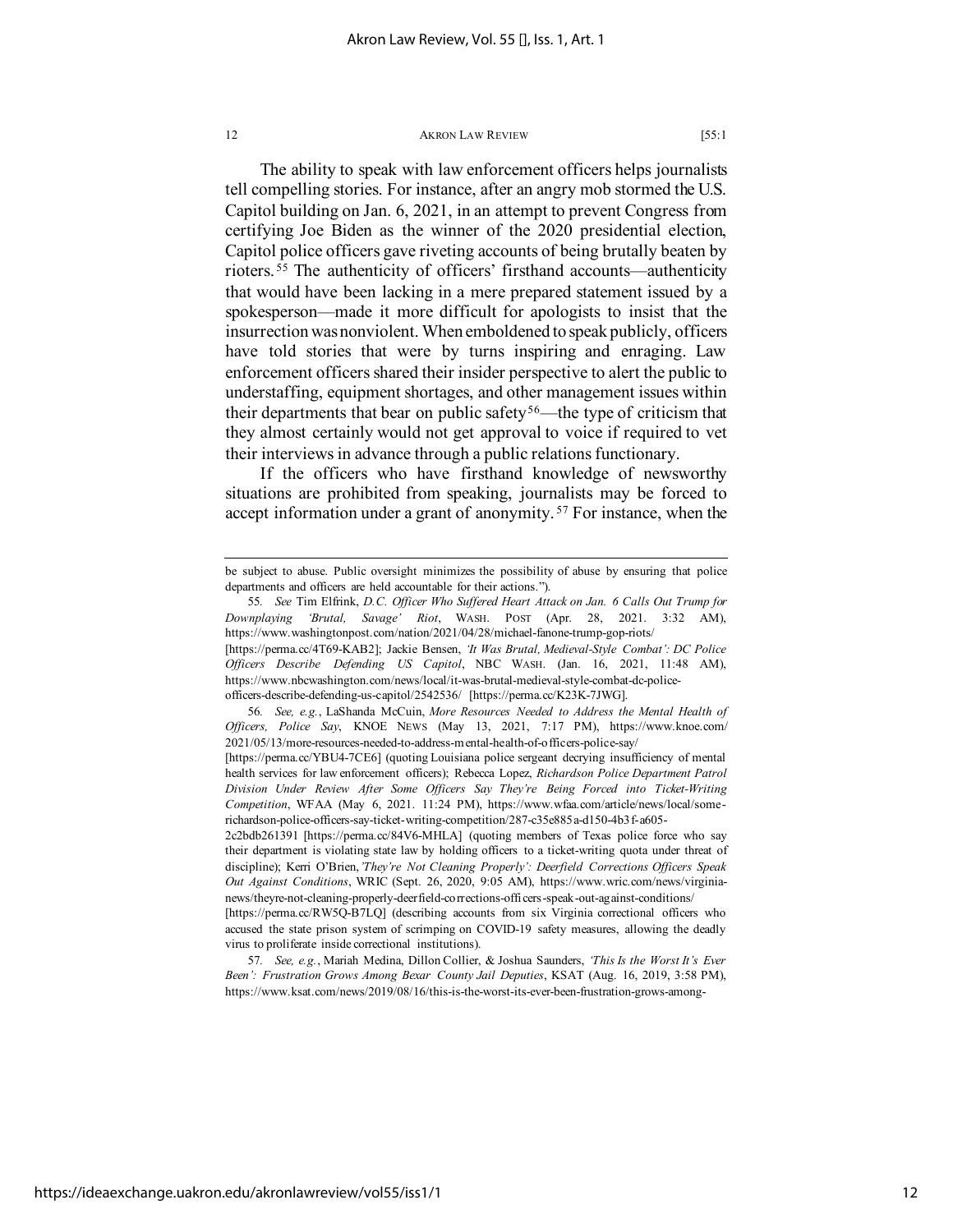Reuters news agency published a nationwide look at inadequacies in safety protocols to protect police officers during the COVID-19 pandemic, they were unable to share personal accounts from officers in New York City, the epicenter of the outbreak: "All of the New York officers interviewed by Reuters spoke on condition of anonymity. They say the department forbids them from speaking to reporters."<sup>[58](#page-13-0)</sup> Coverage of police news regularly relies on "sources" within law enforcement agencies, even in situations of high public interest that law enforcement agencies should feel duty-bound to comment on, including responding to allegations of misconduct by officers. [59](#page-13-1) But attributing information to unnamed police sources is an imperfect recourse. Anonymously sourced

<span id="page-13-1"></span>59*. See, e.g.*, Kevin Foster, *Quawan Charles' Disappearance Didn't Meet Amber Alert Criteria, Source Says; Drowning Possible Factor in Death*, KPLCTV (Nov. 16, 2020, 5:36 PM), https://www.kplctv.com/2020/11/16/quawan-charles-disappearance-didnt-meet-amber-alert-criteriasource-says-drowning-possible-factor-death/ [https://perma.cc/2D2F-ZA23] (relying on unnamed police source to address controversy over Louisiana police department's decision not to issue missingpersons alert for teenager who was later found dead); Samah Assad, Christopher Hacker & Brad Edwards, *Names, Private Information of Child Sex Crime Victims Were Illegally Made Public in Cook County Court Records*, CBS CHI. (Oct. 23, 2020, 9:07 AM), https://chicago.cbslocal.com/ 2020/10/23/names-private-information-of-child-sex-crime-victims-were-illegally-made-public-in-

cook-county-court-records/ [https://perma.cc/8NCM-XDZW] (quoting "high-ranking Chicago Police Department source" reacting to police department's failure to redact names of juvenile sex crime victims from documents filed in court, exposing their identities in violation of state law); Daniel Telvock, *Buffalo Police Internal Affairs Investigative Officer Involved in Off-Duty Elmwood Fight*, WIVB (Sept. 4, 2020, 1:37 PM), https://www.wivb.com/news/buffalo-police-internal-affairsinvestigative-officer-involved-in-off-duty-elmwood-fight/ [https://perma.cc/246F-JUKV] (relying on unnamed police source to explain circumstances of street fight in which off-duty New York police officer was videotaped punching a man and squatting on top of him); Pam McLoughlin, *West Haven Police Sergeant Used Facebook Aliases, Deleted Posts, Report Alleges*, NEW HAVEN REG. (Jan. 18, 2019 10:22 AM), https://www.nhregister.com/news/article/Report-details-West-Haven-policesergeant-s-13542467.php [perma.cc/4LNF-AW9B] (relying on "a police department source" to address the agency's response to an independent investigation concluding that a senior member of the police force padded his time sheets to inflate his pay, and that the department needed to strengthen its financial controls).

bexar-county-jail-deputies/ [https://perma.cc/GZ9F-ABKV] (quoting Texas county sheriff's officer "who spoke on condition that they would not be identified because they are not authorized to speak with the media," complaining about low morale because of dangerously long shifts, high turnover and other problems).

<span id="page-13-0"></span><sup>58.</sup> Michelle Conlin, Linda So, Brad Heath, & Grant Smith, *Coronavirus Hits Hundreds of U.S. Police Amid Protective Gear Shortages*, REUTERS (Mar. 30, 2020, 1:22 PM), https://www.reuters.com/article/us-health-coronavirus-usa-police-insight/coronavirus-hitshundreds-of-u-s-police-amid-protective-gear-shortages-idUSKBN21H2X6 [https://perma.cc/B2K9- 9P23]. The same proved true in Chicago as well. *See* Patrick Smith, *The Chicago Police Department Is Struggling to Protect Officers During the Coronavirus Pandemic*, WBEZ CHI. (Mar. 23, 2020, 2:49 PM), https://www.wbez.org/stories/chicago-police-department-struggles-to-protect-officers-during coronavirus-crisis/df5e9795-f38a-4d07-9093-b2b791b72f1d [https://perma.cc/GX92-PS2R] ("One veteran Chicago police officer, who asked not to be named because he wasn't authorized to speak to the media, said he was worried about not having enough hand sanitizer. He also said he was concerned about squad cars and other shared equipment not being cleaned between shifts.").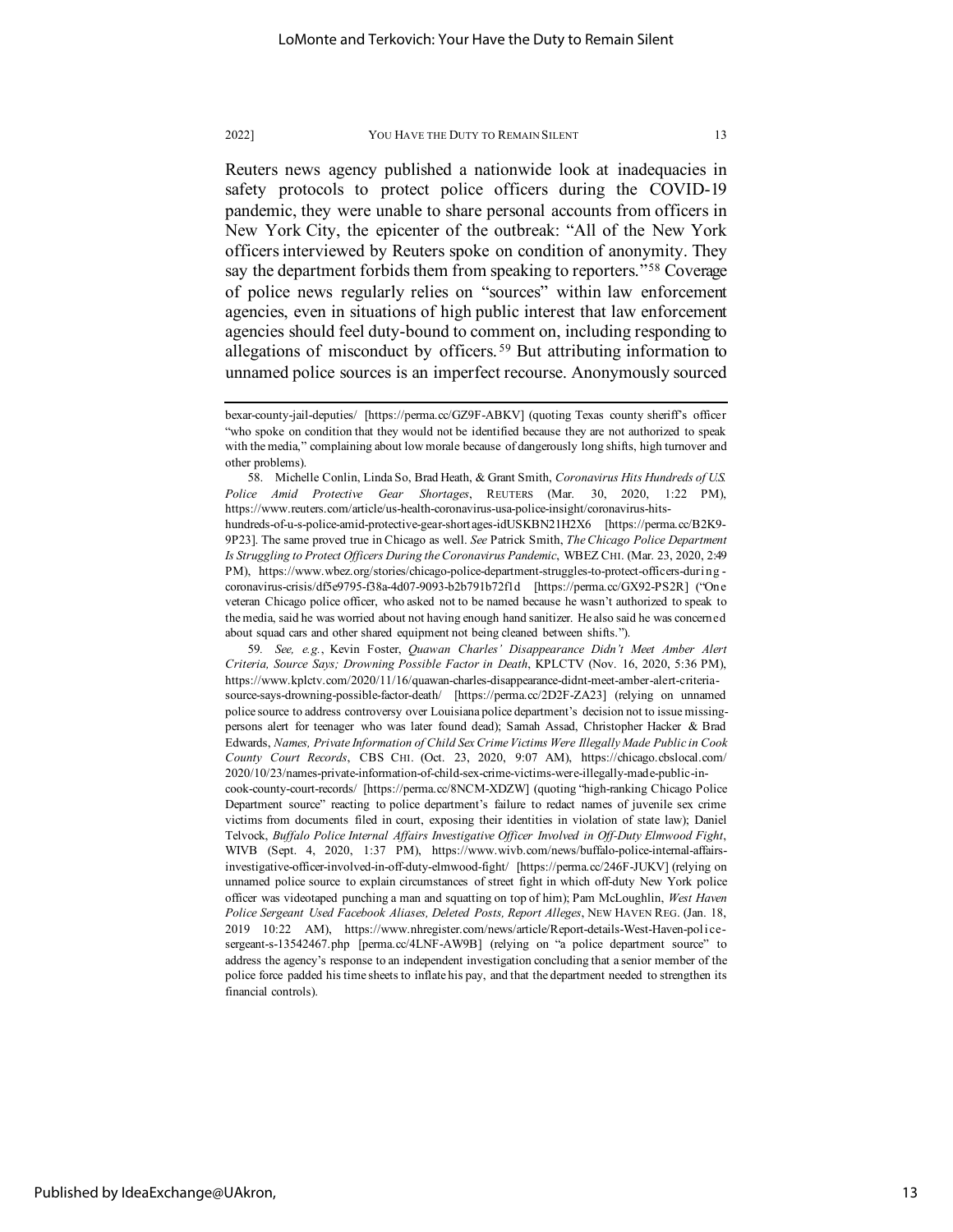stories are inherently less believable to the audience, <sup>[60](#page-14-0)</sup> and stories heavily based on information from unnamed sources are more easily denied[.61](#page-14-1) To preserve anonymity, reporters often must omit identifying personal details about the interviewee—the type of details that can humanize news accounts and make them more relatable. The refuge of anonymity can be abused, too, by sources with an agenda to release false or misleading information without accountability. [62](#page-14-2) Relying on unnamed sources can even place journalists and their employers at greater risk of legal liability, as some courts have found that publishing an article based wholly on anonymous informants can support a finding of reckless disregard for the truth if the information turns out to be erroneous. [63](#page-14-3)

Alternatively, journalists may turn to *former* officers—people who have been fired or quit and have nothing left to lose—to blow the whistle about abusive workplace conditions. For instance, a former small-town police officer in Louisiana took his complaints about supervisory sexual harassment to the Baton Rouge newspaper after filing discrimination complaints that, he says, were not taken seriously; two other former employees of the same department shared similar stories with the newspaper but insisted on remaining unnamed because they remain employed in law enforcement.<sup>[64](#page-14-4)</sup> But that option, too, comes with credibility costs. A former employee may understandably come across, to a skeptical audience, as a score-settler nursing a grudge whose word is to

-9b9d-11eb-a0ae-03aa7e4d5851.html [https://perma.cc/L34L-3L69].

<span id="page-14-0"></span><sup>60</sup>*. See* Tom Jones, *Here's Why You Should Be Willing to Believe Anonymous Sources*, POYNTER (Sept. 8, 2020), https://www.poynter.org/newsletters/2020/heres-why-you-should-bewilling-to-believe-anonymous-sources/ [https://perma.cc/2CFT-CWM9] ("The problem with anonymous sources is that the public might not trust that the source actually exists or that the source is truly reliable.").

<span id="page-14-1"></span><sup>61</sup>*. See id.* (citing example of Trump White House's practice of claiming that anonymously sourced news stories were fabricated and that reporters' purported sources were fictitious: "[I]f no one is publicly putting their name on the allegations, dismissing it is easier to do."); *see also* Patrick M. Garry, *Anonymous Sources, Libel Law, and the First Amendment*, 78 TEMP. L. REV. 579, 595 (2005) (collecting critiques, including those within the journalism field, of the growing over-reliance on unnamed sources, and commenting that "without the context of knowing the source's identity, readers and viewers cannot fully understand or analyze the meaning of facts disclosed by that source").

<span id="page-14-2"></span><sup>62</sup>*. See* David Abramowicz, *Calculating the Public Interest in Protecting Journalists' Confidential Sources*, 108 COLUM. L. REV. 1949, 1950 (2008) (noting that leakers sometimes furnish information opportunistically with an agenda to do harm, and commenting that "journalists' confidentiality promises may be used not to protect the weak from retribution, but to protect the powerful from accountability").

<sup>63</sup>*. See* Garry, *supra* note 63, at 595.

<span id="page-14-4"></span><span id="page-14-3"></span><sup>64.</sup> Megan Wyatt, *Broussard Police Chief Faces Allegations of Sexual Harassment by Former Officers*, ACADIANA ADVOCATE (Apr. 17, 2021, 4:00 AM), https://www.theadvocate.com/acadiana/ news/crime\_police/article\_84843276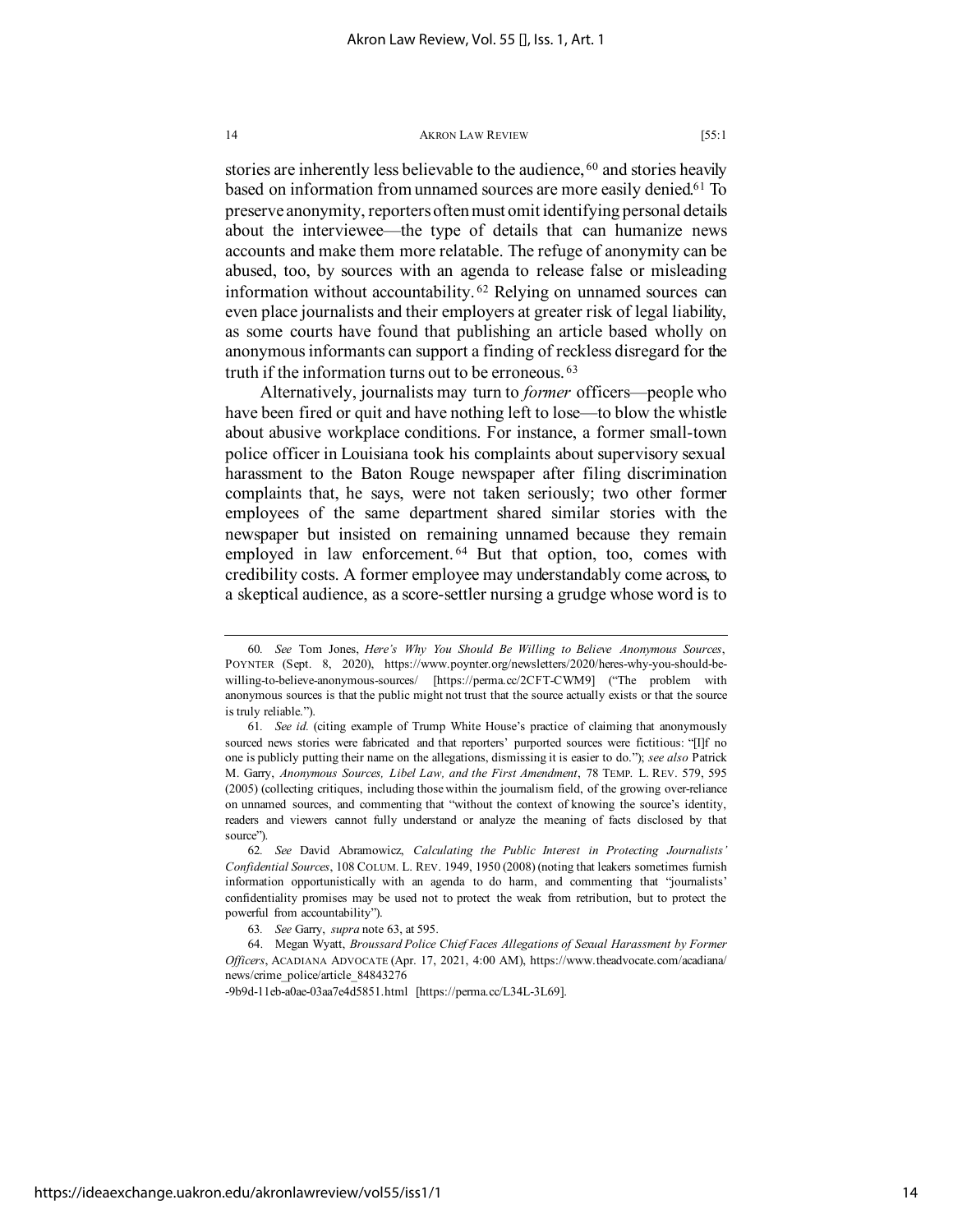be taken lightly. There is, in short, no substitute for unfettered, on-therecord access to the people within an agency who have expert knowledge to share.

While agencies may rationalize compulsory screening of media interviews as a convenience that facilitates access, a series of studies by the SPJ has found the opposite: Public information spokespeople make it more difficult for journalists to access officers for interviews, with 60% of crime reporters stating their access has been limited and 26.1% reporting that their access has been barred altogether. [65](#page-15-0) A 2016 study by Kennesaw State University journalism professor Carolyn Carlson, a former SPJ national president, found that 31.5% of journalists were rarely or never allowed to interview their town's chief of police, <sup>[66](#page-15-1)</sup> 55% are rarely to never allowed to interview officers on-scene,  $67$  and 41.6% of journalists report access to police departments overall has become more difficult in the previous five to ten years. [68](#page-15-3)

Veteran police reporter and true-crime author David Krajicek has written about the increasing difficulty that journalists encounter when running up against hidebound law enforcement agencies:

The 20-year trend in police reporting has been toward limiting access to "real" cops in favor of a public information officer (PIO) who serves as an information filter. At crime scenes, we are bullpenned behind ropes and subjected to "briefings." Any enterprise reporting that goes beyond the briefing is likely to be viewed unfavorably  $\dots$ .<sup>[69](#page-15-4)</sup>

There is no question, then, that law enforcement agencies' restrictive policies are having their intended effect of dampening media coverage. The question is: Are these policies legal?

<sup>65</sup>*. Id.*

<span id="page-15-1"></span><span id="page-15-0"></span><sup>66.</sup> Carolyn Carlson & Paymon Kashani, *Mediated Access: Crime Reporters' Perceptions of Public Information Officers' Media Control Efforts, Use of Social Media, Handling of Body Camera Footage and Public Records*, SOC'Y OF PRO. JOURNALISTS 2 (Mar. 2016), https://www.spj.org/ pdf/sunshineweek/crime-reporters-survey-report.pdf.

<sup>67</sup>*. Id.*

<sup>68</sup>*. Id.*

<span id="page-15-4"></span><span id="page-15-3"></span><span id="page-15-2"></span><sup>69.</sup> David J. Krajicek, *Nobody Loves a Crime Reporter*, 2003 J. INST. JUST. & INT'L STUD. 33, 34 (2003).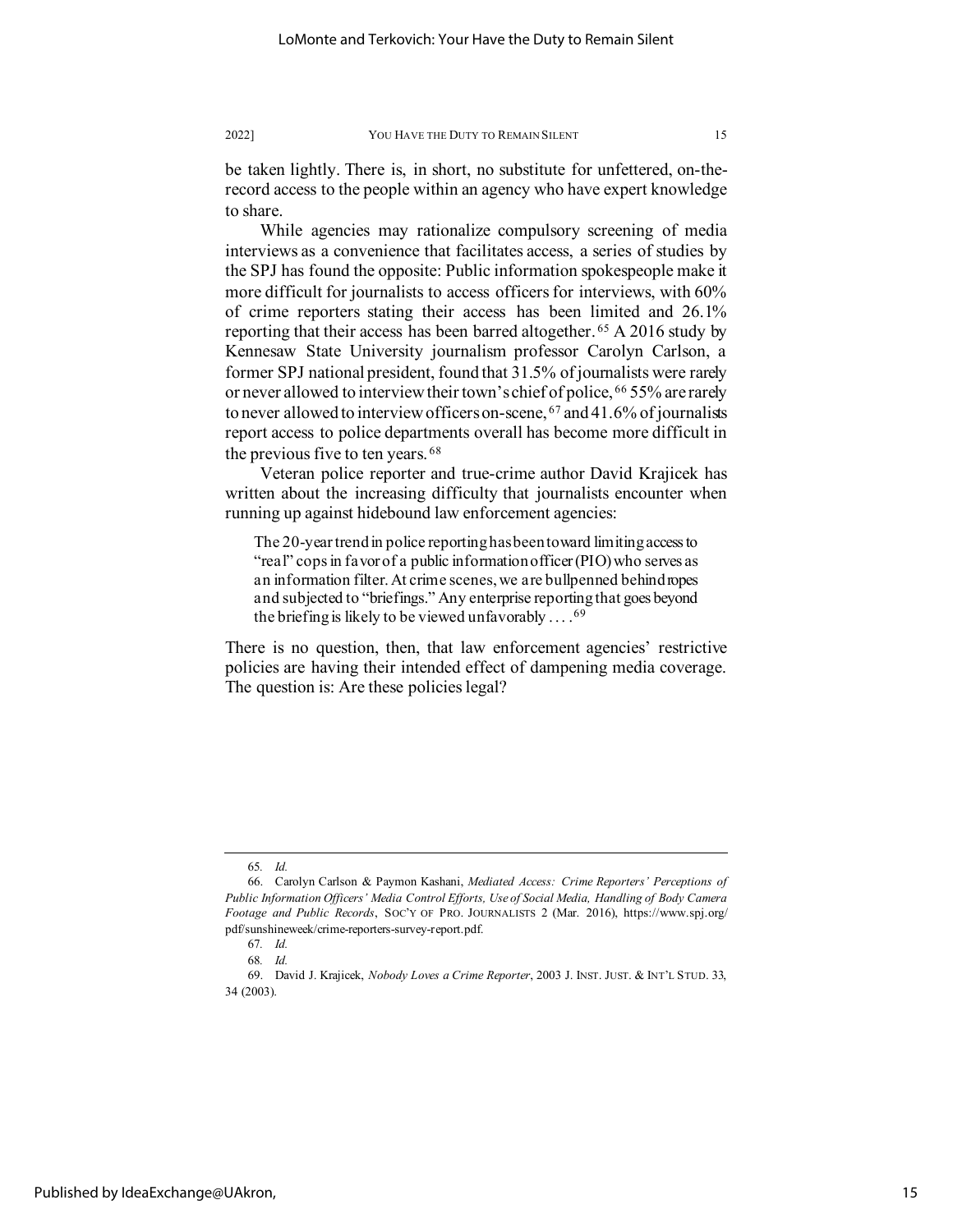# IV. WHAT COURTS HAVE SAID: UNTIE THE GAGS

# *A. Uniformed not Uninformed: Courts Value Officers' Contributions to Public Discourse*

Police officers and firefighters have periodically clashed with their superiors over restrictive policies that forbid unapproved interaction with the news media. While public safety agencies are not, by far, the only agencies that restrict employee communications with the media, it makes sense that those agencies would be regular sources of legal disputes: Police and firefighters are often involved in newsworthy events, and their agencies tend to be unionized, meaning they have professional advocates to fight their legal battles. [70](#page-16-0)

Since 1968, when the Supreme Court recognized in *Pickering* that government employees have a constitutional right to speak about matters of public concern, police and firefighters have overwhelmingly prevailed when challenging the constitutionality of prohibitions against unapproved communications with the press and public. Indeed, once a regulation is understood to categorically forbid discussing work-related issues with the media—or to require advance approval before doing so—the policy is invariably found to be unconstitutional. [71](#page-16-1)

Judicial disfavor for rules that forbid public employees from speaking to the news media predates *Pickering*. In 1946, New York's highest court found that the New York City fire department violated firefighters' First Amendment rights by directing union leaders not to talk to the media, relying on a department policy stating that firefighters "shall not sanction the use of their names or photographs, in connection with any written or printed article . . . without the written approval of the Chief of Department."[72](#page-16-2) The court found that the city fire commissioner's directive against speaking to the press "was so broad in scope and so rigid in terms as to be arbitrary and unreasonable.["73](#page-16-3) But the frequency of legal disputes over gag policies escalated after the 1968 *Pickering* ruling explicitly

<span id="page-16-0"></span><sup>70</sup>*. See* ECONOMIC NEWS RELEASE, U.S. BUREAU OF LAB. STATS., UNION MEMBERS SUMMARY, USDL-21-0081 (Jan. 22, 2021), https://www.bls.gov/news.release/union2.nr0.htm [https://perma.cc/4P9N-G6D6] (reporting that 36.6% of workers in "protective service occupations" are unionized, the highest percentage of any sector).

<span id="page-16-3"></span><span id="page-16-2"></span><span id="page-16-1"></span><sup>71.</sup> Frank D. LoMonte, *Putting the 'Public' Back into Public Employment: A Roadmap for Challenging Prior Restraints That Prohibit Government Employees from Speaking to the News Media*, 68 U. KAN. L. REV. 1, 14–18 (2019).

<sup>72.</sup> Kane v. Walsh, 66 N.E.2d 53, 55 (N.Y. 1946).

<sup>73</sup>*. Id.* at 56.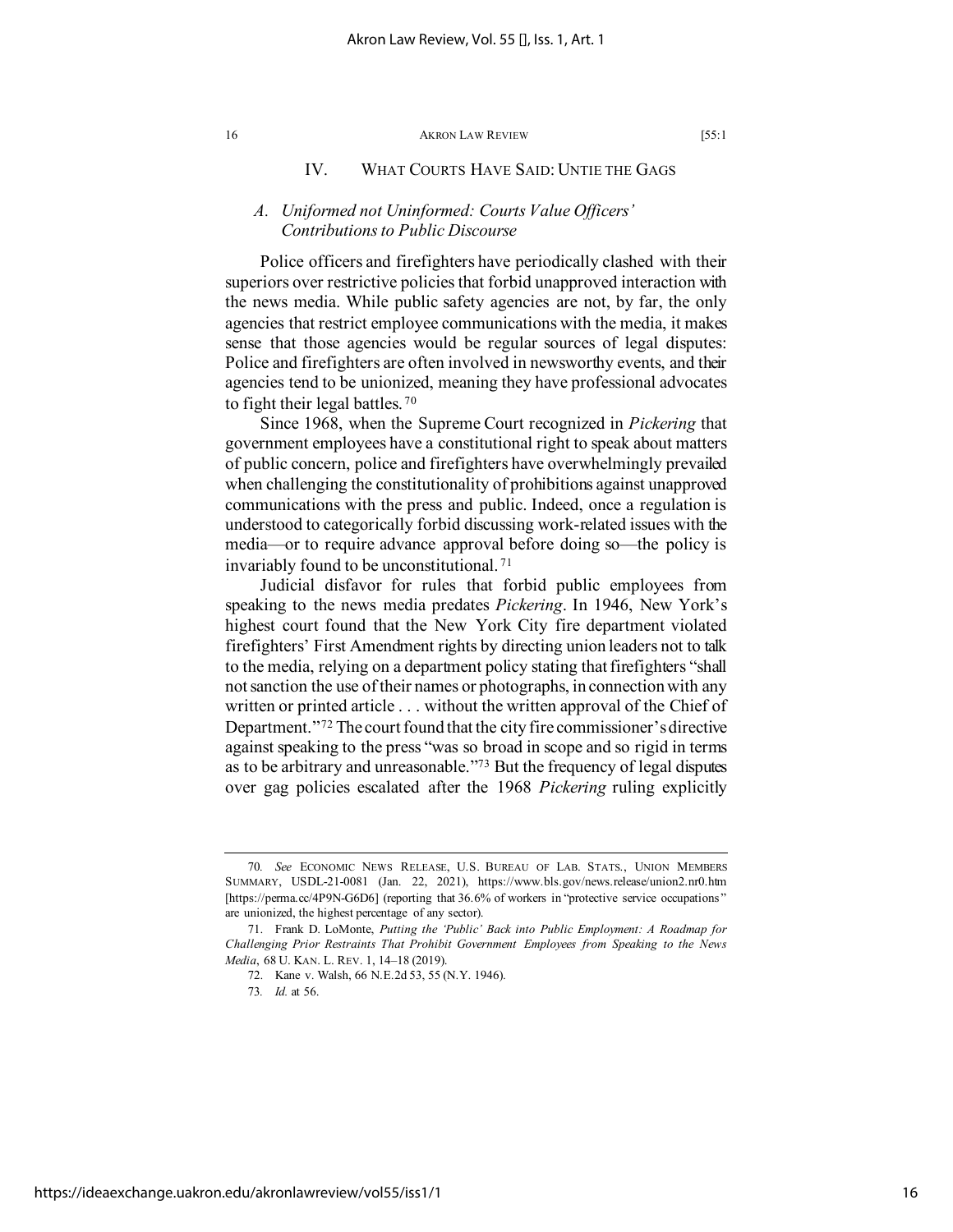recognized that public employees do not surrender their free speech rights when they accept a government paycheck.

In a 1971 ruling that represents the earliest known post-*Pickering*  case, a Louisiana federal court threw out disciplinary sanctions against a police officer who wrote an article for his union newsletter critical of the police department, finding that the rules under which he was disciplined were unconstitutionally broad. [74](#page-17-0) Among the rules that the court deemed invalid was a confidentiality policy that forbade sharing "the content of any official instruction, policy, or record, or the conduct of departmental functions" and another policy against allowing the publication of any "statement concerning official business or law enforcement policy" without supervisory approval.<sup>[75](#page-17-1)</sup>

The Fifth and Ninth Circuits have found in favor of law enforcement officers challenging policies that entirely forbade speaking to the press and public, or that curtailed the topics that officers are permitted to discuss. [76](#page-17-2) In *Barrett v. Thomas*, the Fifth Circuit struck down a Texas sheriff's department policy that prevented employees from making "unauthorized public statements" and forbade comments to reporters on any topic "that is or could be of a controversial nature."[77](#page-17-3) The lead plaintiff was a sheriff's officer who, after publicly criticizing the newly elected sheriff for demoting him, was then fired in response to the criticism. [78](#page-17-4) The appellate panel held that, although a law enforcement supervisor has a legitimate interest in promoting discipline and efficiency, "the public employer may not employ a prophylactic approach that prohibits constitutionally protected expression.<sup> $\dot{r}$ [79](#page-17-5) The two regulations,</sup> the court concluded, were facially unconstitutional both because of their overbreadth and because they were unduly vague. [80](#page-17-6)

A more recent First Amendment challenge reached a comparable outcome in *Moonin v. Tice*, in which the Ninth Circuit struck down a speech-restrictive policy that prevented employees of the Nevada Highway Patrol from speaking to the press or public about the patrol's K-9 program, which had been a matter of controversy.<sup>[81](#page-17-7)</sup> The challenged regulation instructed patrol officers that "[a]ny communication with ANY

<sup>74.</sup> Flynn v. Giarrusso, 321 F. Supp. 1295 (E.D. La. 1971).

<sup>75</sup>*. Id.* at 1300–01.

<span id="page-17-7"></span><span id="page-17-6"></span><span id="page-17-5"></span><span id="page-17-4"></span><span id="page-17-3"></span><span id="page-17-2"></span><span id="page-17-1"></span><span id="page-17-0"></span><sup>76.</sup> Moonin v. Tice, 868 F.3d 853 (9th Cir. 2017); Barrett v. Thomas, 649 F.2d 1193 (5th Cir. 1981).

<sup>77</sup>*. Barrett*, 649 F.2d at 1199.

<sup>78</sup>*. Id.* at 1196.

<sup>79</sup>*. Id.* at 1199.

<sup>80</sup>*. Id.* at 1198.

<sup>81</sup>*. Moonin*, 868 F.3d at 862.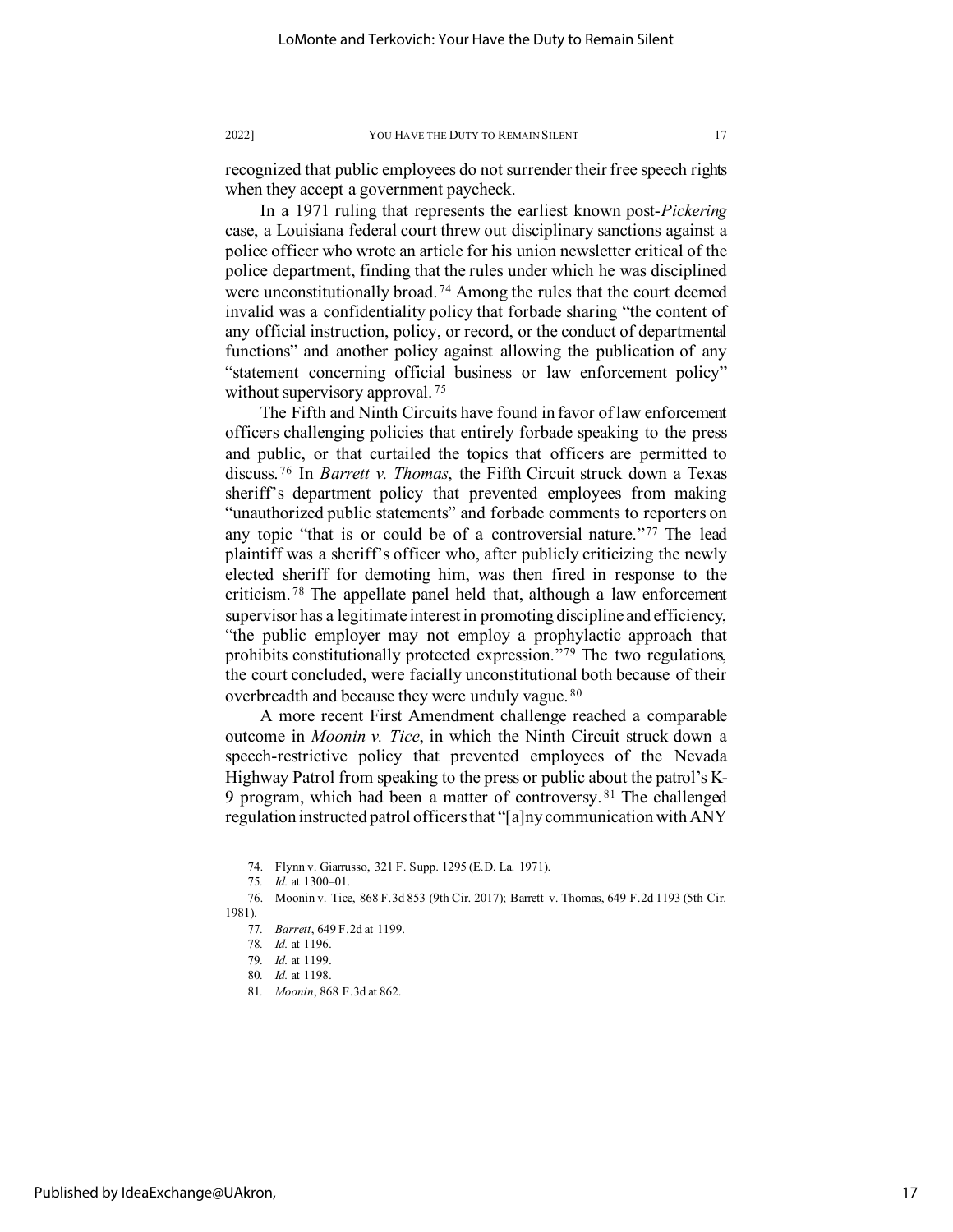non-departmental and non-law enforcement entity or persons regarding the Nevada Highway Patrol K9 program ... WILL be expressly forwarded for approval to your chain-of-command."[82](#page-18-0) The appellate court found that the policy was infirm because it could easily be interpreted as limiting all officer speech, not just speech made in an official capacity.<sup>[83](#page-18-1)</sup> The *Moonin* court noted that the policy in question was so broad that it "reaches legitimate 'whistleblower' complaints about the program.["84](#page-18-2) The policy was so broadly worded, the judges wrote, that it could be read to apply even when speaking with family and friends, speech that is clearly not made in any official capacity. [85](#page-18-3)

In addition to the circuit-level interpretations, more than a dozen trial courts have similarly ruled in favor of public safety officers in facially challenging broad restrictions on speech to the press and public. [86](#page-18-4) This body of precedent strongly indicates that a policy forbidding all unapproved contact with the news media, however commonplace, will not survive if challenged as an affront to the First Amendment.

# *B. Fatally Flawed: Gag Policies Flunk Test of Vagueness, Overbreadth, Unbridled Discretion*

Most commonly, employer gag rules flunk First Amendment scrutiny because they are overbroad, failing to distinguish between speech under official duties that the employer can legitimately regulate and speech in a constitutionally protected personal capacity. [87](#page-18-5) For instance, an Illinois federal court found that the Chicago Fire Department's policy requiring pre-approval for "interviews, television, radio or movie appearances, whether on or off duty, relating to Fire Department

<span id="page-18-5"></span>87*. See* Garcetti v. Ceballos, 547 U.S. 410, 424 (2006) (holding that "the First Amendment does not prohibit managerial discipline based on an employee's expressions made pursuant to official responsibilities").

<sup>82</sup>*. Id.* at 859 (emphasis in original).

<sup>83</sup>*. Id.* at 862.

<sup>84</sup>*. Id.* 85*. Id.* at 863.

<span id="page-18-4"></span><span id="page-18-3"></span><span id="page-18-2"></span><span id="page-18-1"></span><span id="page-18-0"></span><sup>86.</sup> Brady v. Tamburini, 518 F. Supp. 3d 570 (D.R.I. 2021); Davis v. Phenix City, No. 3:06cv544-WHA, 2008 WL 401349 (M.D. Ala. Feb. 12, 2008); Lauretano v. Spada, 339 F. Supp. 2d 391 (D. Conn. 2004); Parow v. Kinnon, 300 F. Supp. 2d 256 (D. Mass. 2004); Int'l Ass'n of Firefighters Loc. 3233 v. Frenchtown Charter Twp., 246 F. Supp. 2d 734 (E.D. Mich. 2003); Kessler v. City of Providence 167 F. Supp. 2d 482 (D.R.I. 2001); Wagner v. City of Holyoke, 100 F. Supp. 2d 78 (D. Mass. 2000); Davis v. N.J. Dep't of Law & Pub. Safety, 742 A.2d 619 (N.J. Super. Ct. Law Div. 1999); Providence Firefighters Local 799 v. City of Providence, 26 F. Supp. 2d 350 (D.R.I. 1998); Spain v. City of Mansfield, 915 F. Supp. 919 (N.D. Ohio 1996); Grady v. Blair, 529 F. Supp. 370 (N.D. Ill. 1981); Steenrod v. Board of Engineers, 386 N.Y.S.2d 788 (Sup. Ct. 1976); Flynn v. Giarrusso, 321 F. Supp. 1295 (E.D. La. 1971).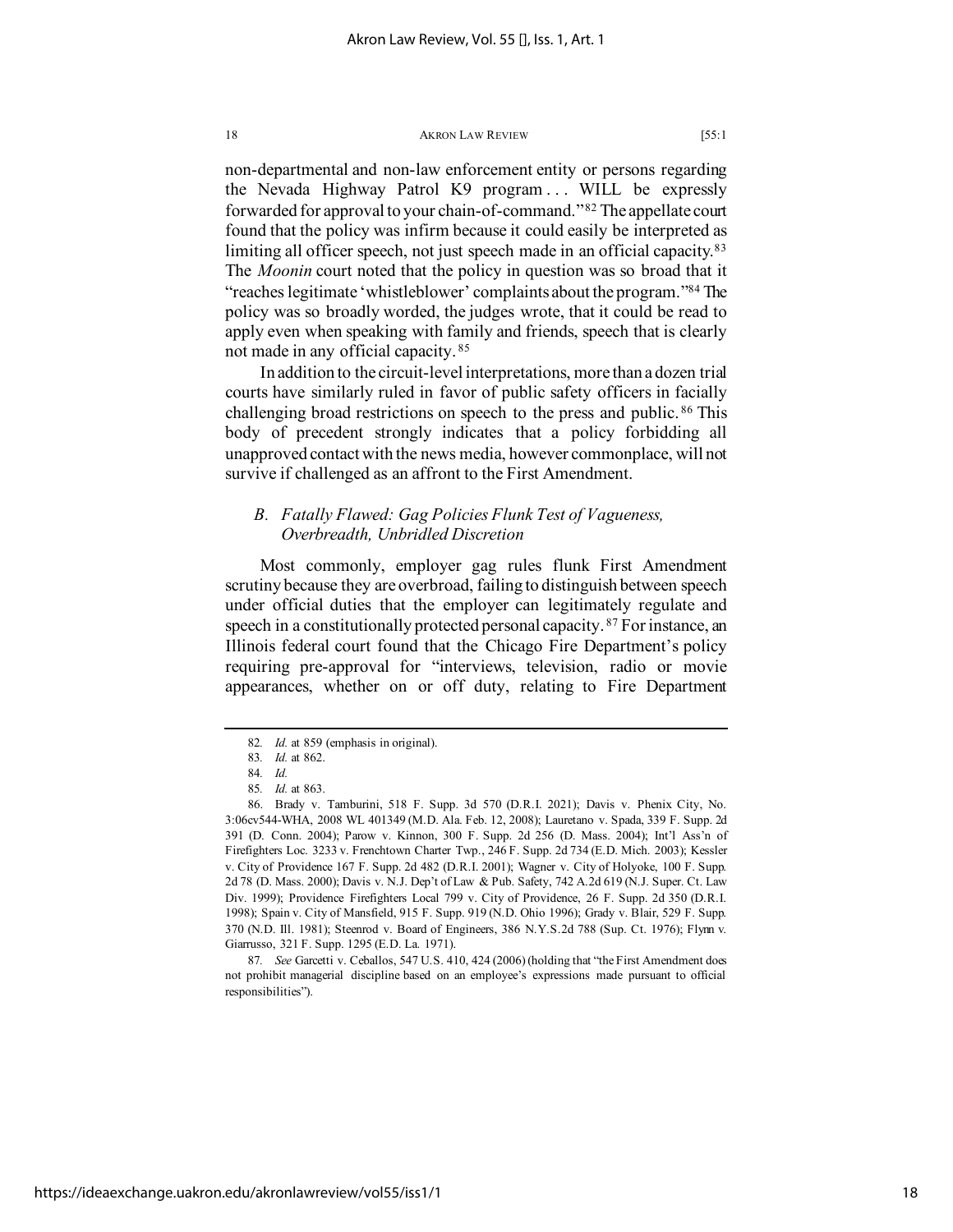activities" was overly broad. [88](#page-19-0) The court characterized the policy as "an unconstitutional prior restraint and . . . a 'gag rule' that prevents the dissemination of not only incorrect information, but correct information and matters of opinion as well."[89](#page-19-1) Similarly, a federal court in Rhode Island struck down a directive requiring "express authorization" before any member of the Providence Police Department could speak to the news media and forbidding officers from making "any public statement regarding a private matter of [the] department" or sharing "any information concerning the business of the department."[90](#page-19-2) The court emphasized that the policy affected not only the employee's interest in being heard, but also the public's interest in receiving information about policing: "Such an all-encompassing ban necessarily works to deprive Police Department employees of their First Amendment right, as citizens, to comment on matters of public interest, thereby depriving the public of information regarding matters relevant to public health and safety.["91](#page-19-3) Similarly, a New York state-court judge recognized the public value of fire safety information in ruling that a municipal fire department policy requiring supervisory approval for firefighters to discuss "matters concerning the department" was unduly broad. [92](#page-19-4) The court enjoined the disciplinary proceeding against a union official who gave an unapproved speech questioning the effectiveness of the city's fire-safety policies: "Since it is undisputed that fire protection for any municipality is a matter of grave public interest, the regulations in question appear to absolutely restrict petitioner's right of free speech."[93](#page-19-5)

A policy can be unconstitutionally broad even when it restricts only a subcategory of speech if that subcategory encompasses some constitutionally protected expression, as with the Ninth Circuit's *Moonin* case. For instance, in *Wagner v. City of Holyoke*, a whistleblower who was punished for telling the news media that a fellow officer had physically and verbally abused an arrestee challenged the constitutionality

<sup>88.</sup> Grady, 529 F. Supp. at 371 n.1.

<sup>89</sup>*. Id.* at 372.

<sup>90.</sup> Kessler, 167 F. Supp. 2d at 483.

<span id="page-19-3"></span><span id="page-19-2"></span><span id="page-19-1"></span><span id="page-19-0"></span><sup>91</sup>*. See id.* at 487 ("The Rules are not narrowly drawn; they require prior approval before an employee makes a public statement on any topic even remotely related to Police Department matters. As a result, the Rules inevitably stifle Police Department employees in their role as citizens.").

<sup>92.</sup> Steenrod v. Board of Engineers, 386 N.Y.S.2d 788, 789 (Sup. Ct. 1976).

<span id="page-19-5"></span><span id="page-19-4"></span><sup>93</sup>*. Id.* at 979; *see also* Int'l Ass'n of Firefighters Loc. 3233 v. Frenchtown Charter Twp., 246 F. Supp. 2d 734, 736 (E.D. Mich. 2003) (applying *NTEU* and concluding that fire department violated employees' First Amendment rights by enforcing a regulation providing that the fire chief "shall be the only authorized person who may release facts regarding fire department matters, fires or other emergencies to the news media"). The regulation in the *Frenchtown Charter* case was uniquely extreme; it made unauthorized speech a misdemeanor criminal offense, not just a personnel matter.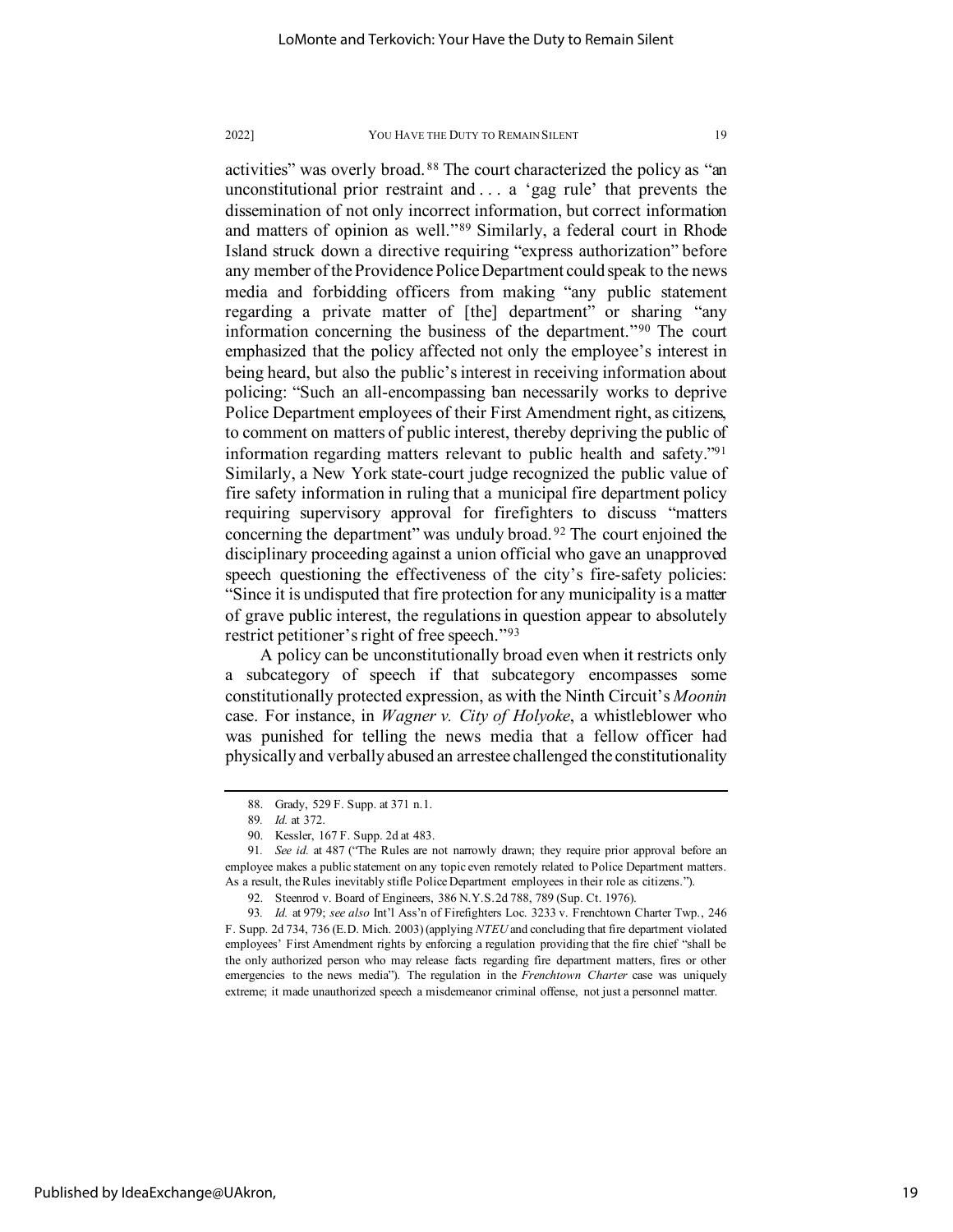of his department's speech restrictions. [94](#page-20-0) A federal district court granted an injunction against enforcing the department's unconstitutionally broad rules, which forbade criticizing other officers and allowed only the police chief or a designee to release information "regarding policy, discipline, organizational changes, and criticisms."[95](#page-20-1) Even though the rules only selectively prohibited addressing certain subjects, rather than categorically restraining all speech, the court found that the rules would unduly inhibit speech addressing matters of public concern. [96](#page-20-2)

Courts have also found restrictive media policies unconstitutional when they entrust the decisionmaker with unfettered discretion to decide who may speak. For instance, in *Lauretano v. Spada*, a federal district court grappled with a Connecticut State Police policy that forbade officers from making "official comments relative to department policy" without supervisory approval.  $97$  The court found the policy unconstitutional because of its overbreadth and lack of intelligible standards, which gave supervisors total discretion to dictate the timing of speech, potentially allowing them to delay approval to the point that the request became moot. [98](#page-20-4) Similarly, the lack of any boundaries to cabin a decisionmaker's discretion doomed an Ohio fire department's regulation forbidding any unapproved public discussion of "matters concerning Mansfield Fire Department rules, duties, policies, procedures and practices."[99](#page-20-5) A U.S. district judge found the rule facially unconstitutional because "[t]here are no standards which govern the approval or disapproval of the City officials."[100](#page-20-6)

In scrutinizing First Amendment challenges to gag rules, courts have recognized the importance of timely information about matters of public safety and the impact of gagging officers on the public's receipt of information as well as the officers' rights. Not allowing officers to speak in the wake of a critical incident can delay the immediacy of their speech and decrease its newsworthiness. [101](#page-20-7) *Davis v. New Jersey Department of Law & Public Safety* involved such a restriction, forbidding any officer from disclosing "any information not generally available to members of the public" without supervisory approval and requiring officers to treat

<span id="page-20-0"></span><sup>94.</sup> Wagner v. City of Holyoke, 100 F. Supp. 2d 78, 81 (D. Mass. 2000).

<sup>95</sup>*. Id.* at 89–90.

<sup>96</sup>*. Id.* at 90.

<span id="page-20-2"></span><span id="page-20-1"></span><sup>97.</sup> Lauretano v. Spada, 339 F. Supp. 2d 391, 414–15 (D. Conn. 2004).

<sup>98</sup>*. Id.* at 420 (quoting Harman v. City of New York, 140 F.3d 111 (2d Cir. 1998)).

<span id="page-20-3"></span><sup>99.</sup> Spain v. City of Mansfield, 915 F. Supp. 919, 922 (N.D. Ohio 1996).

<span id="page-20-6"></span><span id="page-20-5"></span><span id="page-20-4"></span><sup>100</sup>*. Id.* at 923.

<span id="page-20-7"></span><sup>101.</sup> Davis v. N.J. Dep't of Law & Pub. Safety, 742 A.2d 619 (N.J. Super. Ct. Law Div. 1999).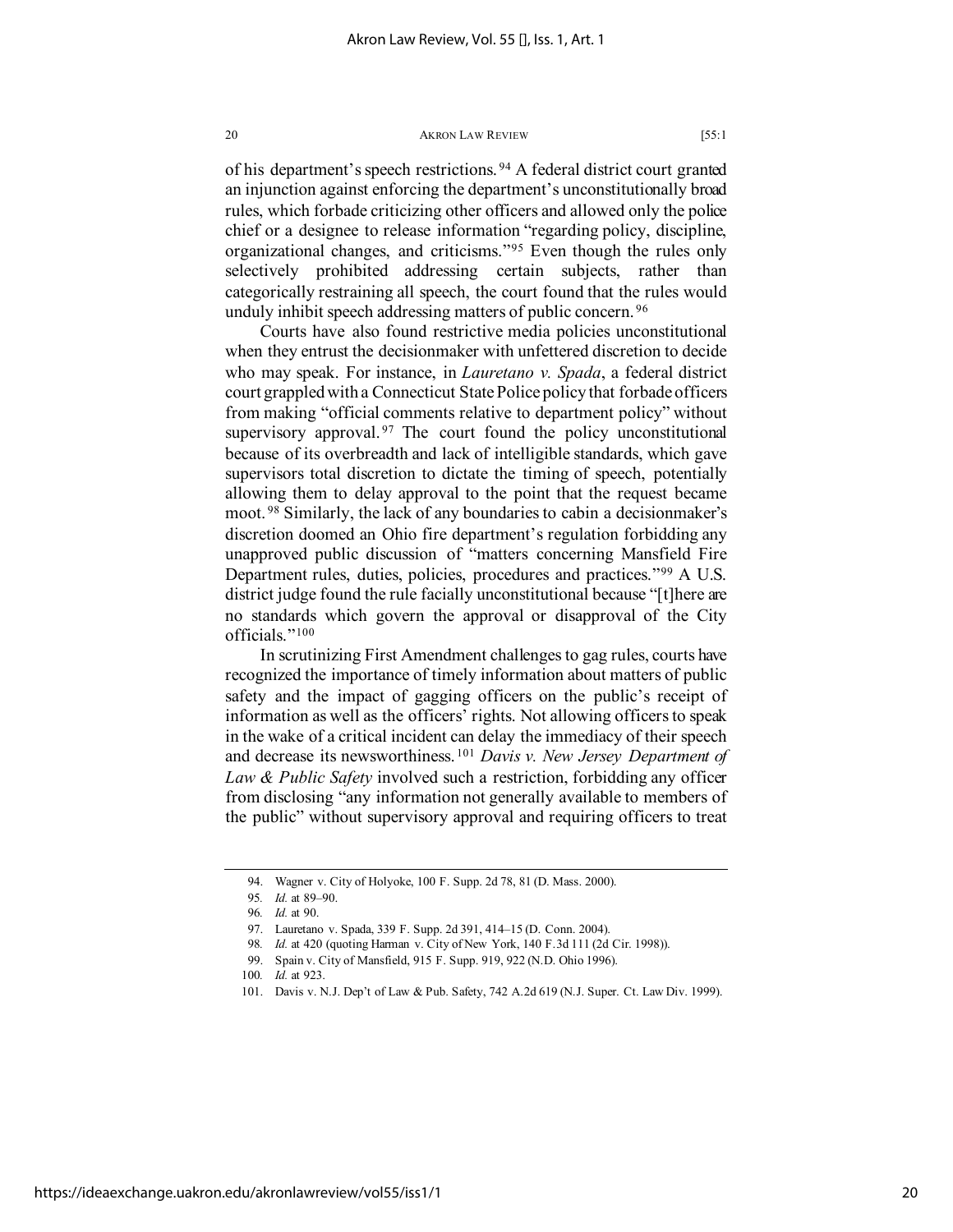"any information" pertaining to the agency as confidential. [102](#page-21-0) The *Davis* court recognized the unique value of information about policing, noting that when officers are forced to navigate the obstacle of prior approval, the public's receipt of news is delayed and the value of any information officers might offer is diluted. [103](#page-21-1)

Public employees have enjoyed the same overwhelming success challenging broad gag regulations outside the context of public safety agencies.<sup>[104](#page-21-2)</sup> Most recently, a federal court in West Virginia ruled in favor of a teacher who challenged a directive forbidding her from speaking to the news media, which prevented her from defending herself against criticism of divisive political remarks she shared on Twitter. [105](#page-21-3) The court held that the First Amendment prohibition against prior restraints was so clearly established that the employer could not invoke the defense of qualified immunity to defeat the teacher's First Amendment claims.<sup>[106](#page-21-4)</sup> The West Virginia court's 2019 ruling aligns with decades' worth of authority, including circuit-level precedent from the Second and Tenth Circuits, disapproving of categorical rules that forbid public employees from speaking to the press and public, even outside the law enforcement setting.<sup>[107](#page-21-5)</sup>

In addition to this direct body of precedent, several other circuits have handed down rulings in favor of officers disciplined for violating rules that prohibit public criticism of their agencies or their supervisors, as opposed to categorically forbidding all work-related speech. While these scenarios are analyzed as viewpoint discrimination cases rather than

<sup>102</sup>*. Id.* at 66.

<sup>103</sup>*. Id.*

<span id="page-21-2"></span><span id="page-21-1"></span><span id="page-21-0"></span><sup>104</sup>*. See* LoMonte, *supra* note 73, at 14 (collecting rulings in favor of employees facially challenging workplace gag policies, and observing that "no 'prior restraint' on public employee speech, even outside the context of media interviews, appears to survive constitutional challenge once the strong medicine of *NTEU* is found to apply").

<sup>105.</sup> Durstein v. Alexander, No. 3:19-0029, 2019 WL 6833858 (S.D.W. Va. Dec. 13, 2019).

<sup>106</sup>*. Id.* at \*5.

<span id="page-21-5"></span><span id="page-21-4"></span><span id="page-21-3"></span><sup>107</sup>*. See* Harman v. City of New York, 140 F.3d 111, 116 (2d Cir. 1998) (finding that a New York social-service agency overreached in requiring employees to contact the agency's publicrelations office before releasing any information to the media "regarding any policies or activities of the Agency"); Brammer-Hoelter v. Twin Peaks Charter Acad., 602 F.3d 1175, 1185–87 (10th Cir. 2010) (finding that a school administrator violated clearly established First Amendment principles in telling school employee not to discuss "school matters" with anyone outside the agency, a prohibition beyond just safeguarding confidential student information); *see also* Luethje v. Peavine Sch. Dist., 872 F.2d 352, 353 (10th Cir. 1989) (concluding that school board violated the First Amendment in enacting and enforcing a rule restricting lunchroom employees' speech, which read: "If you have any problems, consult [the principal]. Don't take any school problems other places, or discuss it with others.").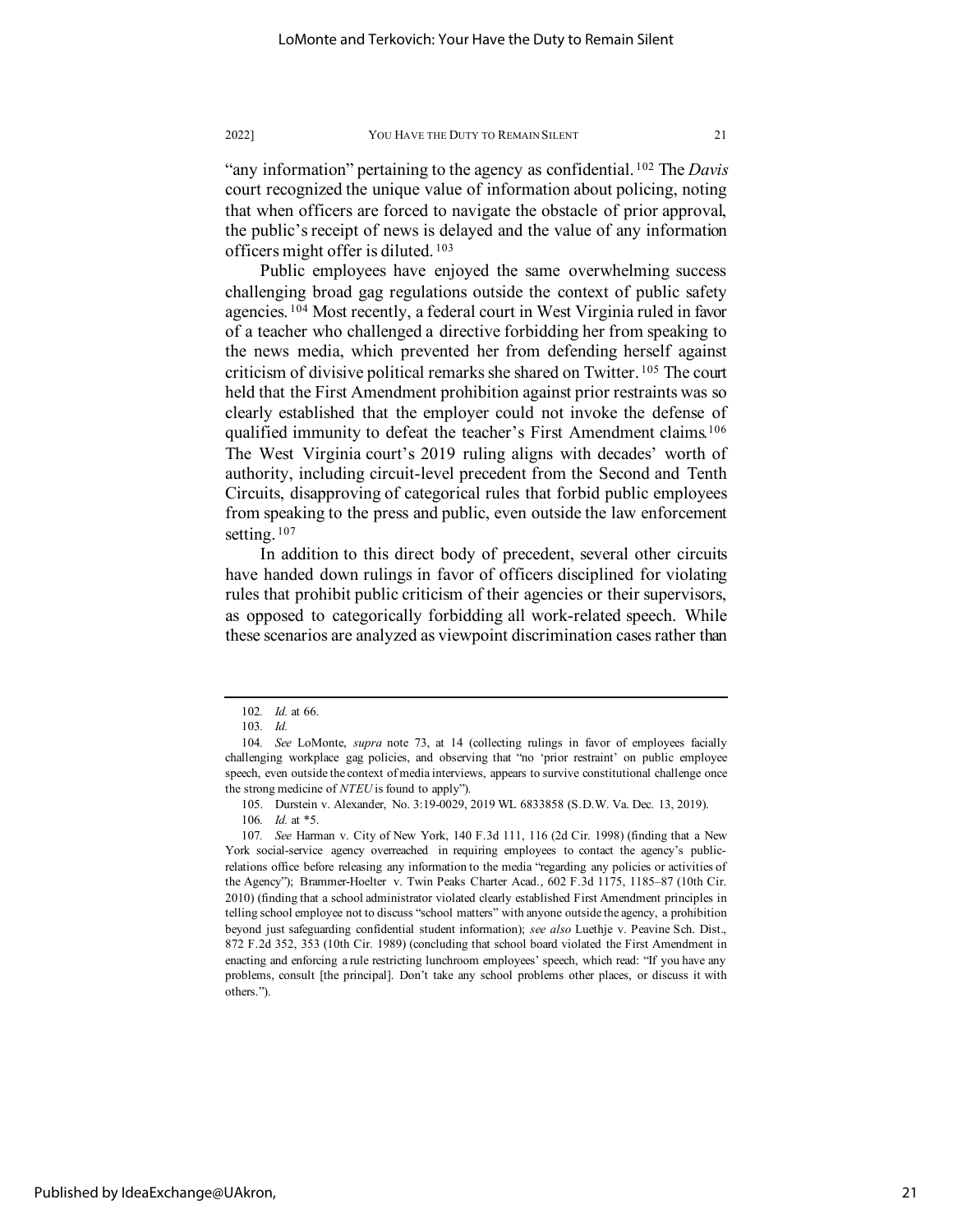as blanket prior restraints on all speech, the result is the same: Unduly restrictive rules that inhibit whistleblowing are unconstitutional.

In a 1970 ruling, the Seventh Circuit struck down a Chicago Police Department policy that, while not a classic gag rule, was applied to discipline an officer who spoke critically about his agency to the news media. [108](#page-22-0) The plaintiff, a Chicago police detective who blew the whistle on officers' misuse of recovered stolen property, was reprimanded for telling a news reporter that the internal affairs investigative process was ineffective. [109](#page-22-1) A disciplinary board found that the detective had violated a workplace rule forbidding any speech or conduct "derogatory to the Department or any member or policy of the Department."[110](#page-22-2) But the Seventh Circuit found the regulation to be "unavoidably overbroad" because it would inhibit any criticism of the police department, even constitutionally protected speech. [111](#page-22-3)

Similarly, the Third Circuit ruled in favor of a New Jersey police union leader who criticized police supervisors in a newspaper article and was punished under a policy prohibiting any "derogatory reference to Department orders or instructions" in public statements, or commenting "unfavorably or disrespectfully on the official action of a superior officer" or the department's rules and procedures. [112](#page-22-4) Even in this pre-*NTEU* case applying a less rigorous *Pickering* review, the appeals court still found the rules to be unconstitutionally broad, in recognition of "the public's strong interest in open debate and access to information about its police  $\dots$ ."<sup>113</sup> Then, in a post-*NTEU*case, the Third Circuit applied the Supreme Court's more exacting review of prior restraints to strike down a Pittsburgh policy requiring any police officer who wished to testify as an expert witness to first obtain written permission from the chief. [114](#page-22-6) As with the *NTEU* case, even though the policy was not a categorical prohibition on all speech, the court found that the proscription was unjustifiably broad and would deprive the public of the benefit of officers' expert perspective.<sup>[115](#page-22-7)</sup>

In recent years, the battle to control police employee speech has gone where all speech has gone: online.<sup>[116](#page-22-8)</sup> Restrictive speech policies have

<span id="page-22-2"></span><span id="page-22-1"></span><span id="page-22-0"></span><sup>108.</sup> Muller v. Conlisk, 429 F.2d 901 (7th Cir. 1970).

<sup>109</sup>*. Id.* at 902.

<sup>110</sup>*. Id.*

<sup>111</sup>*. Id.*

<sup>112.</sup> Gasparinetti v. Kerr, 568 F.2d 311, 315–16 (3d Cir. 1977).

<sup>113</sup>*. Id.* at 317.

<sup>114.</sup> Swartzwelder v. McNeilly, 297 F.3d 228, 232 (3d Cir. 2002).

<sup>115</sup>*. Id.* at 231.

<span id="page-22-8"></span><span id="page-22-7"></span><span id="page-22-6"></span><span id="page-22-5"></span><span id="page-22-4"></span><span id="page-22-3"></span><sup>116</sup>*. See* Christina Jaremus, *#FiredforFacebook: The Case for Greater Management Discretion in Discipline or Discharge for Social Media Activity*, 42 RUTGERS L. REC. 1, 3 (2014–15) ("In the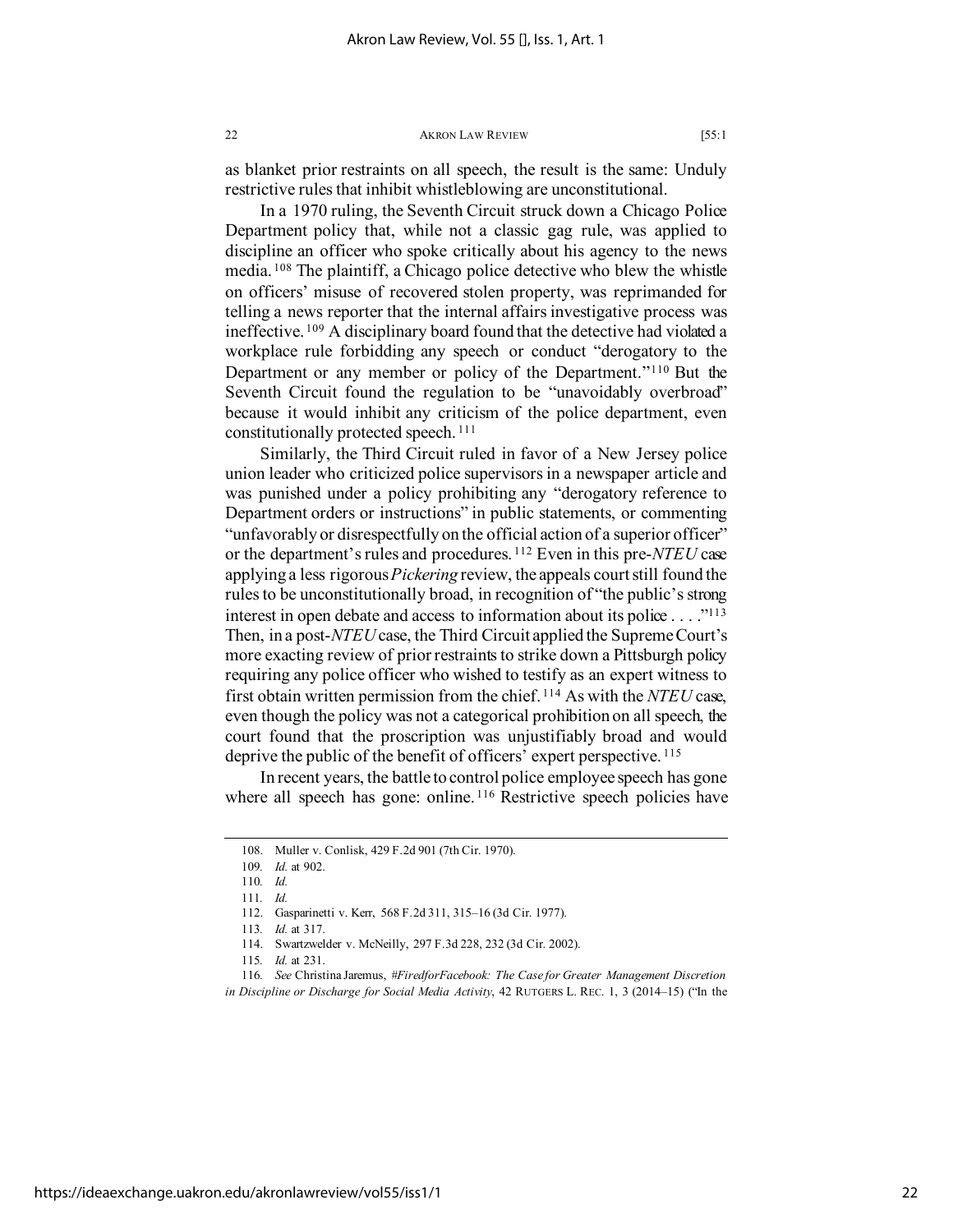fared no better there. In *Liverman v. City of St. Petersburg*, the Fourth Circuit ruled in favor of two officers disciplined for using personal Facebook pages to express views critical of their agency's promotion standards. [117](#page-23-0) The policy at issue in *Liverman* prohibited making any "negative comments" about the department or other officers that would impact the "public's perception of the department" or "reflect unfavorably" on the department.<sup>[118](#page-23-1)</sup> Even an attempted savings clause, which purported to allow officers to comment as citizens on matters of public concern, did not salvage the otherwise unconstitutional policy in the eyes of the court: "[T]he restraint is a virtual blanket prohibition on all speech critical of the government employer."<sup>[119](#page-23-2)</sup>

Notably, in none of the publicly reported First Amendment challenges has a court treated the law enforcement context as conclusive. While a law enforcement agency might argue that the sensitive nature of police work justifies greater control over speech than in ordinary government agencies, the courts have not made such a distinction. In the *Barrett* case, the Fifth Circuit expressly differentiated policing from the military, where greater control might be justified.<sup>[120](#page-23-3)</sup>

In sum, there is no support for the proposition that a government employer may forbid employees from sharing their expertise with the press and public, require supervisory approval as a precondition for speaking, or selectively prohibit entire categories of speech on the basis of viewpoint. And there is nothing unique about the setting of a publicsafety agency that changes this well-established rule.

# V. PUTTING POLICE POLICIES UNDER SURVEILLANCE

Knowing that public employers may not forbid employees from speaking to the media or enforce open-ended prohibitions on speaking that lack safeguards against viewpoint discrimination, the question becomes whether law enforcement agencies are obeying, or ignoring, these constitutional imperatives. To answer this question, researchers from the Brechner Center asked for media-relations policies from the nation's fifty

<span id="page-23-0"></span>context of employment, labor relations boards and courts have inevitably been called upon to determine whether employers can discipline and/or fire employees for engaging in activity or speech on social media.").

<sup>117.</sup> Liverman v. City of Petersburg, 844 F.3d 400 (4th Cir. 2016).

<sup>118</sup>*. Id.* at 404.

<sup>119</sup>*. Id.* at 407.

<span id="page-23-3"></span><span id="page-23-2"></span><span id="page-23-1"></span><sup>120</sup>*. See* Barrett v. Thomas, 649 F.2d 1193, 1198 n.9 (5th Cir. 1981) ("The public employer's interest in regulating the speech of police officers does not rise to the level of the government's interest in regulating the conduct of military personnel.").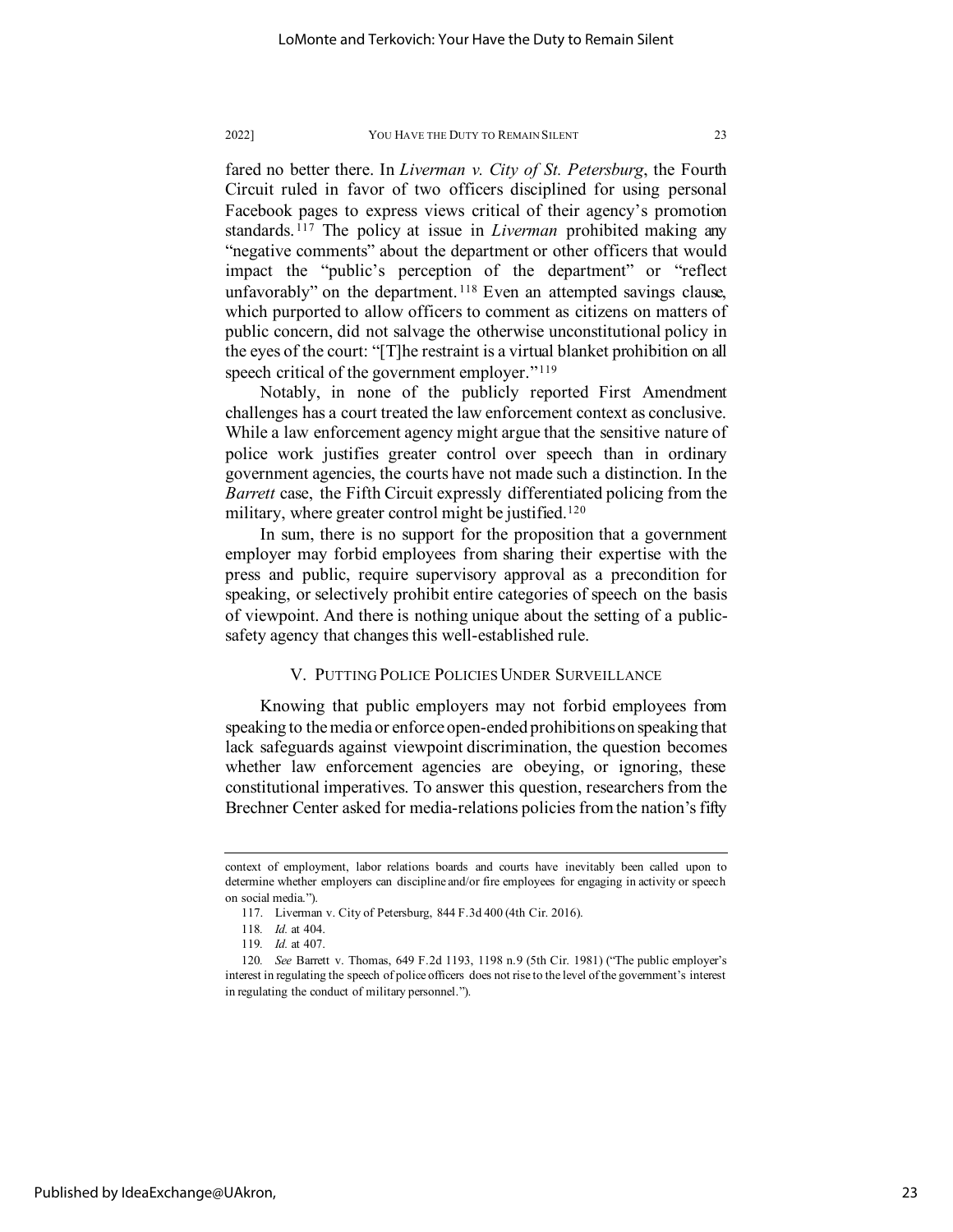largest police departments and fifty largest county sheriff's departments, as tabulated by the U.S. Justice Department, representing one-hundred total agencies in thirty-three states plus the District of Columbia[.121](#page-24-0) Of the one-hundred law enforcement agencies that received a public records request, seventy-seven departments responded, and twenty-three failed to respond. [122](#page-24-1) Three of the responding agencies indicated no written regulation governing employee interaction with the news media. One nonresponding agency's news media policy, Memphis, was readily found on the police department's website and included in the study. So the universe of policies examined for this study was seventy-five policies from police and sheriff's offices in twenty-seven states plus the District of Columbia (twenty-eight total jurisdictions).

Most of the seventy-five policies include at least one feature that, under prevailing legal precedent, renders them constitutionally suspect. More than half of the policies—thirty-nine out of seventy-five policies, or 52%—explicitly contain prior restraints indistinguishable from those repeatedly found unconstitutional because they require categorical approval before speaking to the press or public. Another nineteen policies (25% of those reviewed) contain constitutionally questionable contentspecific or context-specific restrictions—such as requiring prior approval for addressing "controversial" matters or for "interviews," but not for routine interactions with journalists—or contain internally contradictory instructions that would confuse a reasonable reader. In no case do any of the fifty-eight speech-restrictive policies incorporate any procedural safeguards, such as a process by which an aggrieved officer who wanted to speak to the media could appeal a refusal to approve an interview. While some law enforcement agency policies leave officers considerable discretion to speak—and at times, even encourage sharing information those seventeen policies (23% of those reviewed) are in the minority.

# *A. Blanket Prohibitions on Speaking Without Approval*

When a police department policy entirely prohibits speaking to the media or requires supervisory approval without exception before

<span id="page-24-0"></span><sup>121.</sup> SHELLEY S. HYLAND & ELIZABETH DAVIS, DOJ, BUREAU OF JUST. STAT., NCJ 252835, LOCAL POLICE DEPARTMENTS, 2016: PERSONNEL (Oct. 2019), https://www.bjs.ojp.gov/content/ pub/pdf/lpd16p.pdf [https://perma.cc/KBX6-7TPL].

<span id="page-24-1"></span><sup>122.</sup> The relatively low response rate is at least in part attributable to two factors: First, the requests were transmitted during a time when agencies were still largely in "work-from-home" mode during the global COVID-19 pandemic, and second, several of the target agencies were located in states (Alabama, Tennessee, Virginia) that enforce a "residents-only" standard for honoring requests for public records.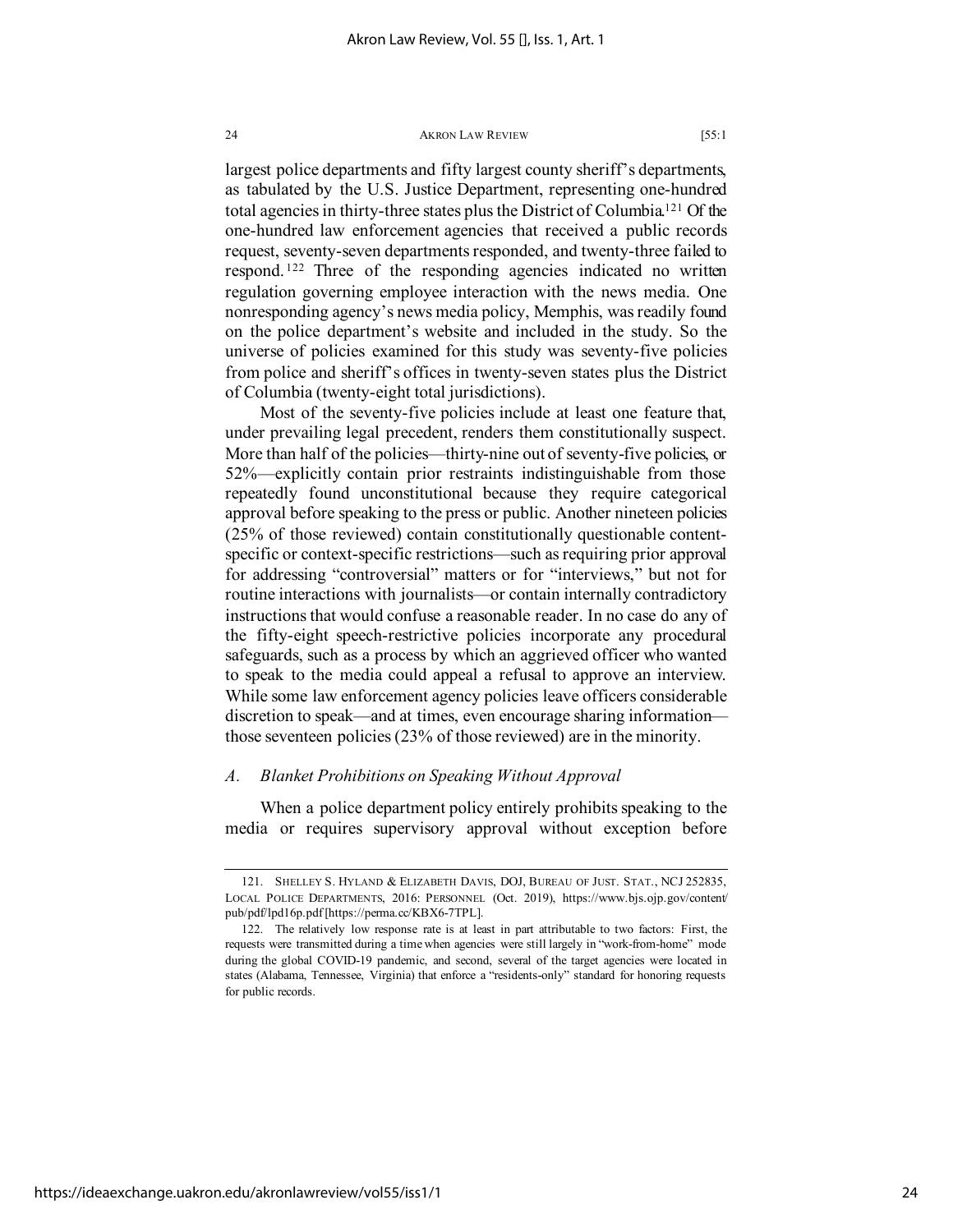discussing work-related matters with the public, the policy faces dual infirmities. First, it may run afoul of the prohibition recognized by the Supreme Court in *NTEU* against categorical prior restraints on speech. Second, it may fail to protect the ability to engage in speech as a citizen on matters of public concern, which the Supreme Court recognized as constitutionally protected in *Pickering* (and reaffirmed in *Lane*).

A policy that forbids officers from speaking publicly without their agency's approval has been recognized as a prior restraint, which "bears a heavier presumption against constitutionality than one that merely penalizes people who have already spoken."[123](#page-25-0) Even the mere delay in being able to speak to a time-sensitive matter, such as a fast-breaking news story, can constitute irreparable harm for purposes of a First Amendment claim. [124](#page-25-1) Prior restraints are considered to be *per se* injurious, and any "regulation conditioning [the right to speak] on obtaining the prior permission of the public employer is presumptively invalid."[125](#page-25-2) There is a qualitative distinction between policies that merely suggest that journalists contact the public information office as their first point of contact, which are constitutionally unobjectionable, versus policies indicating that officers are required to refrain from answering questions from journalists, which the caselaw regards as an impermissible restraint. But many law enforcement agencies fail to make that distinction.

New York City, home to the nation's largest police force with more than  $36,000$  full-time officers,  $126$  is also home to one of the most controlling media policies—despite binding circuit-level legal precedent finding restrictive speech policies unconstitutional. [127](#page-25-4) The New York Police Department tells officers that they are forbidden from "[d]ivulging or discussing official Department business, except as authorized.["128](#page-25-5) A policy requiring authorization to discuss anything about "official Department business" unmistakably encompasses at least some constitutionally protected speech, and New York's policy is indistinguishable from those found unconstitutional elsewhere. [129](#page-25-6)

<span id="page-25-0"></span><sup>123.</sup> Providence Firefighters Loc. 799 v. City of Providence, 26 F. Supp. 2d 350, 355 (D.R.I. 1998).

<span id="page-25-2"></span><span id="page-25-1"></span><sup>124</sup>*. See id.* at 354 (recognizing that prior restraints inhibiting speakers' opportunity to be heard "for even minimal amounts of time constitute not only injury, but irreparable injury").

<sup>125.</sup> Parow v. Kinnon, 300 F. Supp. 2d 256, 264 (D. Mass. 2004).

<sup>126.</sup> HYLAND & DAVIS, *supra* note 123, at 14.

<sup>127.</sup> Harman v. City of New York, 140 F.3d 111 (2d Cir. 1998).

<sup>128.</sup> N.Y.C. POLICE DEP'T, PATROL GUIDE, PROCEDURE NO. 203-10, 1 (2016).

<span id="page-25-6"></span><span id="page-25-5"></span><span id="page-25-4"></span><span id="page-25-3"></span><sup>129</sup>*. See* Lauretano v. Spada, 339 F. Supp. 2d 391, 415 (D. Conn. 2004) (highway patrol department violated employees' First Amendment rights by requiring approval for "official comments relative to department policy"); *Parow*, 300 F. Supp. 2d at 260 (fire department violated employees' First Amendment rights by requiring approval for any statements for publication "concerning the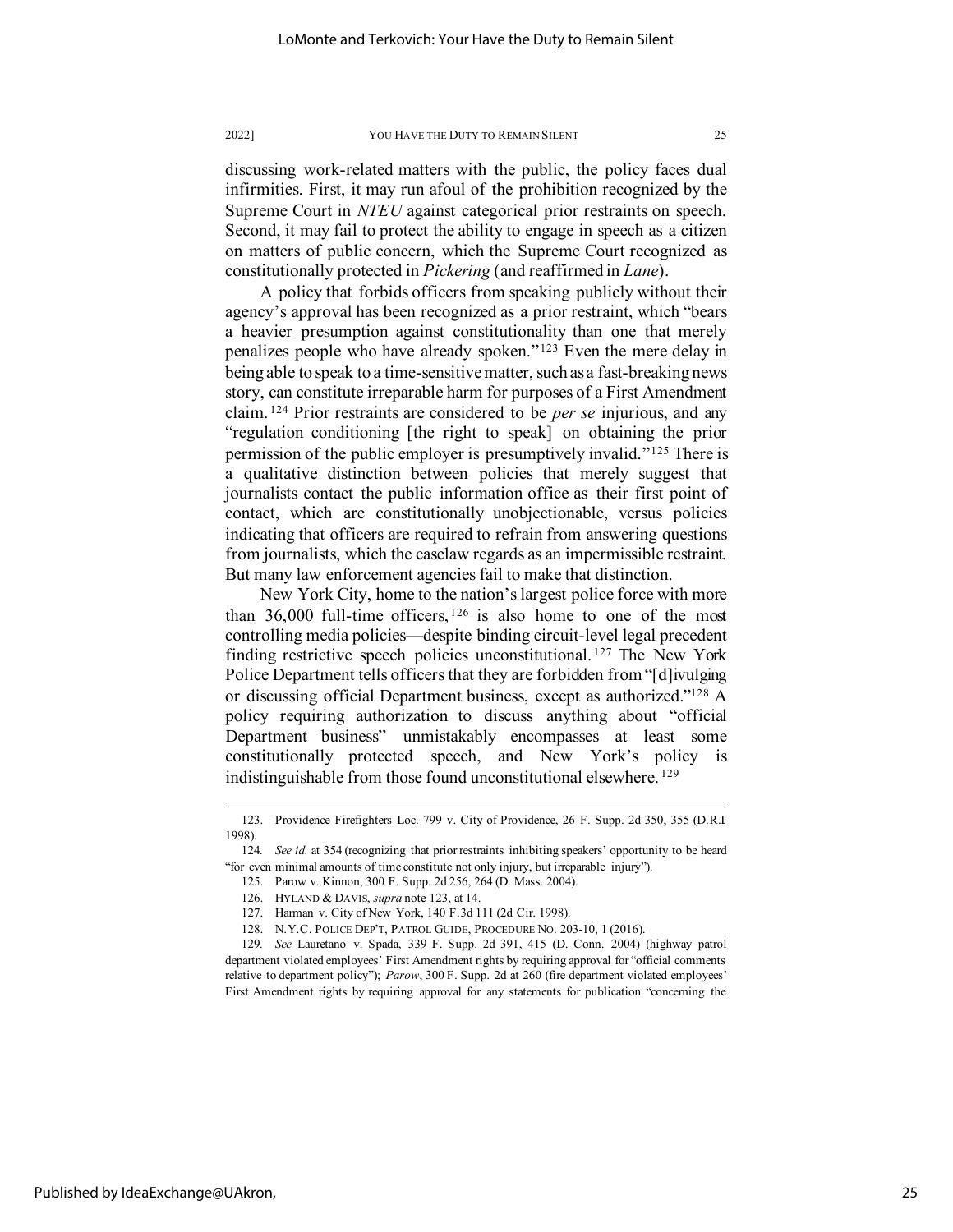New York's policy is no outlier. Comparable gags exist at law enforcement agencies across the country. The Phoenix Police Department policy provides that officers can speak to the media when designated to do so by supervisors, but "under no circumstances will information be released without first obtaining permission."[130](#page-26-0) The St. Louis Police Department has one of the nation's most explicit gag policies, stating, in boldface type: "No Department employee will speak to the news media without proper authorization.... Any violations are subject to disciplinary action."[131](#page-26-1) Officers in Greenville County, South Carolina, are held to the same restrictive speech policy as all other county employees: "All information (requested or otherwise) provided to any media outlet or to any individual or group who intends to display such communication in a public forum on any topic must first be viewed and approved by the Administrator's Office and the Governmental Affairs Coordinator."[132](#page-26-2)

Prohibitions against unapproved communications with journalists take many forms, including:

- "Officers shall direct all requests for information and interviews to the [Office of Media Relations]." (Boston Police Department) [133](#page-26-3)
- "No unauthorized personnel will reach out to the media and provide information pertaining to the Memphis Police Department, ongoing/closed investigation or personal endeavors without the approval of the PIO. . . . Media outlets must submit requests for information through the PIO prior to the release of information." (Memphis Police Department) [134](#page-26-4)

<span id="page-26-1"></span><span id="page-26-0"></span>131. CITY OF ST. LOUIS OFF. OF THE POLICE COMM'R, SPECIAL ORDER SO 6-03, PUBLIC INFORMATION POLICY (2018) (produced in response to request, copy on file with authors).

plans, policies, or affairs of the administration of the fire department"); Spain v. City of Mansfield, 915 F. Supp. 919, 922 (N.D. Ohio 1996) (fire department violated employees' First Amendment rights by requiring approval for comments on "Fire Department rules, duties, policies, procedures and practices"); Grady v. Blair, 529 F. Supp. 370, 371 n.1 (N.D. Ill. 1981) (fire department violated employees' First Amendment rights by requiring approval for statements to the media "relating to fire department activities").

<sup>130.</sup> PHX. POLICE DEP'T, OPERATIONS ORDERS § 5.2, 1 (2017).

<sup>132.</sup> GREENVILLE CNTY., PERSONNEL HANDBOOK § 5.12 (2014)

<span id="page-26-3"></span><span id="page-26-2"></span><sup>133.</sup> BOSTON POLICE DEP'T, RULE 300, OFFICE OF MEDIA RELATIONS-RELEASE OF OFFICIAL INFORMATION § 9 (2015). The policy does allow certain senior officers to release "routine" information without need for permission, but cautions that if the request seems to cross the line into an "interview," even a senior officer should consult the media relations office before speaking. *Id.* §§ 10, 11.

<span id="page-26-4"></span><sup>134.</sup> MEMPHIS POLICE DEP'T, MEMPHIS POLICE DEPARTMENT POLICIES & PROCEDURES § 7 (2016).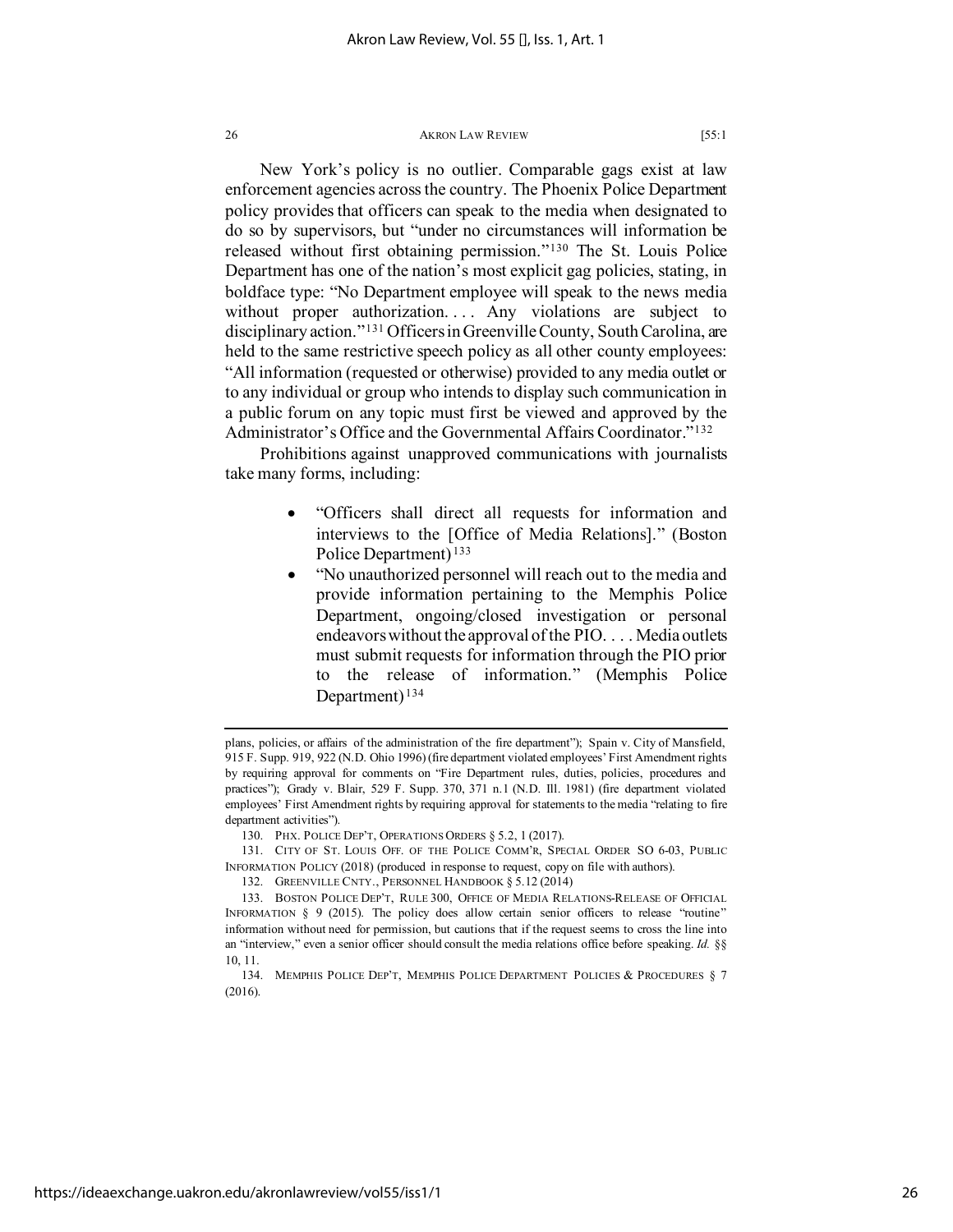- "Non-authorized personnel shall not provide any substantive information to the media." (Seattle Police Department) [135](#page-27-0)
- "Requests for public information from the media should be referred to a public information officer or ranking supervisor." (Broward County, Florida, Sheriff's Office)<sup>[136](#page-27-1)</sup>

Rigorous First Amendment scrutiny of pre-speech restraints is essential because of the substantial risk these restraints present of inviting viewpoint-based discrimination. A police department supervisor is highly unlikely to grant permission for a known malcontent or whistleblower to give an interview if advance permission is required, so the temptation to selectively withhold approval for image-maintenance purposes is selfevident. An officer should not be forced to calibrate a *Pickering*-type balance to determine whether an act of whistleblowing—which could certainly provoke strong disagreements in the workplace—will lose First Amendment protection depending on the degree of public outrage it incites. Sometimes the *point* of whistleblowing is to incite a strong adverse public reaction—which is why the speech-protective *NTEU* analysis is the right one for a blanket prohibition of the type that is on the books in New York and elsewhere throughout the country. Without the ability to express views contrary to those of the department's official position, officers would be unable to bring abuses or shortcomings to light, including concerns about their own safety.

Any policy that gives supervisors unbridled discretion to prevent officers from speaking is a prior restraint. [137](#page-27-2) To withstand constitutional scrutiny, such a regulation must contain narrow and objective standards for review. [138](#page-27-3) Otherwise, the danger that "unfettered discretion, coupled with the power of prior restraint, [will] intimidat[e] parties into censoring their own speech" will be too great, and a wide range of speech will unnecessarily and unconstitutionally be censored. <sup>[139](#page-27-4)</sup> None of the policies that require supervisory approval for speaking to the media contain either standards to cabin the authority of decisionmakers to grant or deny permission to speak, or any procedural safeguards such as a maximum turnaround time during which supervisors must act on a request for access.

<sup>135.</sup> SEATTLE POLICE DEP'T, SEATTLE POLICE DEPARTMENT MANUAL § 1.110 (2017).

<span id="page-27-1"></span><span id="page-27-0"></span><sup>136.</sup> BROWARD CNTY. SHERIFF'S OFFICE, SHERIFF'S POLICY MANUAL, RULE 5.3 (2016) (produced in response to request, copy on file with authors).

<span id="page-27-4"></span><span id="page-27-3"></span><span id="page-27-2"></span><sup>137.</sup> Spain v. City of Mansfield, 915 F. Supp. 919, 923 (N.D. Ohio 1996) (citing City of Lakewood v. Plain Dealer Publ'g Co., 486 U.S. 750 (1988)).

<sup>138</sup>*. Id*.

<sup>139</sup>*. Id.* (citing *City of Lakewood*, 486 U.S. at 763).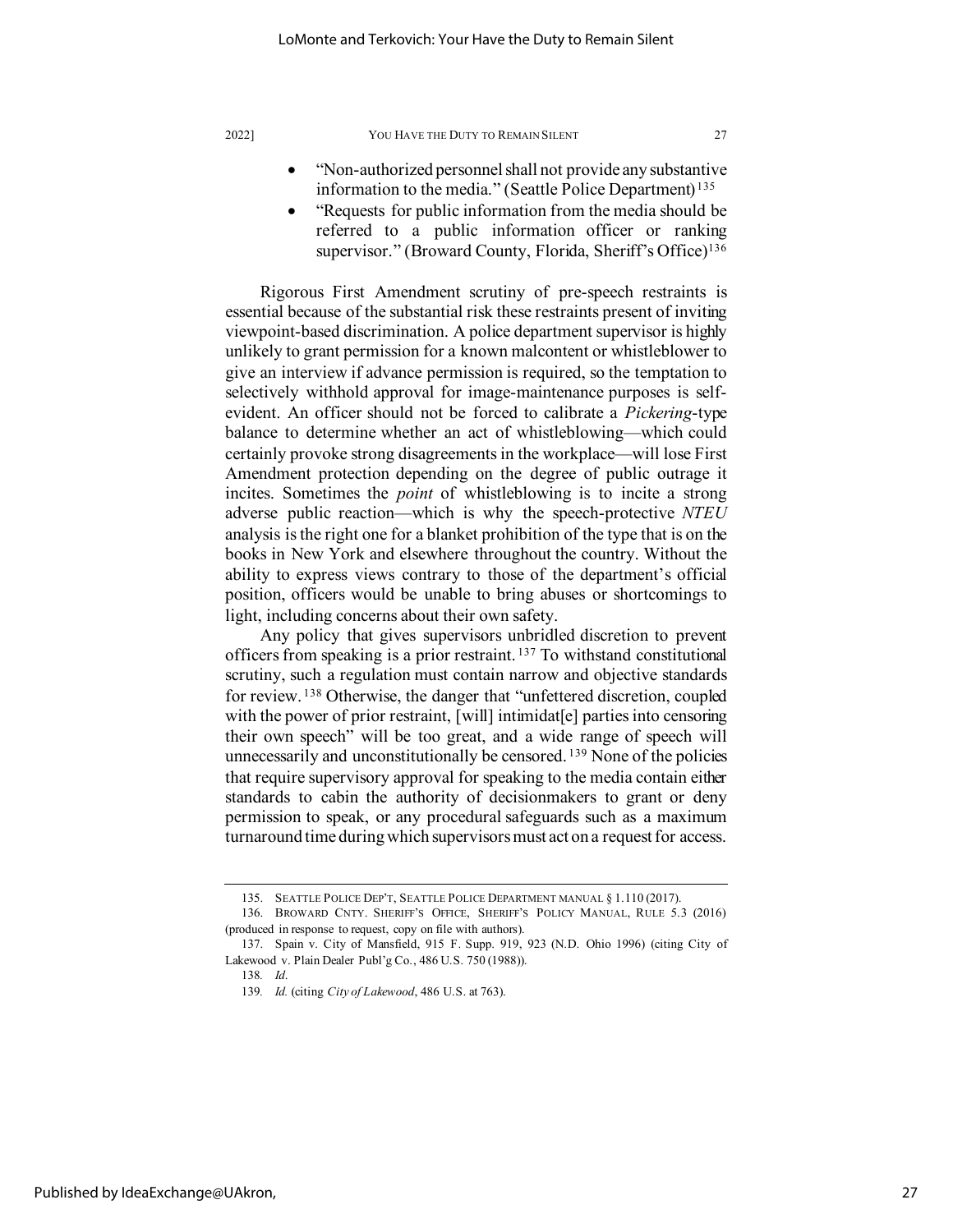Lacking these safeguards, policies such as those on the books in New York, Phoenix, and St. Louis invite supervisors to make content- or viewpoint-discriminatory decisions, such as allowing officers known to be loyal only to the agency's "party line" to participate in interviews, or approving only interviews that involve routine and uncontroversial subjects.

# B. *Policies Lacking Clarity That Exist in a Constitutional Gray Zone*

While many police department policies unequivocally require employer approval for all interactions with the news media, other policies are more nuanced, leaving open the possibility that officers may have latitude to speak freely when they are off duty or when they are not addressing especially confidential police business. "Tailoring" may make these type of policies constitutionally defensible against an overbreadth challenge—but they still may flunk First Amendment scrutiny if they are unduly vague. If a reasonable officer would be uncertain whether speech is or is not constitutionally protected against punishment, the regulation would predictably "chill" officers into silencing themselves. <sup>[140](#page-28-0)</sup>

Some law enforcement agency policies, rather than forbidding all communication with the press and public, selectively restrict certain categories of speech. For instance, the Louisville Police Department specifies that only the agency's Media and Public Relations Office may respond to requests for "general information regarding the department ...."<sup>[141](#page-28-1)</sup> Officers in Austin must have approval from a public information officer before distributing any "controversial" information to the media. [142](#page-28-2) The Oakland County, Michigan, Sheriff's Department requires employees to refer "all requests on major incidents" to the public information officer or that person's designee rather than answering the requests themselves. [143](#page-28-3) These policies leave decisive terms—such as "major," "controversial," or "general information"—undefined. A policy

<span id="page-28-0"></span><sup>140</sup>*. See* Speech First, Inc. v. Killeen, 968 F.3d 628, 638 (7th Cir. 2020) (stating that a First Amendment plaintiff may establish injury, even without suffering punitive action, by showing "a chilling effect on his speech that is objectively reasonable, and that he self-censors as a result").

<span id="page-28-1"></span><sup>141.</sup> LOUISVILLE METRO POLICE DEP'T, STANDARD OPERATING PROCEDURES, No. 3.3 (2018) (produced in response to request, copy on file with authors).

<sup>142.</sup> AUSTIN POLICE DEP'T, GENERAL ORDER 326, NEWS AND MEDIA RELATIONS (2020).

<span id="page-28-3"></span><span id="page-28-2"></span><sup>143.</sup> OAKLAND CNTY. SHERIFF'S DEP'T, GENERAL ORDER NO. 4, GUIDELINES FOR MEDIA RELATIONS; POLICE AND THE MEDIA(2001) (produced in response to request, copy on file with authors).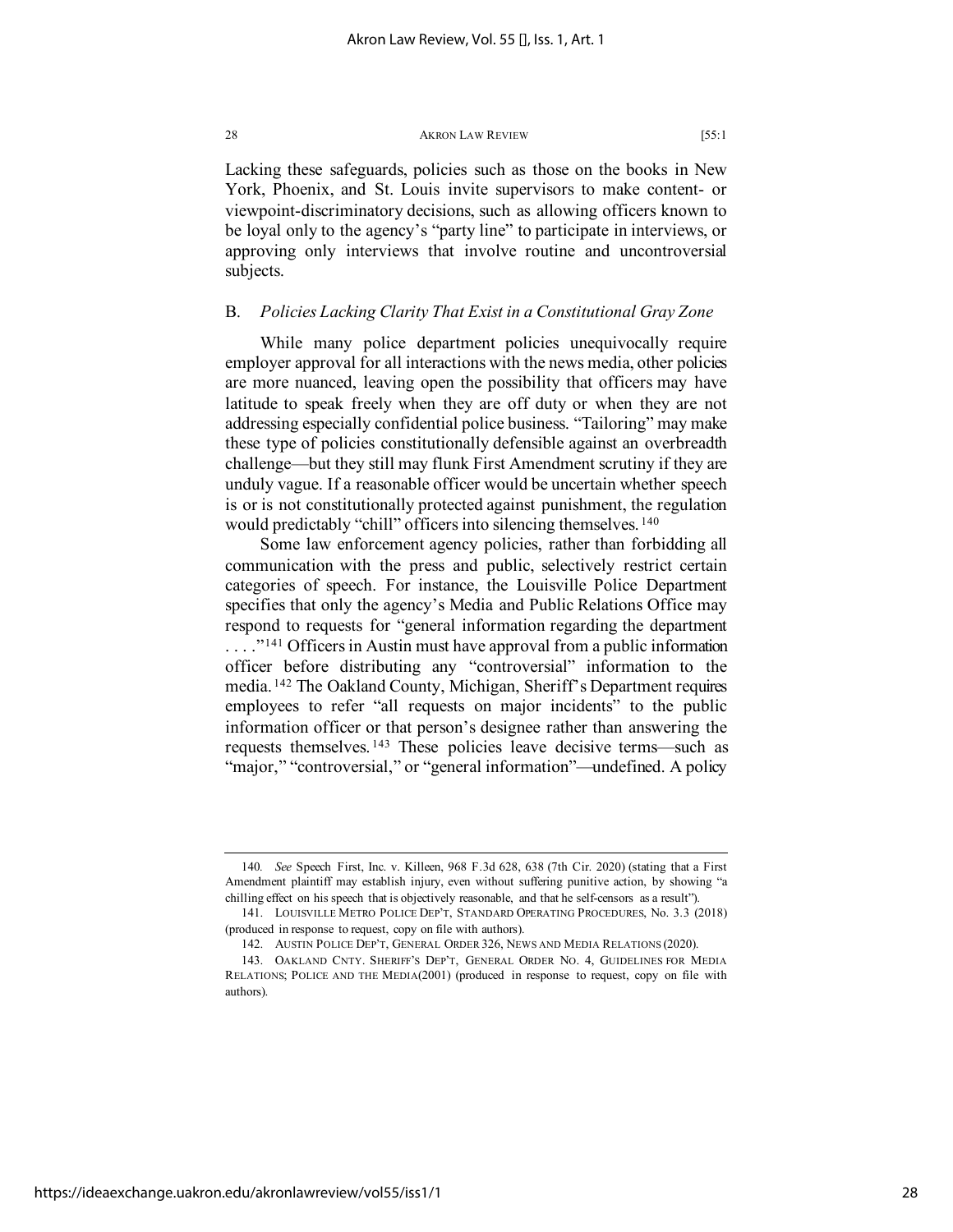that fails to provide clear notice of what speech is or is not publishable may be vulnerable to challenge as unconstitutionally vague.<sup>[144](#page-29-0)</sup>

The Miami–Dade Police Department's policy, in particular, is a minefield for the unwary speaker. The policy begins by saying that the Public Information Office is responsible for releasing "[g]eneral information concerning police activities . . . . "<sup>[145](#page-29-1)</sup> However, employees are allowed to speak about "cases or information of which they possess firsthand knowledge, provided the ends of justice are not thereby defeated, impaired, or impeded."[146](#page-29-2) But only the chief or a designee may speak to the media about "plans, policies, or affairs of the administration" of the department. [147](#page-29-3) Separately from the agency's media policy, the department's disciplinary code says officers will be punished for "[c]ommunicating or giving police information to any person concerning the business of the Department, which is detrimental to the Department, without prior approval or authorization by a commanding officer."<sup>[148](#page-29-4)</sup> The sum total of these rules is that an officer presented with an opportunity to address a police department matter must assess whether the question seeks general information about department activities, whether the question concerns departmental plans or policies, whether the response calls for disclosing information detrimental to the department, or whether the response would disserve the interests of justice—and if any of those things are true, then giving the answer will be a punishable offense. The predictable outcome of such a confusing policy is that officers simply will not speak at all.

Employees at New York's Suffolk County Police Department, which handles policing in five towns in eastern Long Island with a force of some 2,700 officers, would face a similar quandry. [149](#page-29-5) A departmental media relations directive first states that officers must contact the department's Crime Stoppers or public information office before replying to any media inquiry that is "not related to an issued press release or a developing situation . . . . "<sup>[150](#page-29-6)</sup> The directive later goes on to state: "No Department

<span id="page-29-0"></span><sup>144</sup>*. See* Chicago v. Morales, 527 U.S. 41, 56 (1999) (a statute penalizing speech is subject to vagueness challenge if it "fail[s] to provide the kind of notice that will enable ordinary people to understand what conduct it prohibits").

<span id="page-29-2"></span><span id="page-29-1"></span><sup>145.</sup> MIAMI-DADE POLICE DEP'T, DEPARTMENTAL ORDER 1, OFFICE OF THE CHIEF § 11.6.26.3 (2021).

<sup>146</sup>*. Id.*

<sup>147</sup>*. Id.*

<sup>148</sup>*. Id.* § 11.6.17.24.

<span id="page-29-4"></span><span id="page-29-3"></span><sup>149</sup>*. Public Safety*, SUFFOLK CNTY. POLICE DEP'T, https://www.suffolkcountyny.gov/publicsafety [https://perma.cc/RX63-KLFA].

<span id="page-29-6"></span><span id="page-29-5"></span><sup>150.</sup> SUFFOLK CNTY. POLICE DEP'T, DEPARTMENT GENERAL ORDER NO. 13-58, MEDIA RELATIONS (2013).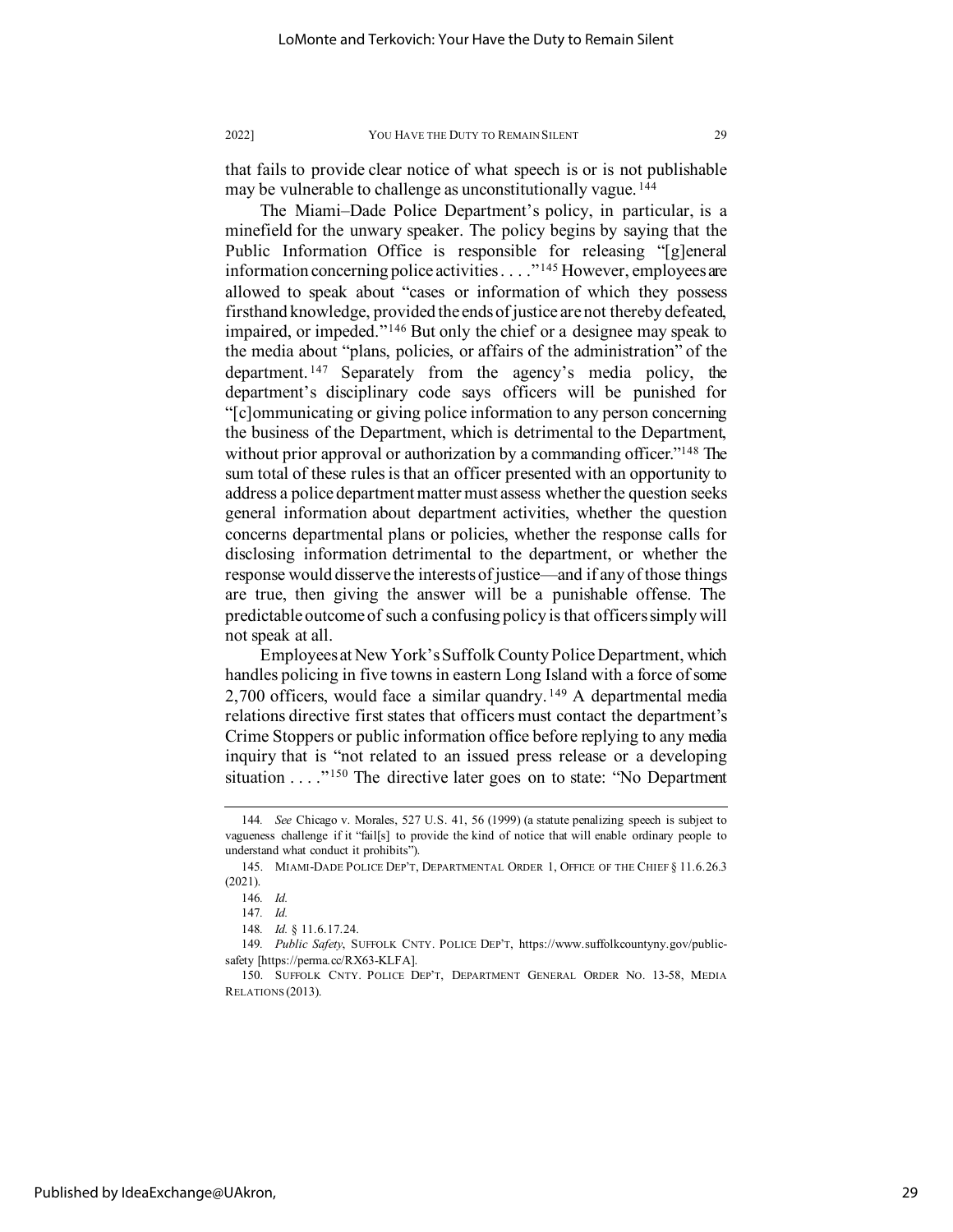member shall speak to the media about a developing situation before first contacting the Crime Stoppers and the Public Information Bureau.["151](#page-30-0) The combined effect of these directives—that officers must get approval before speaking (1) *unless*the situation is developing, or (2) *if* the situation is developing—seems almost purposefully calculated to confuse.

Los Angeles, the nation's third-largest police department with more than 9,800 full-time officers,  $152$  maintains a policy that seems to differentiate between scheduled interviews, which require supervisory approval in all cases, versus providing information to journalists on an unscheduled basis, for which officers appear to have considerable discretion. The department instructs officers:

Requests for Department cooperation in the preparation of articles for newspapers, magazines, and other publications will be individually considered, and, if approved, permission for the interviewing of Department personnel and the photographing of police facilities will be limited to the scope of approval. Officers participating in the preparation of such articles should ascertain the scope of approval and should be cautious not to exceed those limits.[153](#page-30-2)

Perhaps ironically, Los Angeles begins its media policy with an aspirational preface about the importance of candor with the press before specifying that interviews must be approved in advance:

One of the first and most fundamental considerations of this nation's founders in drafting the Bill of Rights was to provide for a free press as an essential element of the First Amendment to the Constitution. They recognized that a well-informed citizenry is vital to the effective functioning of a democracy. Police operations profoundly affect the public and therefore arouse substantial public interest. Likewise, public interest and public cooperation bear significantly on the successful accomplishment of any police mission. The police should make every reasonable effort to serve the needs of the media in informing the public about crime and other police problems. This should be done with an attitude of openness and frankness whenever possible. The media should have access to personnel, at the lowest level in a Department, who are fully informed about the subject of a press inquiry[.154](#page-30-3)

Outside of the "interviewing" setting, the policy suggests that officers have latitude to furnish information to the media; they are told to use "care

<span id="page-30-2"></span><span id="page-30-1"></span><span id="page-30-0"></span><sup>151</sup>*. Id.*

<sup>152.</sup> HYLAND & DAVIS, *supra* note 123.

<sup>153.</sup> L.A. POLICE DEP'T, 2020 3RD QUARTER DEPARTMENT MANUAL, § 440.30.

<span id="page-30-3"></span><sup>154</sup>*. Id.* § 115.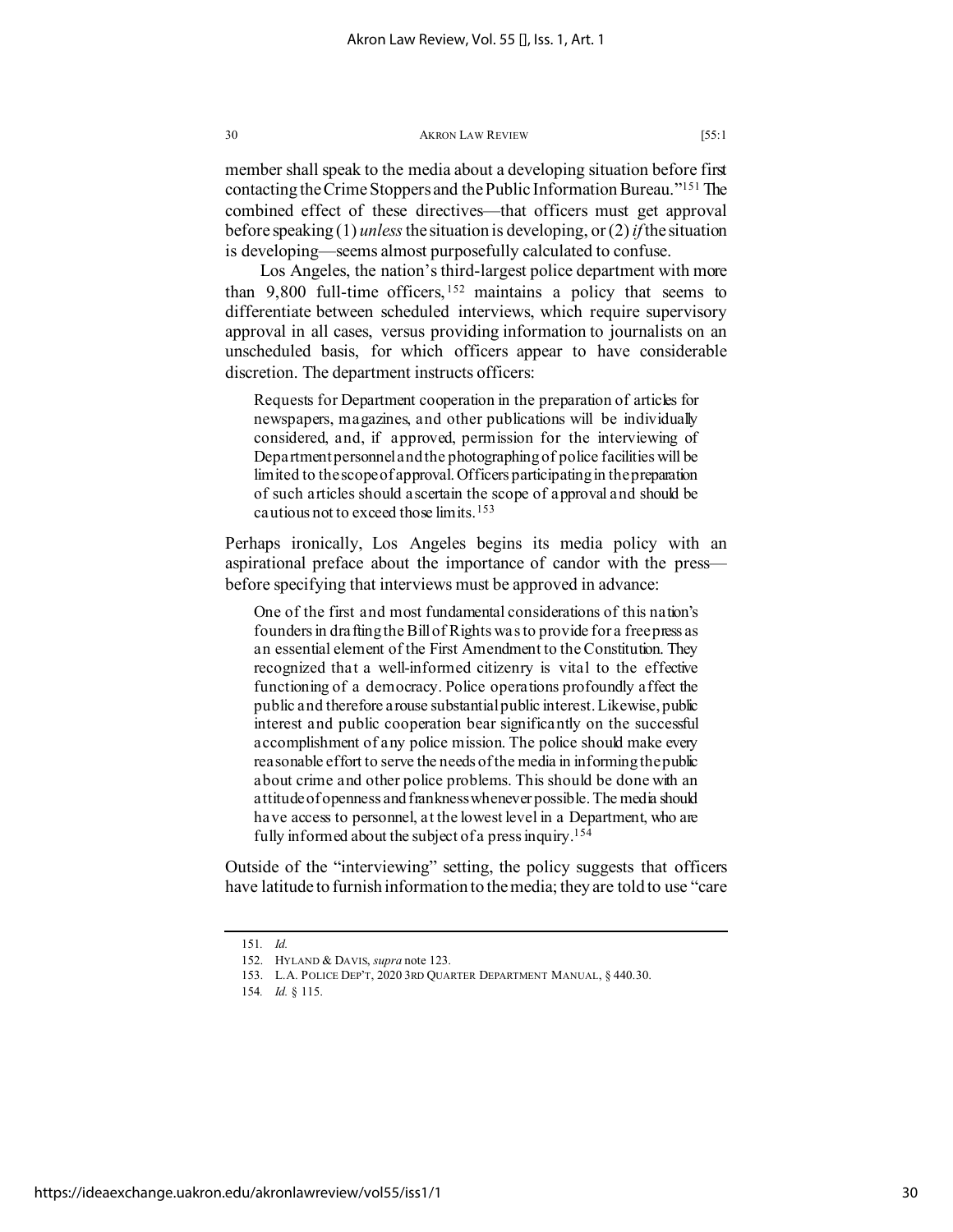and discretion" when speaking to the media so they are not misquoted, but otherwise are given leeway in deciding what to speak about. [155](#page-31-0) The LAPD cautions officers against making public remarks critical of the criminal justice system but states that personal views may be expressed, even if they are critical. [156](#page-31-1) The Tucson, Arizona police policy manual makes a similar distinction between "appearances or interviews regarding police matters or department business," which require supervisory approval, versus providing "information of a factual nature" at a crime scene, which does not. [157](#page-31-2)

As a matter of First Amendment law, it probably is permissible for a law enforcement agency to exercise control over speech if a journalist contacts the agency and asks the department to choose an officer to make available to be interviewed. If the agency offers a particular interviewee, it could reasonably be understood that the officer is serving as a spokesperson, and the officer's speech could be regarded as delivered pursuant to official duties, bringing it within the ambit of the Supreme Court's *Garcetti* standard. However, "interview" could also encompass a journalist tracking down an officer after-hours in search of a personal opinion drawing on the officer's experience and knowledge—the type of speech that, under an *NTEU* analysis, should be beyond the agency's authority to interdict. A prohibition on unapproved "interviewing," then, occupies a doubtful gray area.

A comparably vague policy is in place in Houston. The policy provides that officers may not make "statements about departmental policy or initiatives" without getting the statements approved—with an exception for statements made in emergency situations—but otherwise explicitly permits sharing "personal opinions."[158](#page-31-3) A prohibition on speaking about police matters could inhibit officers from speaking about pay and working conditions; policies that address choke-holds, stun-gun use, or other public safety concerns; or even publicly defending themselves if implicated in wrongdoing. A whistleblower interested in going to the press or public could reasonably interpret a prohibition against discussing "policy or initiatives" to cover concerns about, for instance, the way officers use force or whether officers are being given adequate training or safety equipment.

<sup>155</sup>*. Id.* § 440.40.

<sup>156</sup>*. Id.* § 480.20.

<span id="page-31-3"></span><span id="page-31-2"></span><span id="page-31-1"></span><span id="page-31-0"></span><sup>157.</sup> TUCSON POLICE DEP'T, GENERAL ORDER 3060, MEDIA AND PUBLIC INFORMATION POLICIES (2001) (produced in response to request, copy on file with authors).

<sup>158.</sup> HOUS. POLICE DEP'T, GENERAL ORDER NO. 800-02, MEDIA RELATIONS (2020).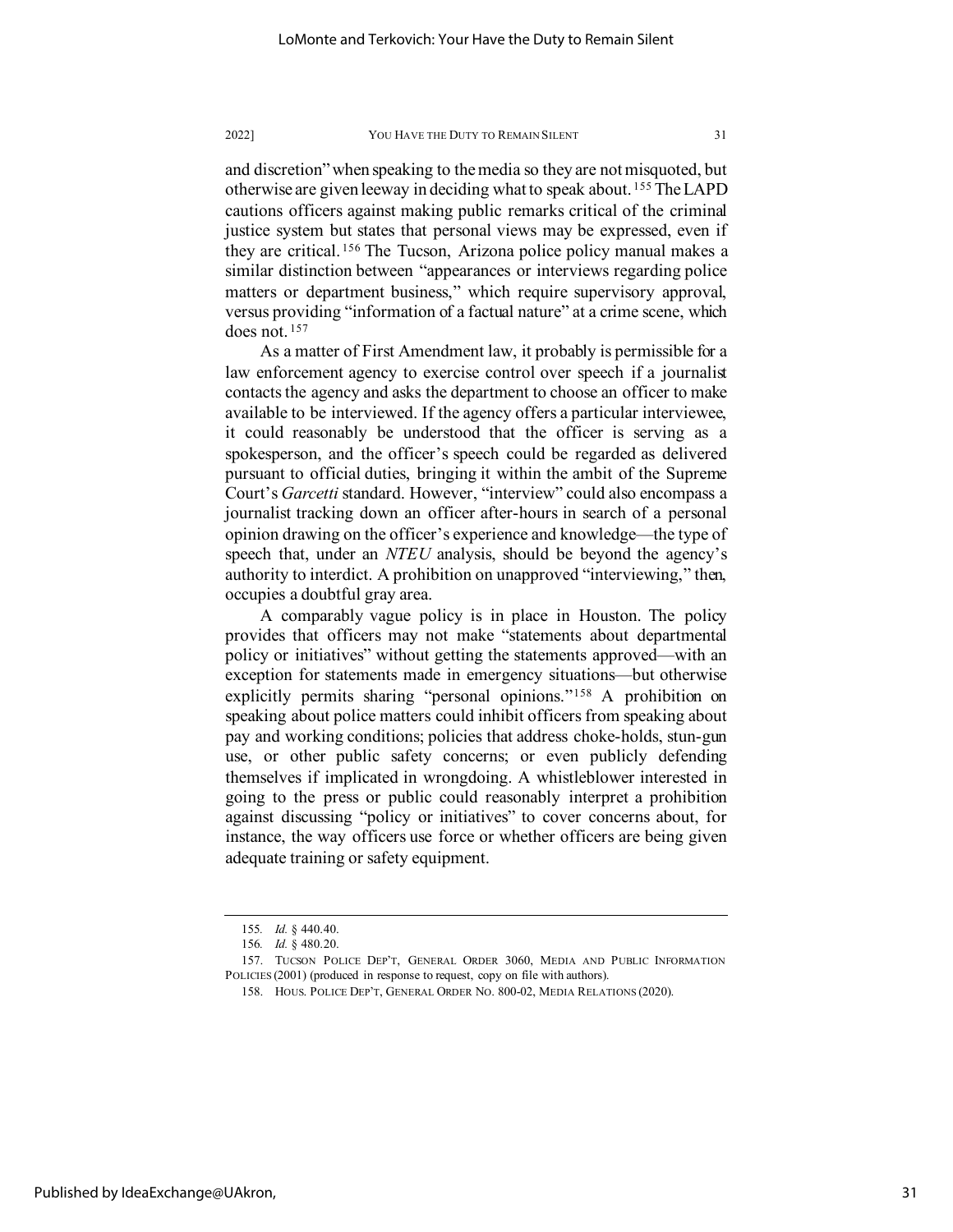These side-effects are not merely speculative: Ex-officer Kenneth Mitchell was removed from duty when he went public with concerns about potentially dangerous understaffing issues in the Houston Police Department. [159](#page-32-0) Mitchell sent the disputed email from his personal account, while he was off duty, detailing the slower response times that residents of a particular neighborhood were facing as a result of the closure of their local substation. [160](#page-32-1) Following an internal investigation, Mitchell was given the choice between a dishonorable discharge and resignation. [161](#page-32-2) Mitchell's lawyer told reporters that, while it may be inconvenient that officers have opinions, their First Amendment protections supersede police policy. [162](#page-32-3) Though Houston's policy seems to favor free speech, the extent of that right is called into question by the sometimes sharply circumscribed limits on what officers are actually allowed to discuss with the media and how practice may differ from policy.

Whether policies are vague or internally inconsistent, officers will be left wondering whether their speech will be protected—with their careers at risk if they guess wrong. When a policy appears internally selfcontradictory, a speaker predictably will remain silent for fear that a supervisor will enforce the more restrictive interpretation. Functionally, then, a vague or ambiguous policy can be as speech-restrictive as an outright prohibition.

Even policies that are relatively speech-permissive at times contain constitutional red flags because they can fail to differentiate between onduty and off-duty speech in a way likely to inhibit constitutionally protected speech in an officer's individual capacity. For example, the Kern County Sheriff's Office, serving the Bakersfield area of Southern California, generally encourages employees to cooperate with the news media and enumerates, in detail, the types of case-related information that are subject to release. <sup>[163](#page-32-4)</sup> But the department's media policy also states:

Statements of Sheriff's Office policy, official positions of the agency, officialresponses to criticism of the agency, comments critical of another department, agency, institution or public official, or statements

<span id="page-32-2"></span><span id="page-32-1"></span><span id="page-32-0"></span><sup>159.</sup> Gabrielle Banks, *Houston Officer Who Questioned Police Staffing Files Free Speech Suit After He Was Forced Out*, HOUS. CHRON. (Dec. 20, 2018, 1:46 PM), https://www.chron.com/ news/houston-texas/houston/article/Houston-officer-who-questioned-police-staffing-13479070.php [https://perma.cc/K5D5-2YLX].

<sup>160</sup>*. Id.*

<sup>161</sup>*. Id.*

<span id="page-32-3"></span><sup>162</sup>*. Id.*

<span id="page-32-4"></span><sup>163.</sup> KERN CNTY. SHERIFF'S OFF., POLICIES & PROCEDURES NO. I-100 (2018).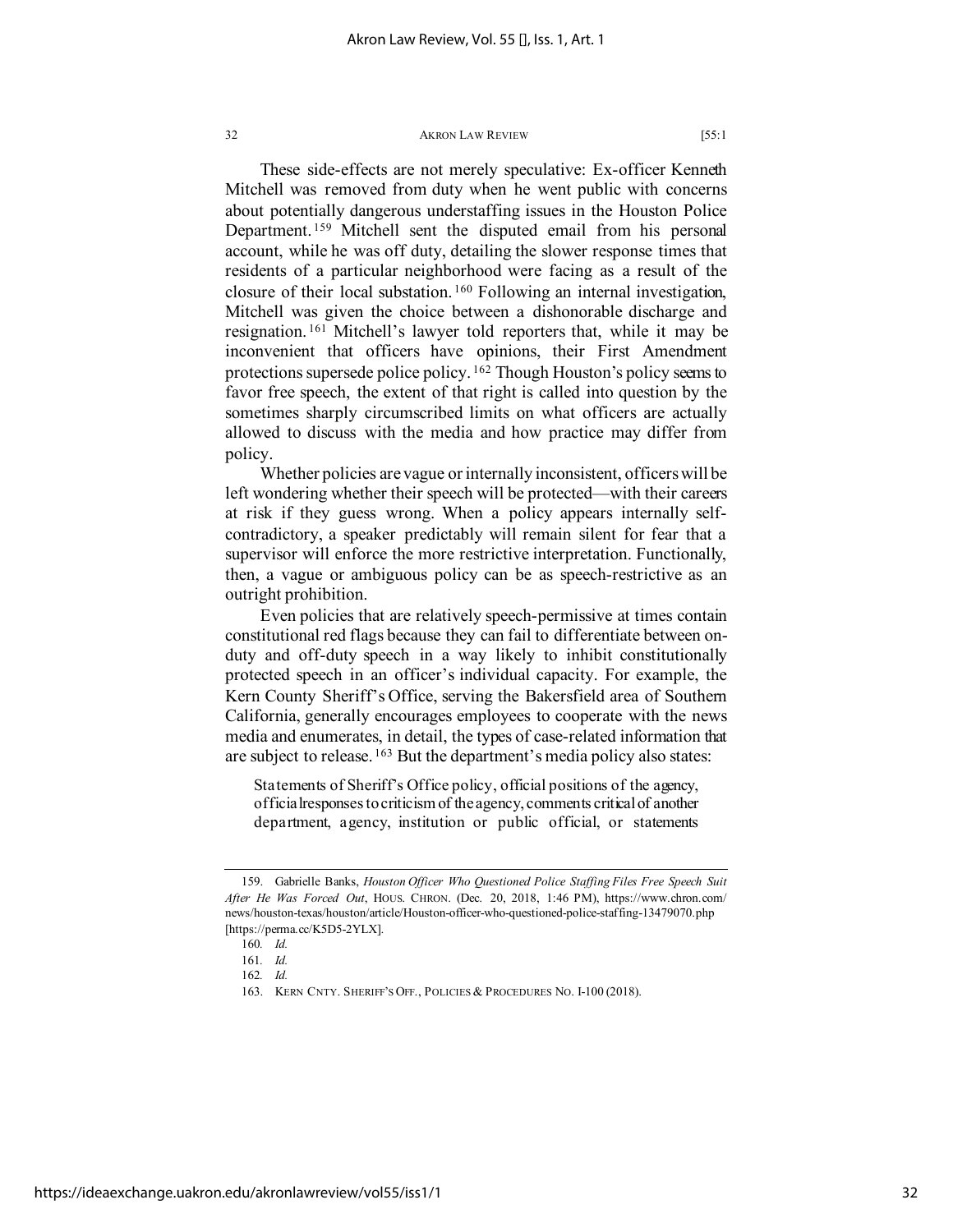pertaining to pending or ongoing litigation involving the Sheriff's Office, shall be made only by a command officer or other individuals designated by the Sheriff-Coroner.<sup>[164](#page-33-0)</sup>

A law enforcement agency obviously cannot enforce a viewpointdiscriminatory rule that restricts employees from making comments "critical" of any agency or official at any level of government (even, for instance, criticizing the White House), or punish them for doing so. Except when made in the course of official duties, such comments would be close to the heart of the political speech that the Constitution most fiercely protects. Restricting only speech "critical" of the government would be quite difficult to defend on constitutional grounds. If the policy is meant to avoid entangling officers in contested political disputes, it is inadequately tailored to that objective because it would permit laudatory comments about government agencies or officials, such as endorsing the mayor for re-election—but not urging the mayor's defeat.

A variation on the prior-approval policy that avoids some of the worst constitutional infirmities of a prior restraint is a policy requiring after-the-fact notice to the employer. The Contra Costa County Sheriff's Office in California, for example, tells employees:

Any Sheriff Office employee who has contact or interactions with the media will report that contact up through his or her immediate chain of command, who will provide this information to the Sheriff for operational awareness. The Public Information Officer will also be notified. This will be done as soon as practical, normally within 4 hours.<sup>[165](#page-33-1)</sup>

The Las Vegas and Portland police manuals contain a similar after-thefact notification requirement, [166](#page-33-2) while the Tampa Police Department policy requires advance notification (though unlike common gag policies, not phrased in terms of "approval") before an officer may speak. [167](#page-33-3) A post-interview notification policy would not be a classic prior restraint because the speaker can speak first and furnish notice afterward. Nevertheless, the practical effect of a notification requirement is to make

<sup>164</sup>*. Id.*

<span id="page-33-1"></span><span id="page-33-0"></span><sup>165.</sup> CONTRA COSTA CNTY. OFF. OF THE SHERIFF, POLICY AND PROCEDURES MANUAL § 1.06.78 (2021).

<span id="page-33-2"></span><sup>166.</sup> LAS VEGAS METRO. POLICE DEP'T, DEPARTMENT MANUAL § 5/107.24 (2007); PORTLAND POLICE BUREAU, DIRECTIVES MANUAL § 0631.35.

<span id="page-33-3"></span><sup>167.</sup> TAMPA POLICE DEP'T, STANDARD OPERATING PROCEDURES § 540 (2019) ("[S]ubject to certain exceptions, no employee is prohibited from speaking with media personnel, but all employees must coordinate with and notify the Public Information Office prior to communicating with the media.").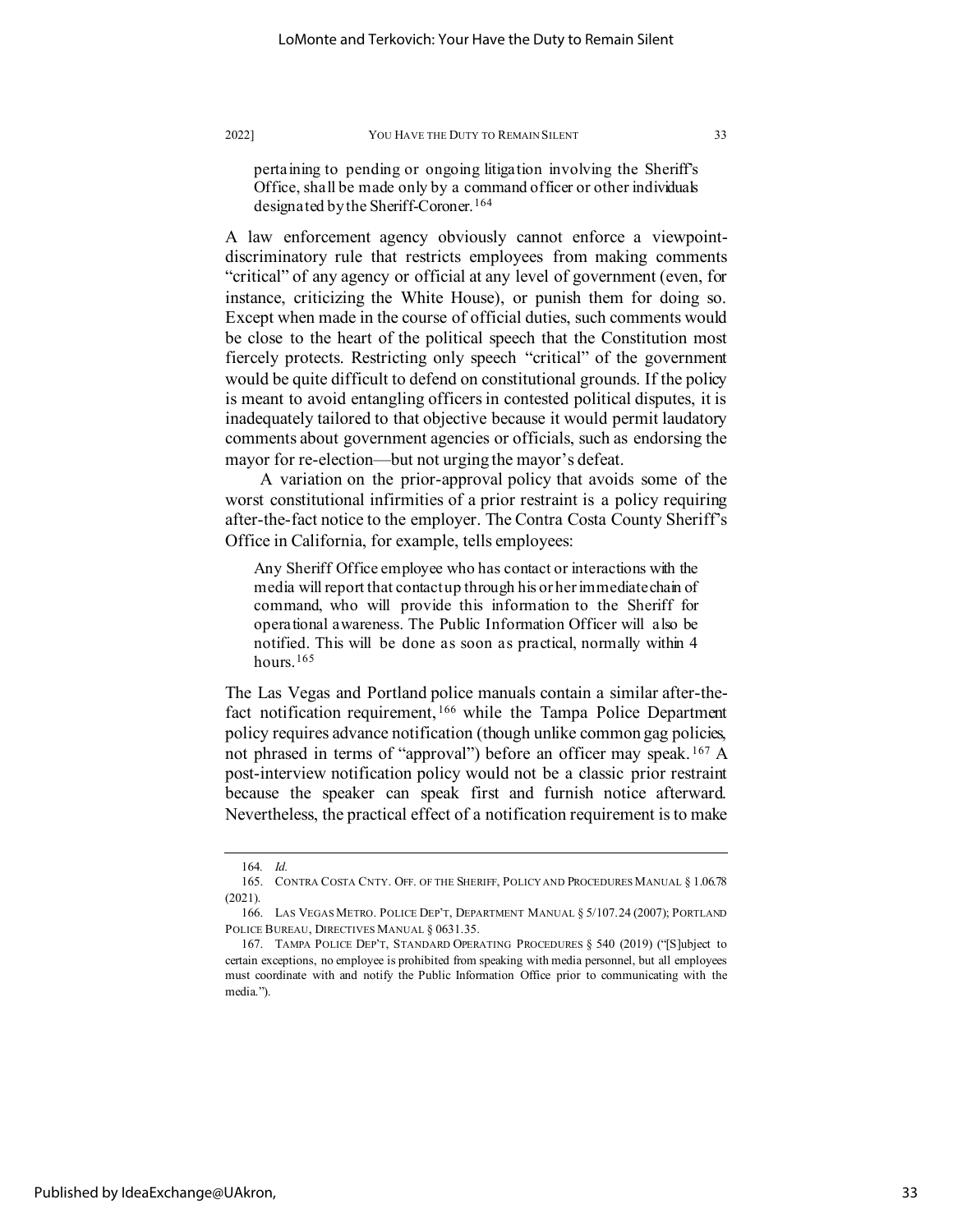it a punishable offense to provide journalists information on a not-forattribution basis—as Colleen Ryan did in Minneapolis—because an officer who insists on the protection of anonymity obviously does not wish to expose her identity to her supervisor, either before speaking or afterward. Thus, a mandatory notice requirement can be read as effectively prohibiting anonymous speech, placing it in a constitutional gray area. [168](#page-34-0)

# *C. Narrowly Tailored Policies*

A handful of the policies gathered and reviewed by the Brechner Center adhere to prevailing First Amendment standards as developed by the federal courts. These policies regulate with narrow specificity and leave ample opportunity for employees to share non-confidential information without fear of discipline. For example, the Philadelphia Police Department's news media policy tells officers to provide the media with as much information as possible, unless doing so would put someone's safety at risk or interfere with an active investigation.<sup>[169](#page-34-1)</sup> Any officer is allowed to speak to the media, though certain information is designated as off-limits for release (such as the names of juveniles or sex crime victims) or requires supervisory approval before release (such as detailed information about arrestees) on the basis of privacy concerns.<sup>[170](#page-34-2)</sup>

Other jurisdictions, too, have policies with clearly delineated standards that do not leave officers guessing when they are approached by members of the press. The Detroit Police Department is among a small minority that affirmatively assures officers they are free to speak to the press: "All members of the Detroit Police Department have the right to answer questions from the news media on matters of which they have direct personal knowledge," with the exception of certain sensitive information at crime scenes that is identified as non-releasable. [171](#page-34-3) San Antonio, similarly, instructs officers that they are free to release nine specified categories of basic factual information about incidents to which they respond, such as the location and nature of a crime and a description

<span id="page-34-0"></span><sup>168</sup>*. See* McIntyre v. Ohio Elections Comm'n, 514 U.S. 334, 342 (1995) (stating that "an author's decision to remain anonymous, like other decisions concerning omissions or additions to the content of a publication, is an aspect of the freedom of speech protected by the First Amendment"). 169. PHILA. POLICE DEP'T, DIRECTIVE 4.16, MEDIA RELATIONS AND RELEASE OF INFORMATION

<span id="page-34-1"></span>TO THE PUBLIC (2015).

<sup>170</sup>*. Id.*

<span id="page-34-3"></span><span id="page-34-2"></span><sup>171.</sup> DETROIT POLICE DEP'T, DETROIT POLICE DEPARTMENT MANUAL, AT DIRECTIVE 302.5 (2008).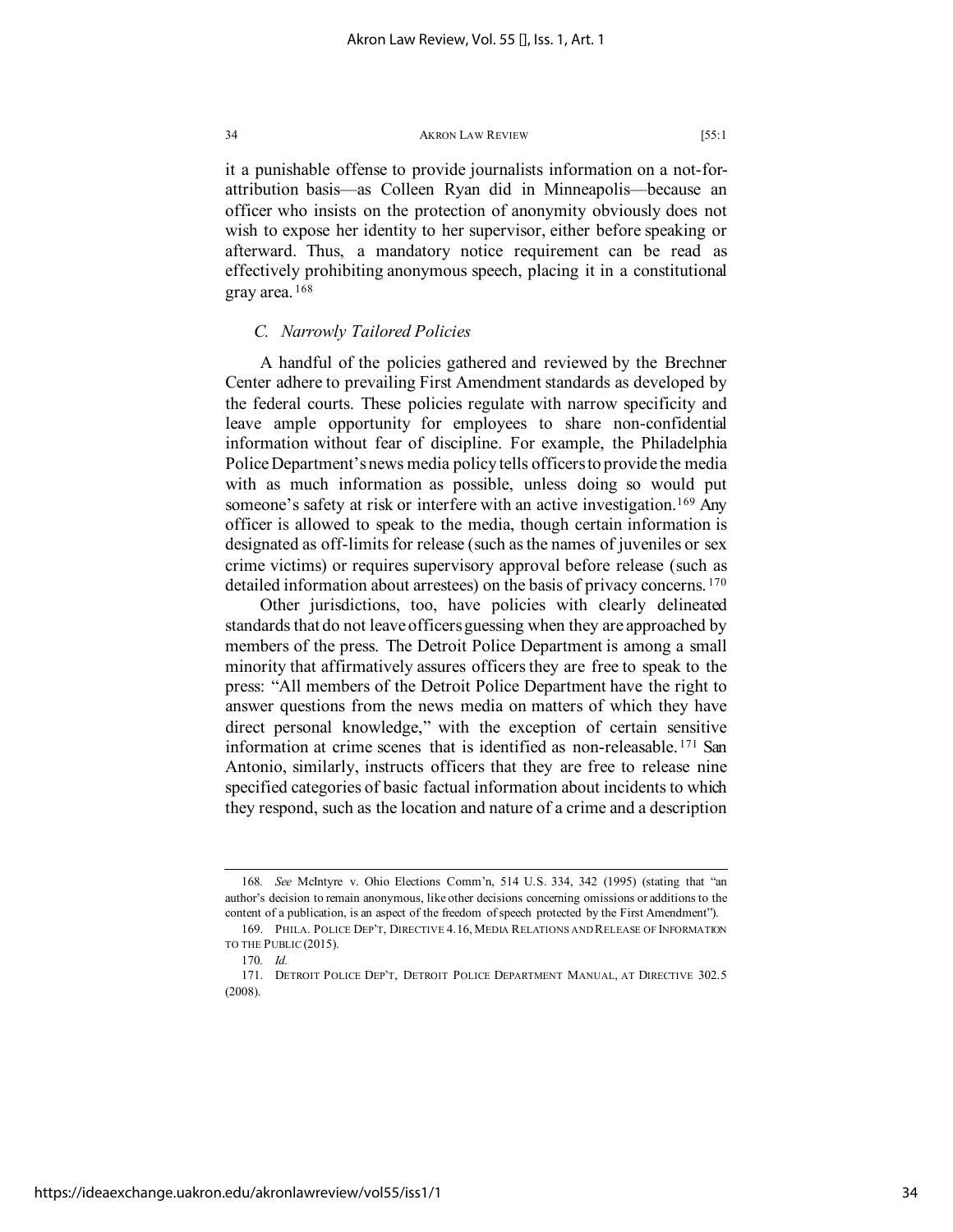of the suspect, without needing supervisory approval. [172](#page-35-0) The policy goes on to state that responses to certain types of media inquiries, such as "the interpretation of departmental policy or procedures," are to be made only by the police chief or a designee. <sup>[173](#page-35-1)</sup> The policy thus directly addresses one of the primary concerns raised by gag policies—promoting the flow of timely information about crimes and safety hazards—while remaining silent as to the extent to which officers are free to venture opinions about work-related matters without needing approval.

Of all of the policies reviewed, the Cleveland Police Department provides the most detailed distinction between speech in an official capacity (which is tightly controlled) versus speech in an individual capacity (which is not).  $174$  The department tells officers that they must obtain written permission before giving an interview in uniform or as a representative of the agency—and explains how to get permission—but that they are free to speak during off-hours as long as they are off police premises, out of uniform, and expressly state that they are speaking in a personal capacity and that their views do not reflect the views of the department. [175](#page-35-3)

Clearly constitutional policies invariably get three things right: they provide clear checklists identifying subcategories of sensitive information that cannot be released because of the potential to harm the justice system, crime victims, or witnesses; they differentiate between employercontrolled speech when acting as a department spokesperson versus speech in an individual capacity; and they affirmatively provide discretion to release information outside of the categories that legitimately qualify as confidential. The fact that some large metropolitan law enforcement agencies maintain relatively speech-permissive policies undermines any contention that police departments need total control over officers' speech to operate effectively. Plainly, it is possible to operate a law enforcement agency with relatively minimal control over what officers say and with boundaries that respect their ability to speak off duty in their citizen role.

While it is valuable to examine and question the on-the-books policies of law enforcement agencies, official rulebooks tell only part of the story. Officers are often under the impression they are entirely forbidden from speaking, even if no such restriction appears on the page,

<span id="page-35-0"></span><sup>172.</sup> SAN ANTONIO POLICE DEP'T. GENERAL MANUAL, AT PROCEDURE 307 §§ 307.04–.06 (2010).

<sup>173</sup>*. Id.*

<span id="page-35-3"></span><span id="page-35-2"></span><span id="page-35-1"></span><sup>174.</sup> CLEVELAND DIV. OF POLICE, GENERAL POLICE ORDERS § 1.3.01 (2002) (produced in response to request, copy on file with authors).

<sup>175</sup>*. Id.*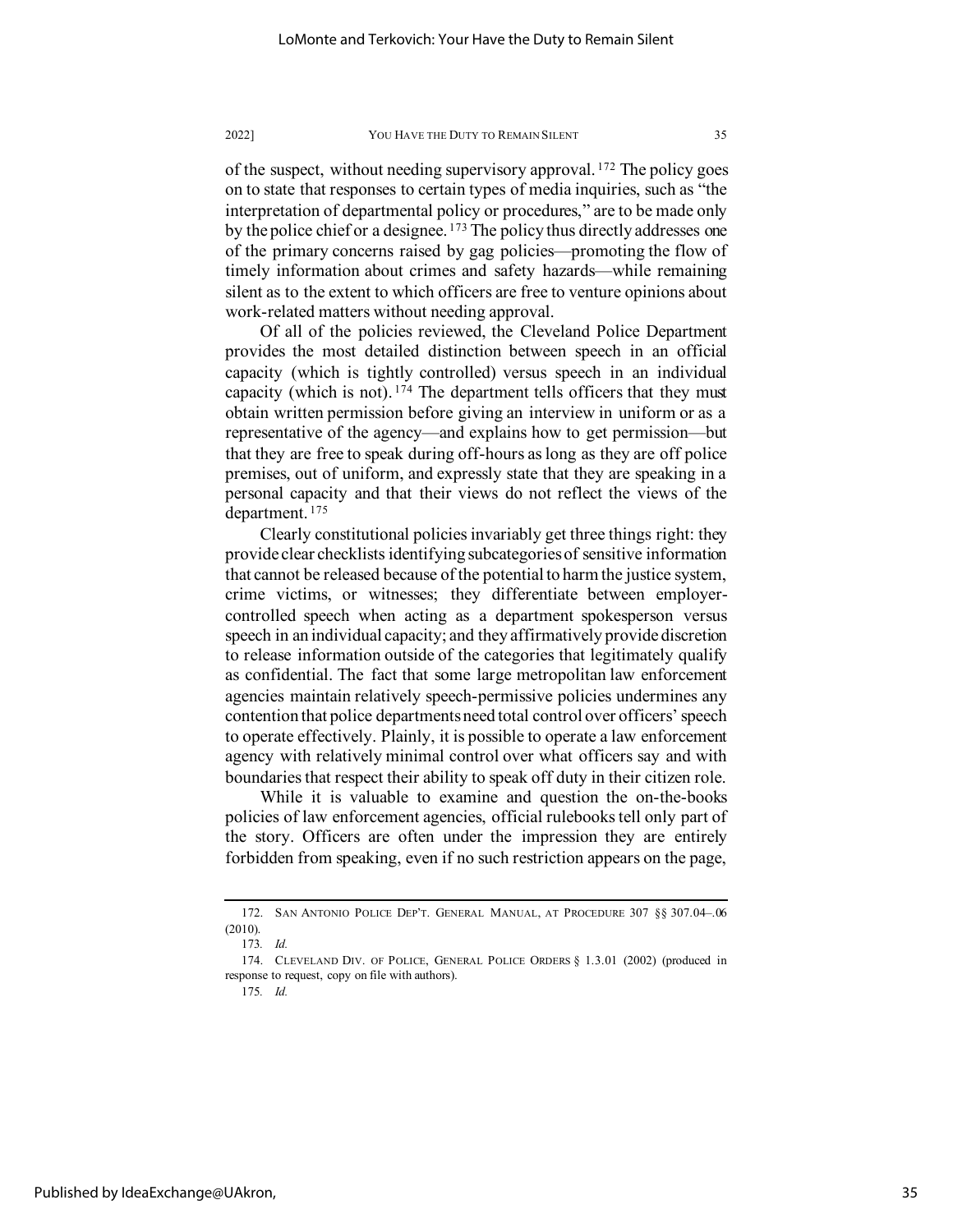because of powerful, unwritten workplace norms. For instance, the Chicago Police Department's formal written policies do not require all interactions with journalists to be approved in advance. [176](#page-36-0) Rather, the Chicago policy requires approval only if the officer is "acting as an official representative" of the police department.[177](#page-36-1) An off-duty interview requires no approval, as long as officers make clear that they are expressing personal opinions. [178](#page-36-2) Nevertheless, Chicago officers have said they believe they are categorically prohibited from speaking without approval, so the perceived prohibition exerts the same chilling effect as if a prohibition actually existed. [179](#page-36-3) For this reason, a survey of police rulebooks undoubtedly understates the true scope of the gagging problem, and any solution must recognize both the constitutional defects in written standards as well as the powerful deterrent effect of unwritten "standards."

# VI. THE ARGUMENT FOR HANDCUFFING OFFICER SPEECH

Because police are handling sensitive information that can bear on their own safety and that of the public, the law at times recognizes that the public's right-to-know may be subordinated to the agency's legitimate objectives. For instance, the federal Freedom of Information Act and its state counterparts recognize some latitude for law enforcement agencies to withhold records, which would otherwise be publicly accessible, when they contain information that might compromise ongoing investigations. [180](#page-36-4) The need for a degree of regimentation in public safety

<span id="page-36-4"></span>180*. See* 5 U.S.C. § 552(b)(7) (permitting federal law enforcement agencies to turn down FOIA requests for records that would "reasonably be expected to interfere with enforcement proceedings, " invade personal privacy, compromise confidential informants, or otherwise give away missioncritical confidences); *see also* Steven D. Zansberg & Pamela Campos, *Sunshine on the Thin Blue Line: Public Access to Police Internal Affairs Files*, 22 COMM'NS. L. 34, 35 (2004) (observing that "most state statutes follow FOIA by including an exemption for investigatory records").

<sup>176.</sup> CHICAGO POLICE DEP'T, SPECIAL ORDER S09-02, NEWS MEDIA GUIDELINES (2004).

<sup>177</sup>*. Id.*

<sup>178</sup>*. Id.*

<span id="page-36-3"></span><span id="page-36-2"></span><span id="page-36-1"></span><span id="page-36-0"></span><sup>179</sup>*. See* Patrick Smith, *Chicago Police Turn Down City-Provided COVID-19 Vaccine*, WBEZ CHI. (May 3, 2021, 6:00 AM), https://www.wbez.org/stories/chicago-police-turn-down-cityprovided-covid-19-vaccine/9909c907-37bb-4dc5-adb0-feb7f3278c94 [https://perma.cc/X4G8- 4YBV] (stating that Chicago officers interviewed about hesitancy to take the COVID-19 vaccine "spoke with WBEZ on the condition of anonymity because they are not allowed to speak with the media"); Patrick Smith, *Chicago Police Officer Posts on Facebook 'Work, Hustle, Kill.' CPD Still Investigating After 15 Months*, WBEZ CHI. (July 20, 2020 6:00 AM), https://www.wbez.org/ stories/chicago-police-officer-posts-on-facebook-work-hustle-kill-cpd-still-investigating-after-15 months/2fb03618-349d-4b06-8120-65a0789f60dc [https://perma.cc/2YDR-5H3D] (stating that officer under lengthy unresolved investigation for disturbingly violent social media posts "is not allowed to speak to the media because of department rules that bar officers from talking to the press").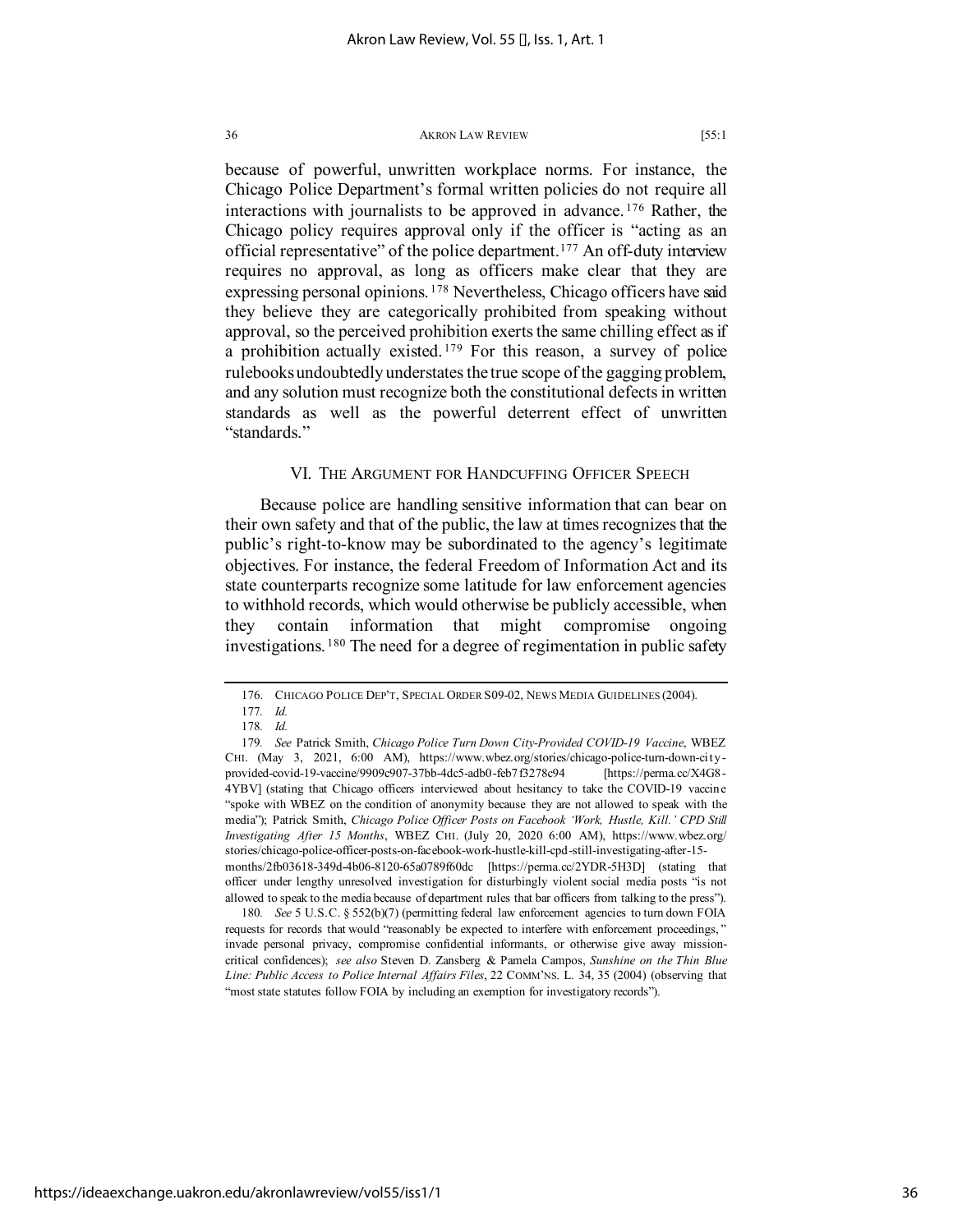officer ranks has often been recognized as a justification for compromising their individual expressive interests. [181](#page-37-0) For instance, rigid restrictions on attire and grooming that might not be permissible in an ordinary government office setting are countenanced within public safety agencies. [182](#page-37-1)

The fact that police and sheriff's departments across the United States insist on filtering employee communications with the news media indicates that these agencies believe they have a legitimate interest in controlling the flow of information about police matters. Courts have recognized that, as with any workplace, law enforcement employers have legitimate needs to maintain harmony among coworkers, prevent the release of legally protected confidences, and "encourage close and personal relationships between employees and their superiors.["183](#page-37-2) Undoubtedly, some information handled by law enforcement agencies is legitimately off-limits for distribution to the general public on safety grounds (such as the names of confidential police informants) or privacy grounds (such as the names of young children who are cited for offenses of no public importance). The careless release of sensitive investigatory information can compromise resolving cases or even put lives at risk,<sup>[184](#page-37-3)</sup> so policies that are narrowly tailored to restrict only the dissemination of critical investigative information are constitutionally unobjectionable.

<span id="page-37-0"></span><sup>181</sup>*. See* Maciariello v. Sumner, 973 F.2d 295, 300 (4th Cir. 1992) (contrasting considerable First Amendment protection afforded to speech of college professors with relatively more limited freedom afforded to police officers: "Police are at the restricted end of the spectrum because they are 'paramilitary'—discipline is demanded, and freedom must be correspondingly denied."); Kannisto v. City of San Francisco, 541 F.2d 841, 843 (9th Cir. 1976) (holding that "a prohibition against the communication of an officer's disaffection to rank-and-file members of the department during regular duty hours may be considered as a necessary adjunct to the department's substantial interest in maintaining discipline, morale and uniformity").

<span id="page-37-1"></span><sup>182</sup>*. See, e.g.*, Kelley v. Johnson, 425 U.S. 238, 248 (1976) (affording highly deferential review in upholding constitutionality of police department's regulation on hair length and facial hair, which could be justified "based on a desire to make police officers readily recognizable to the members of the public, or a desire for the esprit de corps which such similarity is felt to inculcate within the police force itself").

<sup>183.</sup> Hall v. Mayor of Pennsauken Twp., 422 A.2d 797, 799 (N.J. Super. Ct. App. Div. 1980).

<span id="page-37-3"></span><span id="page-37-2"></span><sup>184</sup>*. See, e.g.*, Rafael Olmeda, *In a Rare Move, Cop Faces a Criminal Leak Investigation*, S. FLA. SUN SENTINEL (Oct. 30, 2019, 8:36 AM), https://www.sun-sentinel.com/local/ broward/sunrise/fl-ne-sunrise-police-ia-roger-krege-20191030-r7uv4xkqjrfi5d7ku5hw23yw6ystory.html [https://perma.cc/W9YC-9RYM] (reporting that a police sergeant's leak of confidential investigative information to the local newspaper compromised the location of the base of operations for an undercover drug investigation, forcing officers to relocate); *see also* Michael James, *Denver Pair Executed Robbery Witness After Court System Mistakenly Released His Identity*, USA TODAY

<sup>(</sup>Feb. 22, 2019, 9:21 PM), https://www.usatoday.com/story/news/nation/2019/02/21/robbersexecuted-witness-after-court-mistake-life-witness/2945462002/ [https://perma.cc/BM7Q-KREQ] (reporting that a Denver man was shot and killed in front of his home when documents identifying him as a witness to a robbery were mistakenly released to the public).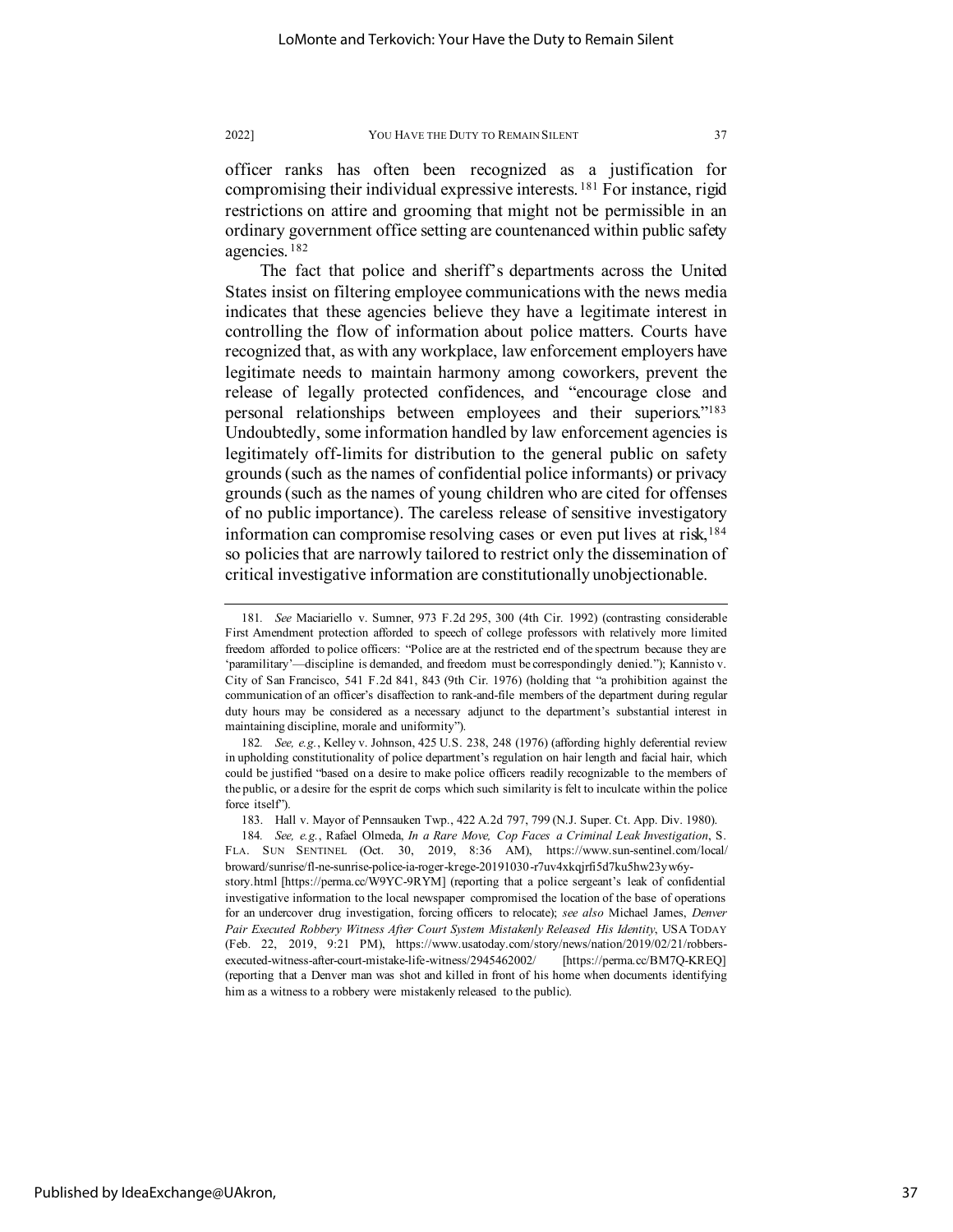Police have a legitimate interest in making sure that critical publicsafety information is accurate and consistent, so that, for instance, an order to evacuate an area is communicated uniformly without mixed messages. Legitimate concerns have been raised, too, about police and prosecutors gratuitously volunteering damaging information about people hurt or killed by police in an effort to rationalize a questionable decision to use force, and perhaps influence a future jury to devalue the life of the victim if the case ends up in court. [185](#page-38-0) For these reasons, there are defensible arguments that public safety agencies need greater latitude to control the flow of information than, for instance, a county parks department.

The Ninth Circuit's *Moonin* case offered something of a roadmap for how law enforcement agencies rationalize exerting control over what employees say to the press and public. The highway patrol offered three rationales to justify the restriction: protecting sensitive information relating to drug enforcement, controlling the department's messages to outsiders, and ensuring effective operation of the department without interference from outsiders. [186](#page-38-1) Although the court found these to be legitimate government interests, <sup>[187](#page-38-2)</sup> "efficiency grounded in the avoidance of accountability is not, in a democracy, a supervening value" that would justify overbroad restraints on speech.<sup>[188](#page-38-3)</sup> Any prior restraints on speech must be narrowly tailored and have a "close and rational" relationship to the subject of the speech, the judges wrote, and the Nevada Highway Patrol's rule against any discussion of the agency's use of police dogs did not meet that test. [189](#page-38-4)

The asserted interests of policing agencies do not support the conclusion that all interactions between officers and the public must be intermediated, for two primary reasons. First, it is possible to craft a more narrowly tailored policy that asserts control over only the critical subset

<span id="page-38-1"></span><span id="page-38-0"></span><sup>185.</sup> Sam Levin, *Killed by Police, then Vilified: How America's Prosecutors Blame Victims*, GUARDIAN (Mar. 21, 2019, 2:07 PM), https://www.theguardian.com/us-news/2019/mar/20/uspolice-killings-district-attorney-prosecutor-reports [https://perma.cc/Q7W2-USV5].

<sup>186.</sup> Moonin v. Tice, 868 F.3d 853, 865 (9th Cir. 2017).

<sup>187</sup>*. Id.* at 865–66.

<sup>188</sup>*. Id.* at 866.

<span id="page-38-4"></span><span id="page-38-3"></span><span id="page-38-2"></span><sup>189</sup>*. Id.* at 867 (quoting Gibson v. Office of the Att'y Gen., 561 F.3d 920, 928 (9th Cir. 2009)). To underscore the public importance of access to information about the use of police dogs, The Marshall Project, an investigative news organization focused on criminal justice and corrections, won widespread acclaim for a 2020 series of stories about how police have, at times, unleashed dogs to attack suspects in questionable circumstances even after the pursuit was concluded, sometimes inflicting disabling injuries. Abbie VanSickle, Maurice Chammah, Michelle Pitcher, Damini Sharma, Andrew Calderon & David Eads, *Mauled: When Police Dogs Are Weapons*, MARSHALL PROJECT (Oct. 15, 2020), https://www.themarshallproject.org/2020/10/15/mauled-when-police-dogs-areweapons [https://perma.cc/GGT3-J98G].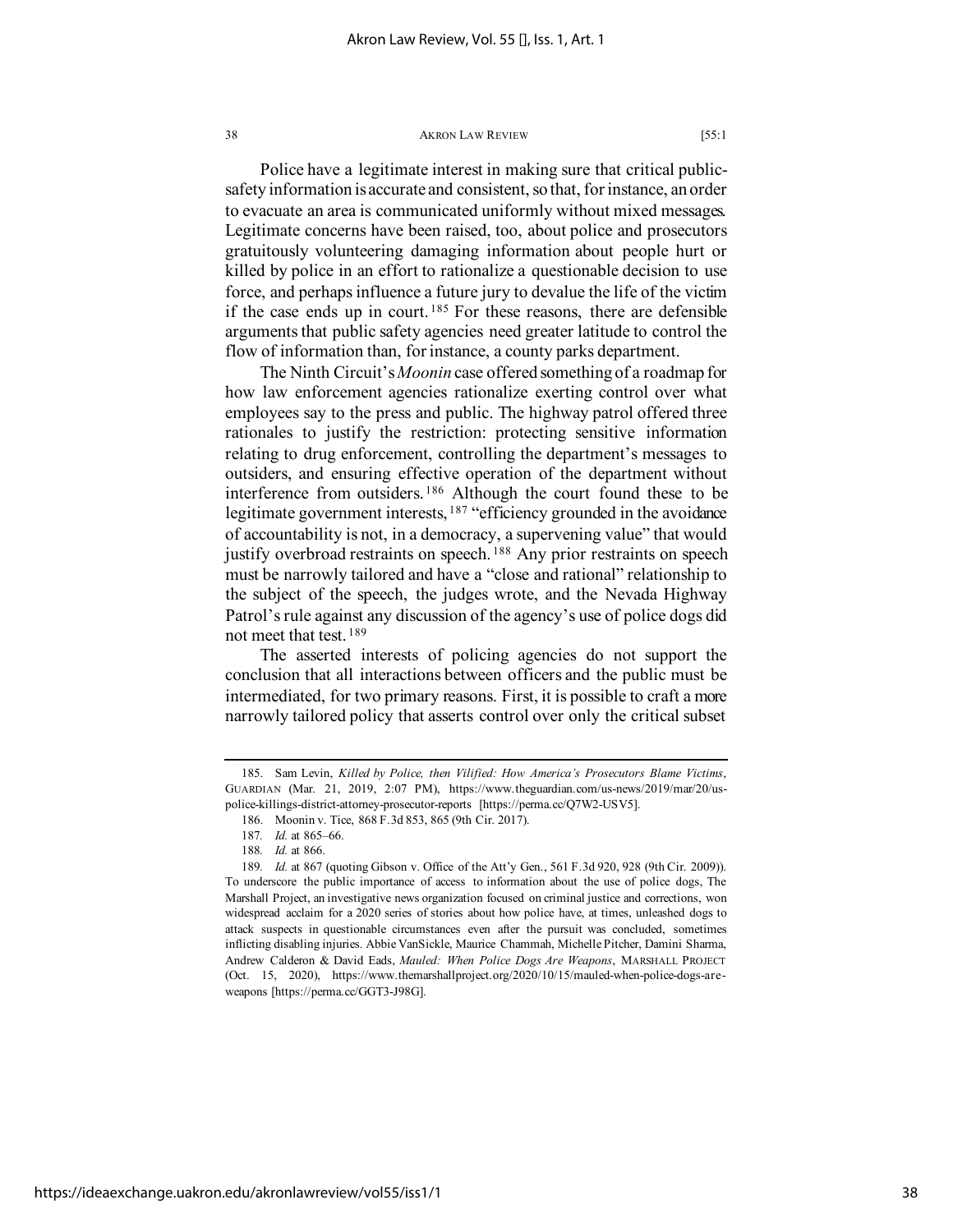of speech that can lawfully be regulated to protect the agency's legitimate interests, including the integrity of confidential information in the agency's custody. Second, agencies still have the authority recognized in the Supreme Court's *Pickering* line of cases to discipline speakers for especially harmful instances of speech that undermine the agency's effectiveness, without categorically gagging all speakers.

# *A. Less Speech-Restrictive Remedies Exist*

Courts have found narrowly tailored policies that restrict officer speech to be constitutionally permissible. In adjudicating a First Amendment challenge, a federal court applied a narrow construction to the Washington, D.C., Police Department's media policy, which stated in part: "Only the Chief of Police, Command staff and members designated by them may release information pertaining to Department policies, procedures, rules, personnel issues and direction."[190](#page-39-0) Although the prohibition appeared broad, the judge interpreted the prohibition in context with the remainder of the rulebook, which in the judge's view, clearly governed only speech delivered "pursuant to official duties," such as making a press statement on behalf of the department. [191](#page-39-1) With that narrow understanding, the policy was facially constitutional. Because the policy applied only to official-duty speech, and the plaintiff was punished for speech outside of official duty—giving an interview to *The Washington Post* on behalf of the police officers' union—he ended up winning the case. <sup>[192](#page-39-2)</sup>

Similarly, a Connecticut police department's media policy survived a First Amendment challenge because it was tailored to formal releases of information to the news media and to information that would not be publicly accessible under state law, such as information about ongoing criminal investigations. [193](#page-39-3) This left room for police department employees to express their views as individuals, including views about police matters, as long as no confidences were compromised. [194](#page-39-4) Once again, the plaintiff officer prevailed on the merits of his as-applied challenge

<sup>190.</sup> Hawkins v. District of Columbia, 923 F. Supp. 2d 128, 135–36 (D.D.C. 2013).

<sup>191</sup>*. Id.* at 136.

<sup>192</sup>*. Id.* at 143.

<sup>193.</sup> Shelton Police Union, Inc. v. Voccola, 125 F. Supp. 2d 604, 624–25 (D. Conn. 2001).

<span id="page-39-4"></span><span id="page-39-3"></span><span id="page-39-2"></span><span id="page-39-1"></span><span id="page-39-0"></span><sup>194.</sup> The challenged policy provided, in full: "To avoid confusion and conflict in the release of information, all formal releases to the press are to be disseminated through the media relations' officer assigned by the Chief of Police or in the absence of such media relations' officer by the commanding officer. No member of the department shall release any information relating to pending investigations or any information not otherwise available to the public if such information is exempt from public disclosure pursuant to the Freedom of Information Act." *Id.* at 608.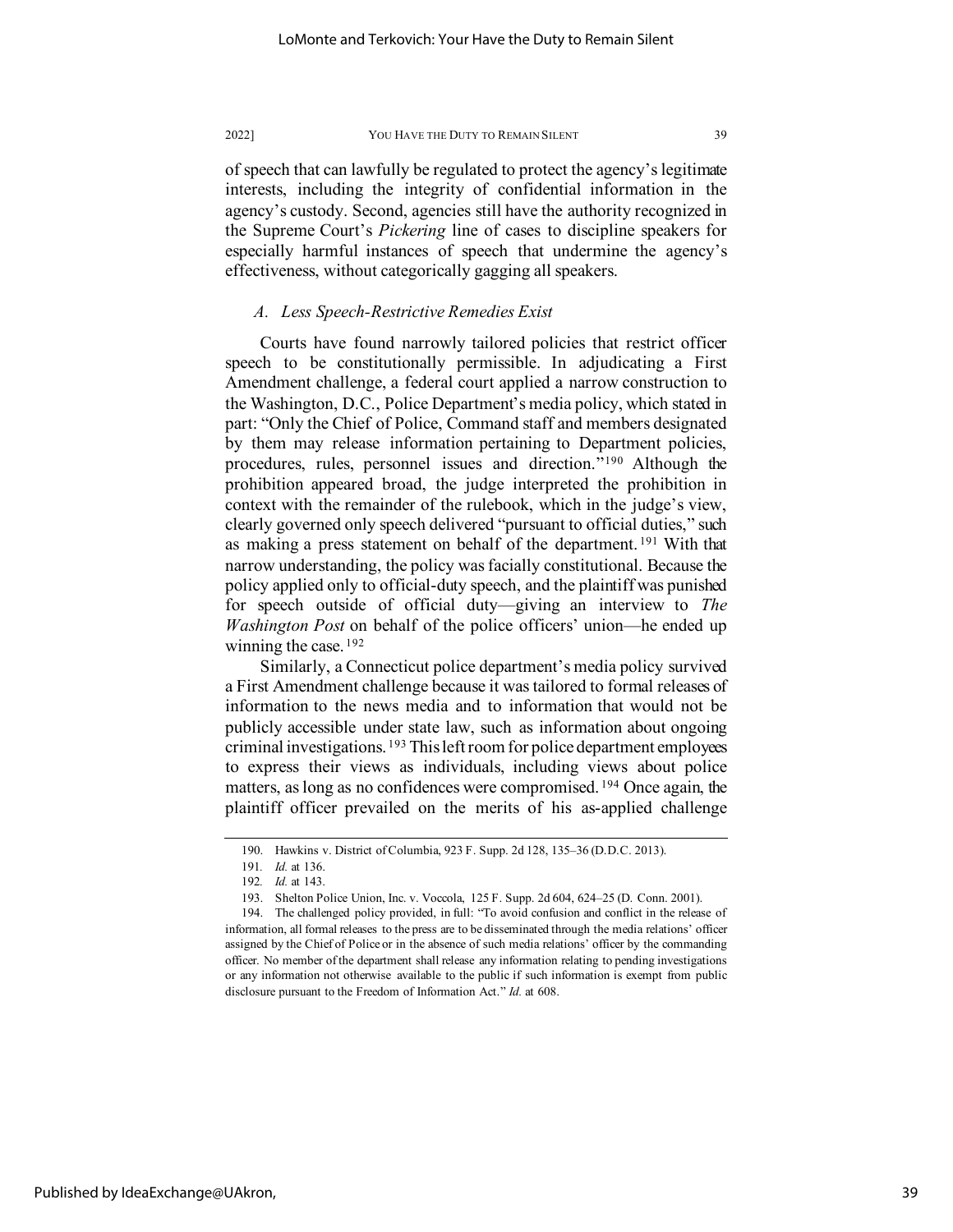because the speech for which he was punished—criticizing "racial comments made by the Chief of Police, conflicts of interest within the police department, and the general operation and management of the police department"—fell outside the legitimate reach of the prohibition.<sup>[195](#page-40-0)</sup> Even some successful facial challenges to overbroad policies have recognized that better-tailored restrictions can be constitutional. For instance, while it was found to be unconstitutional for a Massachusetts police department to forbid discussing anything about agency policy, the department could lawfully enforce a narrower prohibition against speech that "is intended to undermine the effectiveness of the Department, is insubordinate, or is made with reckless disregard for truth or falsity."[196](#page-40-1)

As these cases demonstrate, it is eminently possible for a law enforcement agency to craft a constitutionally permissible employeespeech policy that protects confidential information critical to agency operations and prevents employees from misleadingly holding themselves out as official spokespeople, while leaving ample breathing space for officers to share information and ideas.

# *B. Supervisors Have Adequate Speech-Specific Enforcement Power*

Public safety agencies have ample legal authority to penalize especially egregious instances of disloyal or unprofessional speech without resorting to an all-out prohibition on speaking with the press and public. It is well-established under the *Pickering* standard that a public employee's speech loses First Amendment protection and becomes punishable when it undermines the credibility of the agency or casts serious doubt on the employee's own ability to fairly and impartially discharge the duties of a position of public trust. [197](#page-40-2) Examples abound in which public safety agencies have prevailed in First Amendment challenges brought by disciplined officers who spoke—or in more recent years, tweeted—in ways that reasonably would cause coworkers or the public to distrust their professional judgment.

<sup>195</sup>*. Id.* at 627–34.

<sup>196.</sup> Wagner v. City of Holyoke, 100 F. Supp. 2d 78, 86–87 (D. Mass. 2000).

<span id="page-40-2"></span><span id="page-40-1"></span><span id="page-40-0"></span><sup>197</sup>*. See* Gasparinetti v. Kerr, 568 F.2d 311, 315–16 (3d Cir. 1977) (applying *Pickering* in First Amendment case brought by disciplined police union leader and stating: "We can recognize a significant government interest in regulating some speech of police officers in order to promote efficiency, foster loyalty and obedience to superior officers, maintain morale, and instill public confidence in the law enforcement institution. To achieve these ends, regulations may be promulgated, but their restrictive effect may extend only as far as is necessary to accomplish a legitimate governmental interest.").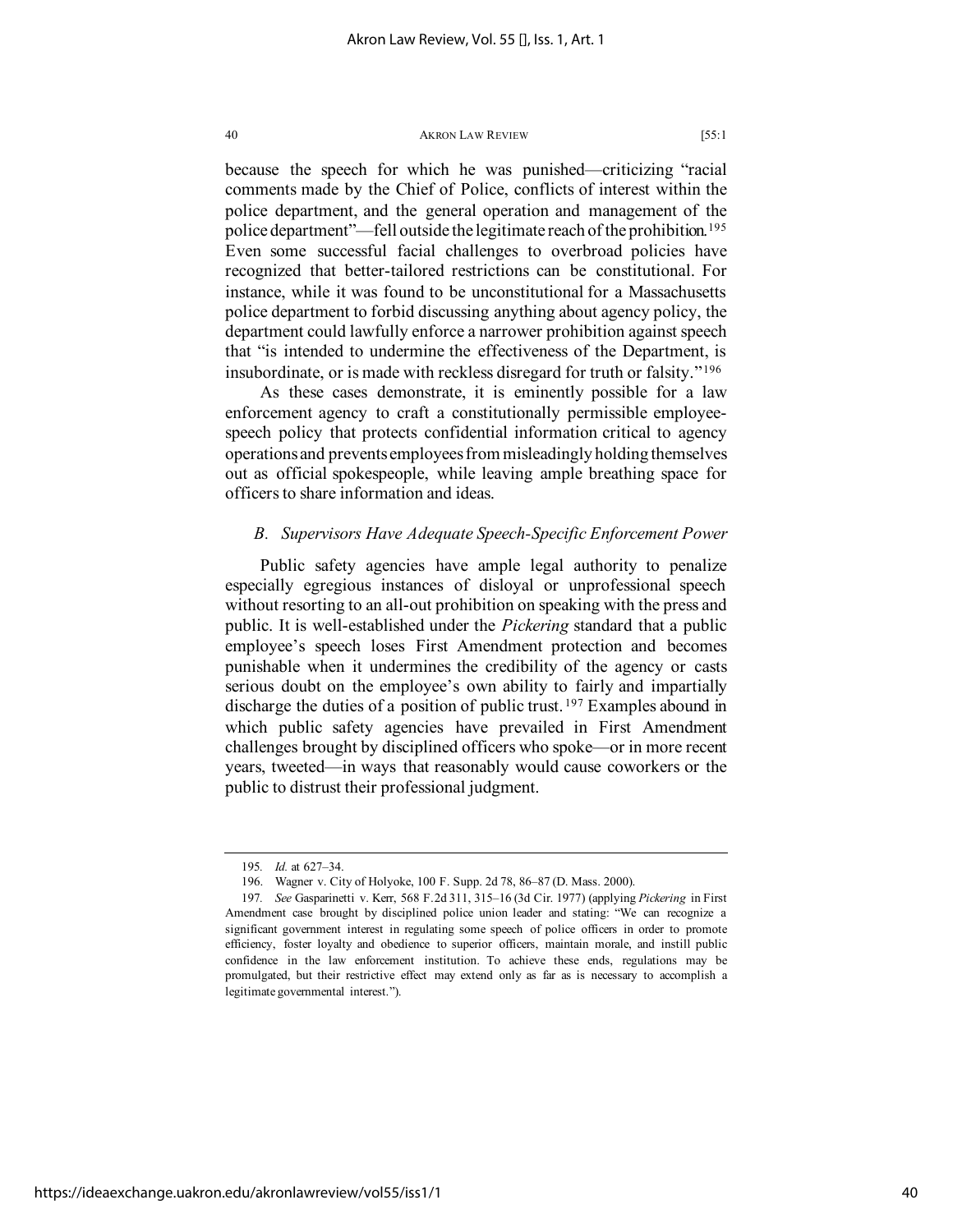Courts have rebuffed First Amendment claims brought by public safety officers for making remarks on social media indicating a violent disposition toward political opponents, [198](#page-41-0) operating a hardcore sex website and making personal appearances in the community to promote the site, [199](#page-41-1) appearing at a police Halloween party costumed in blackface and carrying a watermelon,<sup>[200](#page-41-2)</sup> and selling videos of sex acts in (and partially out of) a police uniform.<sup>[201](#page-41-3)</sup> In none of these cases, and dozens more like them, have courts been willing to second-guess the disciplinary judgments of public safety agencies once it is shown that an employee's expression actually undermined workplace effectiveness.

Law enforcement supervisors have especially broad authority to regulate individual instances of disruptive speech because so much speech is regarded as being part of an officer's "official duties," bringing it within the ambit of the Supreme Court's *Garcetti* rule. [202](#page-41-4) Once speech is considered to be part of an official work assignment, it ceases being the constitutionally protected employee speech under *Garcetti* and becomes attributable to the employer, meaning that the agency can freely regulate it.<sup>[203](#page-41-5)</sup> For example, when a Milwaukee police officer was demoted after lodging a complaint with the state prosecutor's office that a supervisory officer had helped her fugitive brother evade arrest, the complaint was deemed to be unprotected speech. [204](#page-41-6) Since department policy required officers to report all crimes of which they were aware, and because the complaint took place during an official business meeting, the court deemed the report was a part of official duties, and thus not protected by the First Amendment. [205](#page-41-7)

The *Pickering* analysis for post-speech punishment affords employers latitude to manage workplace-disruptive speech of low value to the public, while at the same time enabling true whistleblowers to

<span id="page-41-2"></span><span id="page-41-1"></span><span id="page-41-0"></span><sup>198.</sup> Grutzmacher v. Howard County, 851 F.3d 332, 338 (4th Cir. 2017) (finding that fire department battalion chief was lawfully disciplined for Facebook posts including an anti-gun-control rant fantasizing about "beating a liberal to death" and, after being reprimanded, a defiant follow-up post with a photo of an upraised middle finger directed to the fire chief).

<sup>199.</sup> Dible v. City of Chandler, 515 F.3d 918 (9th Cir. 2008).

<sup>200.</sup> Tindle v. Caudell, 56 F.3d 966 (8th Cir. 1995).

<sup>201.</sup> City of San Diego v. Roe, 543 U.S. 77 (2004).

<sup>202.</sup> Garcetti v. Ceballos, 547 U.S. 410 (2006).

<sup>203</sup>*. Id.* at 424.

<sup>204.</sup> Morales v. Jones, 494 F.3d 590 (7th Cir. 2007).

<span id="page-41-7"></span><span id="page-41-6"></span><span id="page-41-5"></span><span id="page-41-4"></span><span id="page-41-3"></span><sup>205</sup>*. Id.* at 597. Notably, the Seventh Circuit did find that the officer engaged in protected speech by testifying in a civil lawsuit, which was not an assigned professional duty, even though the testimony included information learned in the course of duty. *Id.* at 598.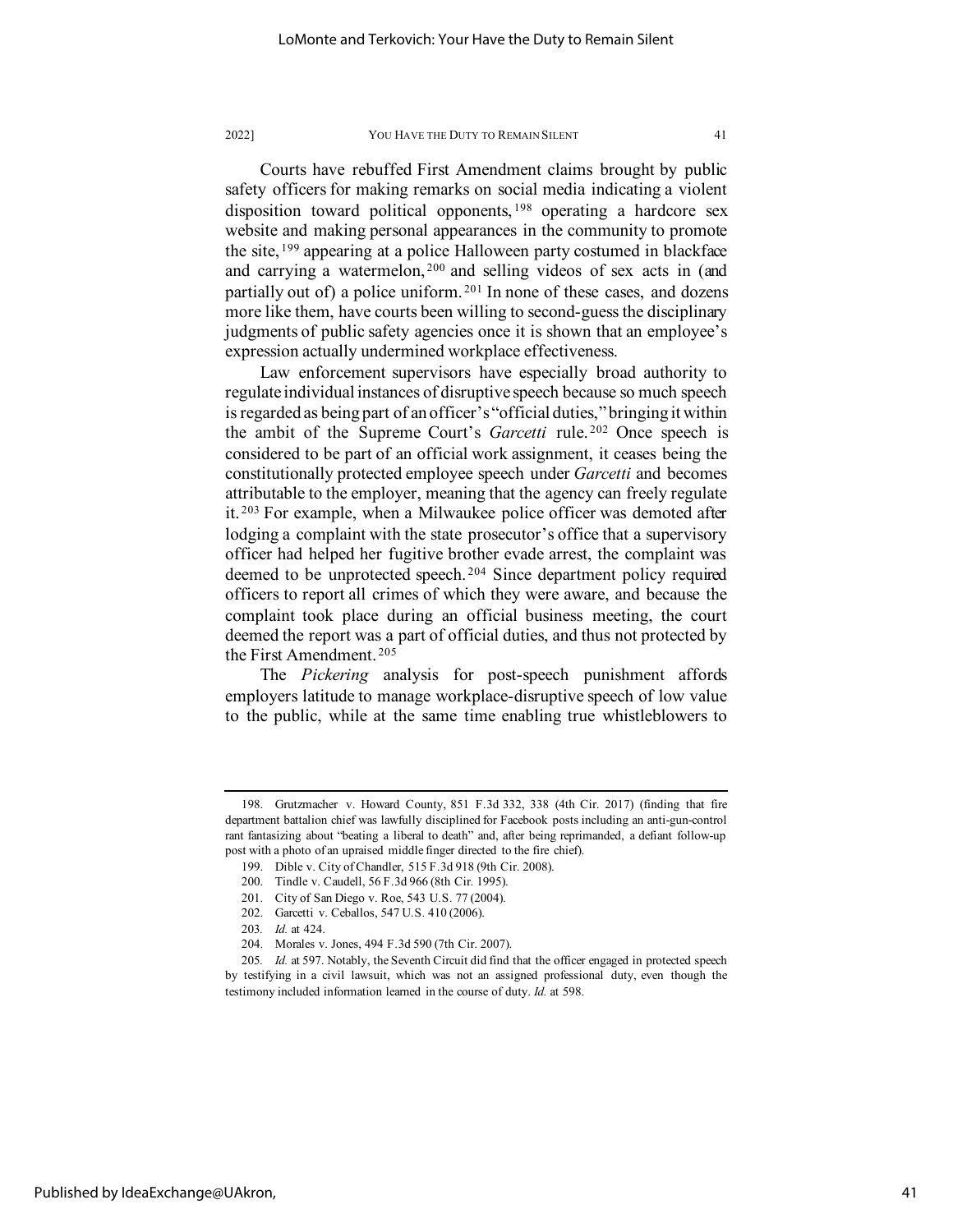vindicate their rights if punished for high-value speech.<sup>[206](#page-42-0)</sup> The Third Circuit made this observation in invalidating a prior restraint limiting expert testimony by police officers; if some subset of expert testimony undermines the employer's interests (such as a police ballistics expert testifying that he believes ballistics evidence is worthless), "the balancing process can be performed more satisfactorily after the speech has occurred, when both its usefulness and its impact can be more accurately assessed."[207](#page-42-1) The *Pickering* level of speech-specific disciplinary authority has proven to be a workable and adaptable standard that balances the employer's and employees' interests, without the need to resort to categorical prior restraints.

# VII. PRIOR RESTRAINTS DO NOT SERVE OR PROTECT: AWAY FORWARD

Perhaps the most famous whistleblower story in modern U.S. history is that of New York City police detective Frank Serpico, whose life was dramatized in a 1973 Hollywood motion picture starring Al Pacino.<sup>[208](#page-42-2)</sup> After refusing to accept a bribe offer, Serpico became aware that bribery was a widespread problem within the New York Police Department, winked at by superiors, which could compromise the integrity of the police force. [209](#page-42-3) He complained through internal channels and ultimately gave incriminating testimony before a confidential grand jury proceeding, but the grand jury failed to indict any of the culpable higher-ups.<sup>[210](#page-42-4)</sup> So Serpico did what the rules of many police departments categorize as a punishable disciplinary offense: He told his story to a *New York Times*

<span id="page-42-0"></span><sup>206</sup>*. See, e.g.*, Rode v. Dellarciprete, 845 F.2d 1195, 1202 (3d Cir. 1988) (ruling in favor of disciplined police officer's First Amendment challenge for sharing concerns with newspaper reporter about racial animus within her department: "[W]hen a public employee participates in an interview sought by a news reporter on a matter of public concern, the employee is engaged in the exercise of a first amendment right to freedom of speech, even though the employee may have a personal stake in the substance of the interview."); Solomon v. Royal Oak Twp., 842 F.2d 862 (6th Cir. 1988) (finding that police officer who made comments to newspaper alleging cronyism, favoritism and sexual harassment by his supervisor was unlawfully fired in retaliation for constitutionally protected speech, because corruption in law enforcement is a matter of public interest); Broderick v. Roache, 767 F. Supp. 20 (D. Mass. 1991) (applying *Pickering* and concluding that Boston Police Department violated police union leader's First Amendment rights by punishing him for speech to the news media addressing "crumbling" officer morale, political meddling by mayor's administration, and other issues of public concern).

<sup>207.</sup> Swartzwelder v. McNeilly, 297 F.3d 228, 241 (3d Cir. 2002).

<sup>208.</sup> SERPICO (Artists Entertainment Complex 1973).

<span id="page-42-4"></span><span id="page-42-3"></span><span id="page-42-2"></span><span id="page-42-1"></span><sup>209.</sup> Roberta Ann Johnson, *Whistleblowing and the Police*, 3 RUTGERS U. J.L. & URB. POL'Y 74, 77 (2006).

<sup>210</sup>*. Id.* at 78.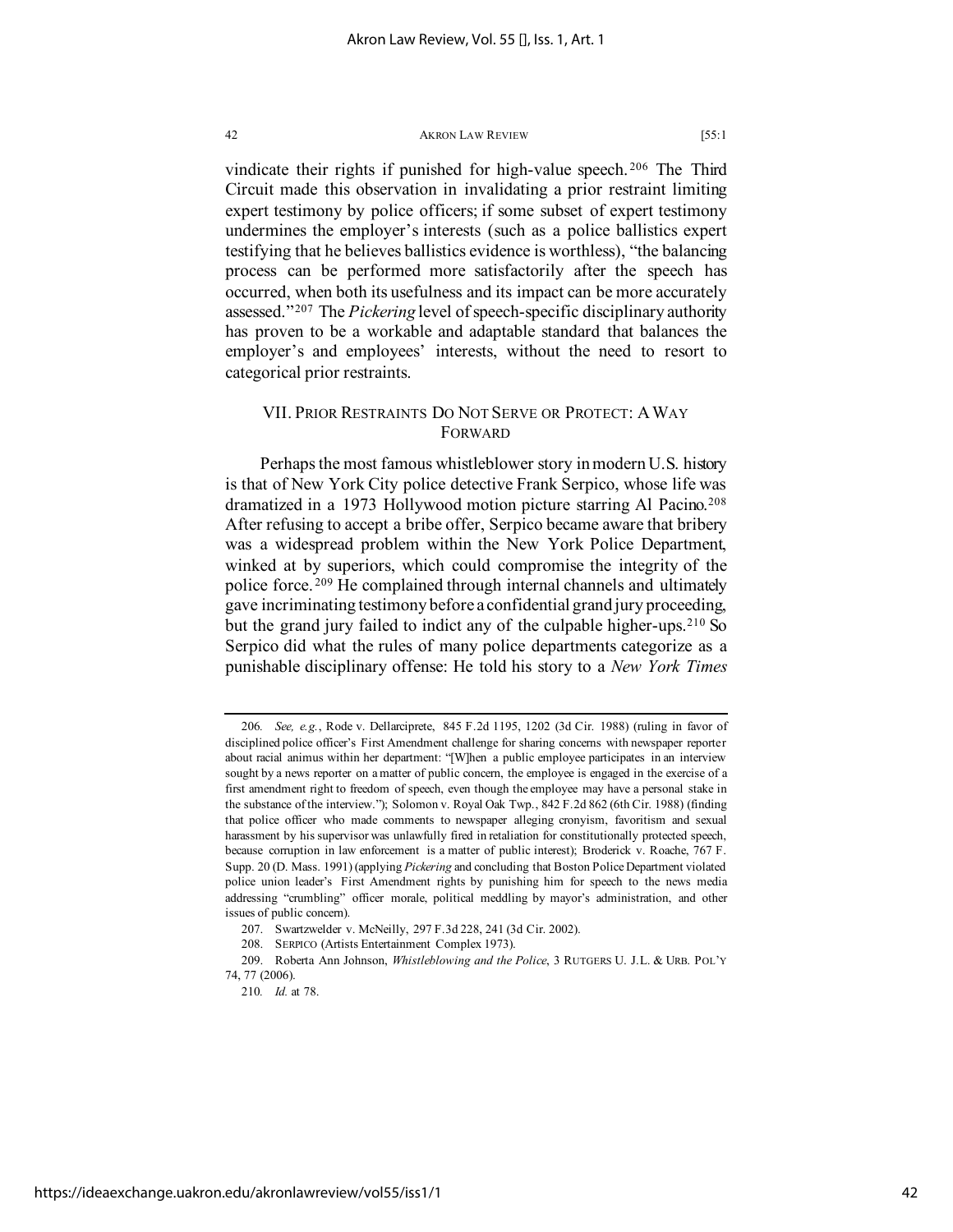reporter. [211](#page-43-0) A drumbeat of front-page publicity did what the internal complaint process could not: It forced New York's mayor to appoint a commission of inquiry, the Knapp Commission, that compiled a jawdropping investigative report cataloguing the extent to which organized crime and drug dealers had bought off police to protect their illicit operations. [212](#page-43-1) Plainly, no supervisor in the New York Police Department would have given Serpico approval to speak to the *Times* if he had asked. The Serpico case underscores why journalists need access to rank-and-file police officers, not just to spokespeople who are paid to burnish the agency's reputation.

It would be naïve to believe that police department media policies are the only, or even the primary, reason that officers refrain from publicly exposing problems within their departments. Powerful peer pressure forces deter officers from ratting out their compatriots. [213](#page-43-2) Still, the existence of a formal, on-the-books policy against whistleblowing lends official legitimacy to what should be considered a shameful and archaic feature of police culture. Law enforcement agencies avidly encourage *civilian* witnesses to speak out, so police officers, too, should be told: "If you see something, say something."[214](#page-43-3)

The fear of retaliation is no abstraction. High-profile instances demonstrate that, equipped with the authority to silence or retaliate against speakers, some police supervisors will take the invitation. When Officer Ike Lambert of the Chicago Police Department attempted to report discrepancies between a fellow officer's report on the shooting of an unarmed man versus eyewitness testimony and video evidence, he was

<sup>211</sup>*. Id.*

<span id="page-43-1"></span><span id="page-43-0"></span><sup>212.</sup> Adam Walinsky, *The Knapp Connection*, VILLAGE VOICE, Mar. 1, 1973, at 21. https://www.villagevoice.com/2020/01/25/the-knapp-connection// [https://perma.cc/RK9H-5JUN].

<span id="page-43-2"></span><sup>213.</sup> Johnson, *supra* note 2011, at 76–77 ("The nature of police work [] helps [] define the group. . . . One of the most respected tenets of the group is loyalty. Loyalty is exacted with a code of honor that requires officers not to 'snitch on,' 'rat out,' or turn in other officers."); Jerome H. Skolnick, *Corruption and the Blue Code of Silence*, 3 POLICE PRAC. & RES. 7, 8 (2002) ("[T]he unique demands that are placed on police officers, such as the threat of danger as well as scrutiny by the public, generate a tightly woven environment conducive to the development of feelings of loyalty. The refusal to report misconduct to proper authorities, or to falsely claim no knowledge of misconduct, is a common manifestation of these sentiments."); *see also* Alison L. Patton, *The Endless Cycle of Abuse: Why 42 U.S.C. 1983 Is Ineffective in Deterring Police Brutality*, 44 HASTINGS L.J. 753, 763 (1993) (quoting an ACLU police practices specialist's observation that police will even lie under oath at trial to protect each other because officers "depend on each other in life and death situations").

<span id="page-43-3"></span><sup>214.</sup> DEP'T OF HOMELAND SEC., IF YOU SEE SOMETHING, SAY SOMETHING, https:// www.dhs.gov/see-something-say-something/about-campaign [https://perma.cc/CB4N-BE99]; *see* Skolnick, *supra* note 215, at 11–12 (discussing how fear of retribution by co-workers discourages police whistleblowing).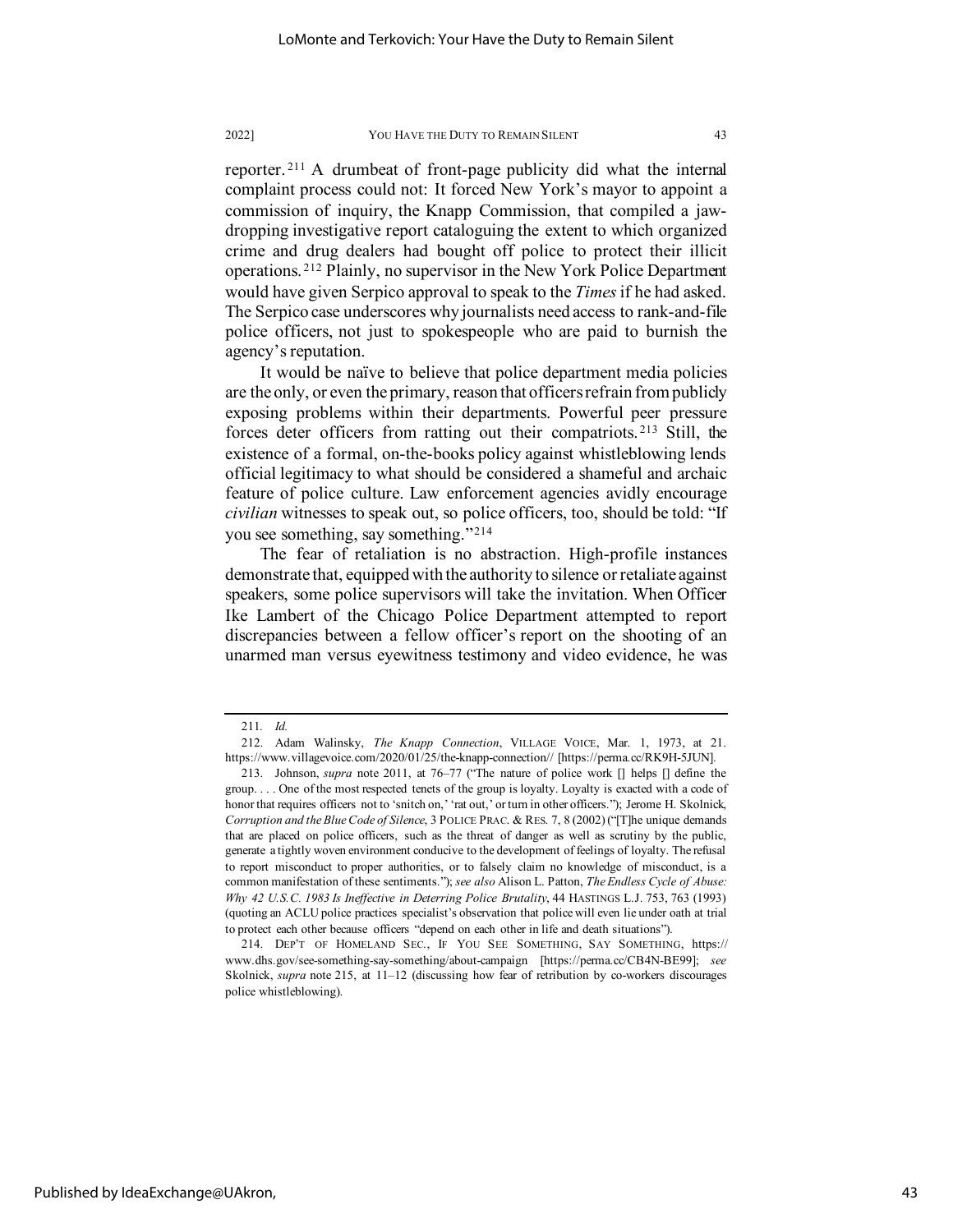quickly demoted. [215](#page-44-0) New Jersey Police Sergeant Kamil Warraich was placed on medical leave and forced to undergo psychological evaluations in response to his allegations of racism, excessive force, and missing files in his department. [216](#page-44-1) Warraich had previously been suspended for "misuse of public property" after he used department letterhead to report his concerns to prosecutors. [217](#page-44-2)

Law enforcement agencies might argue that officers need not elevate their concerns to the public and press, because they have the recourse of complaining internally through the chain of command. But as Frank Serpico's experience dramatizes—and hundreds of less-publicized cases confirm—the complaint process is not always effective. [218](#page-44-3) One critic has called the internal affairs process "an irresponsible and, frankly, farcical method of responding to misconduct claims."[219](#page-44-4) Further, "the entire process is concealed from the public," so if an officer receives repeat opportunities to evade responsibility for wrongdoing, the public may never find out—unless someone within the system speaks up. [220](#page-44-5) If a whistleblower's objective is to warn the public about a potentially dangerous person on the police force, filing an internal affairs complaint that will likely never see the light of day is an ineffective way of achieving that objective. Speaking publicly should be understood as a supplement to the internal affairs process that helps ensure the process's effectiveness: If the complaint is not taken seriously, the complainant can do as Frank Serpico did and escalate the matter to a higher court—the court of public opinion.

In addition to the increasingly well-documented problem of overzealous force against people of color, police agencies have become

<span id="page-44-0"></span><sup>215.</sup> Musa al-Gharbi, *Police Punish the 'Good Apples*,*'* ATLANTIC (July 1, 2020), https://www.theatlantic.com/ideas/archive/2020/07/what-police-departments-do-whistleblowers/613687/ [https://perma.cc/9UML-SF5F].

<span id="page-44-1"></span><sup>216.</sup> S.P. Sullivan, *Why Don't More Cops Speak Out About Alleged Misconduct? Look What Happened to One Who Tried*, NJ.COM (Nov. 1, 2020, 7:11 AM), https://www.nj.com/news/2020/ 11/why-dont-more-cops-speak-out-about-alleged-misconduct-look-what-happened-to-one-whotried.html [https://perma.cc/KKG7-9DJS].

<sup>217</sup>*. Id.*

<span id="page-44-3"></span><span id="page-44-2"></span><sup>218</sup>*. See* Barbara E. Armacost, *Organizational Culture and Police Misconduct*, 72 GEO. WASH. L. REV. 453, 538 (2004) (observing that, because the internal affairs process is purely punitive and not designed to produce systemic improvements, "internal review, at least as it currently exists, is unlikely to be a very effective vehicle for widespread policy or organizational change"); *see also id.* at 537 n.523 (quoting statistics that show only 13 percent of internal affairs proceedings result in a finding of guilt against the accused officer, raising questions about the processes' objectivity).

<sup>219.</sup> Rachel Moran, *Ending the Internal Affairs Farce*, 64 BUFF. L. REV. 837, 844 (2016).

<span id="page-44-5"></span><span id="page-44-4"></span><sup>220</sup>*. See* Patton, *supra* note 215, at 787 (commenting that secrecy of internal affairs proceedings is a factor in allowing repeat abusers to re-offend).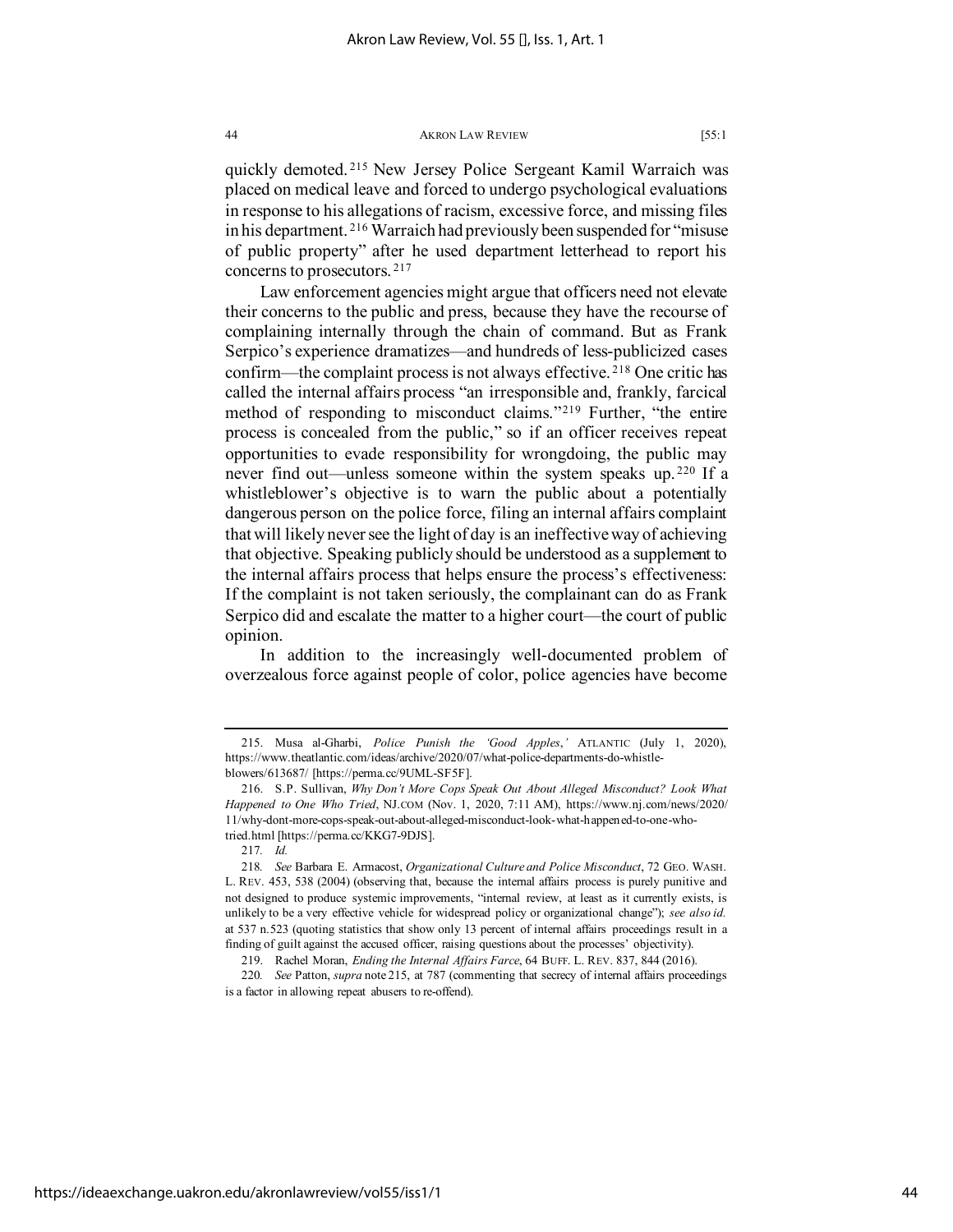known as harbors for sexual harassment<sup>[221](#page-45-0)</sup> and racial hostility and discrimination. [222](#page-45-1) If journalists are limited to speaking with the agency head, the agency's public relations spokesperson, or an officer handpicked by the public relations office, the stories of people experiencing adversity within the workplace will go untold. An officer who is already experiencing harassment or discrimination will understandably hesitate to escalate the situation publicly at an agency that makes unauthorized statements a punishable disciplinary offense.

When rank-and-file officers cannot be heard, at times the only voice speaking for police is that of labor unions. But union representatives do not always represent the diverse and nuanced perspectives of their members, nor can they; it is the union's role to be assertive advocates in their member's defense, even in questionable cases. [223](#page-45-2) Silencing the

[https://perma.cc/NS59-SXTR] (explaining how New York's police union continued to defend the officer who killed street merchant Eric Garner in 2014 by asphyxiating him in a choke-hold while

<span id="page-45-0"></span><sup>221</sup>*. See* Somvadee Chaiyavej & Merry Morash, *Reasons for Policewomen's Assertive and Passive Reactions to Sexual Harassment*, 12 POLICE Q. 63, 71 (2009) (reporting findings of interviews with 117 female officers from five midwestern law enforcement agencies: "90.6 percent reported at least one experience of harassment by a male officer in their organization within the past 2 years."); Sue Carter Collins, *Sexual Harassment and Police Discipline: Who's Policing the Police?*, 27 POLICING: INT'L J. POLICE STRATEGIES & MGMT. 512, 512 (2004) (commenting that "there is overwhelming evidence that sexual aggression by male officers against female officers remains unchecked").

<span id="page-45-1"></span><sup>222</sup>*. See* Andrea Shalal & Jonathan Landay, *Black Cops Say Discrimination, Nepotism Behind U.S. Police Race Gap*, REUTERS (July 2, 2020, 1:28 PM), https://www.reuters.com/article/usminneapolis-police-blackofficers/black-cops-say-discrimination-nepotism-behind-u-s-police-racegap-idUSKBN2432T8 [https://perma.cc/DC2W-QG3H] (quoting National Black Police Association's observation that "Black recruits face nepotism, more problems during background checks, greater barriers to promotion and higher discipline rates once hired"); Dan Frosch & Ben Chapman, *Black Officers Say Discrimination Abounds, Complicating Reform Efforts*, WALL ST. J. (June 16, 2020, 5:30 AM), https://www.wsj.com/articles/for-black-police-discrimination-aboundscomplicating-reform-efforts-11592299800 [https://perma.cc/A296-3WGW] ("[B]lack officers across the country say they commonly face harassment, discrimination and even abuse from their own departments."); *see also* Kimberly D. Hassell & Steven G. Brandl, *An Examination of the Workplace Experiences of Police Patrol Officers: The Role of Race, Sex, and Sexual Orientation*, 12 POLICE Q. 408, 418–21 (2009) (reporting that African-American police officers and Latina officers experience "significantly higher levels of stress" than white male officers, and that African-American male officers "report significantly more negative workplace experiences" than their white peers, including vandalism or theft of their equipment, exposure to vulgar language, and lack of opportunity for advancement).

<span id="page-45-2"></span><sup>223</sup>*. See* Samantha Michaels, *The Infuriating History of Why Police Unions Have So Much Power*, MOTHER JONES (Sept./Oct. 2020), https://www.motherjones.com/crime-justice/2020/ 08/police-unions-minneapolis/ [https://perma.cc/43AM-CKNF] (quoting head of Minneapolis police union who opposed firing of Officer Derek Chauvin even after he was videotaped smothering a man to death, and called for violence against protesters he described as a "terrorist movement"); William Finnegan, *How Police Unions Fight Reform*, NEW YORKER (July 27, 2020), https:// www.newyorker.com/magazine/2020/08/03/how-police-unions-fight-reform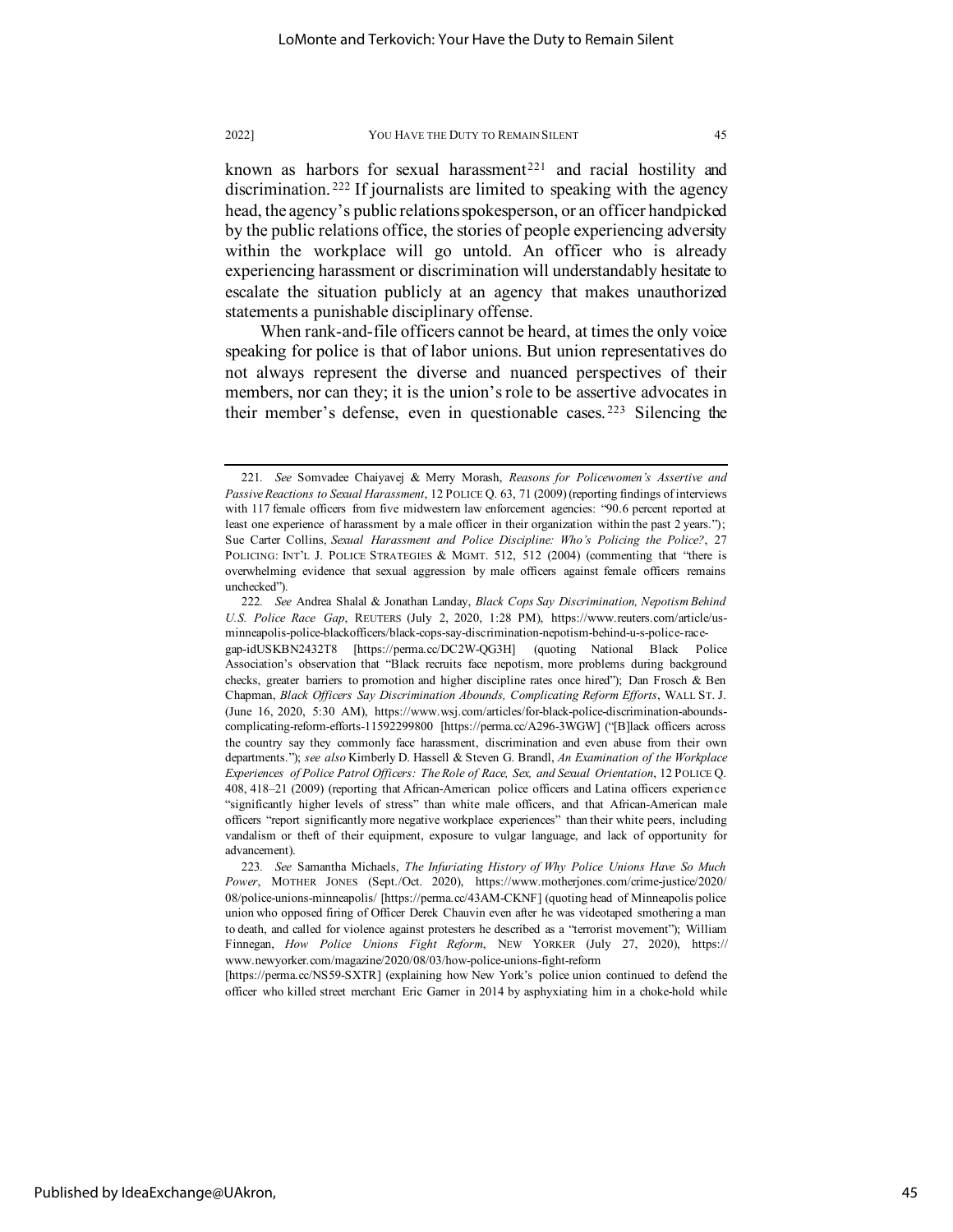knowledgeable voices of police officers can leave the public with a distorted and incomplete set of extreme perspectives: the employer's and the union's. News organizations are under increasing pressure to diversify the sources they quote so that the voices appearing in the media are reflective of the full range of the community.<sup>[224](#page-46-0)</sup> But when journalists are limited to speaking only to the head of the law enforcement agency or police union, that person is highly likely to be a middle-aged white man.[225](#page-46-1)

Even acknowledging that there is a range of potentially harmful speech that law enforcement agencies can legitimately regulate, that still leaves a wide swath of speech in which officers can harmlessly engage: Providing basic factual information to journalists about newsworthy events, sharing personal experiences and observations, and addressing the full range of civic issues on which any community member might have an opinion. If a police department policy does not clearly leave leeway for this benign speech, then the policy is overly broad and likely unconstitutional.

Gag policies present two distinct types of problems for the flow of information. First, they can prevent the public and press from receiving

arresting him for a petty offense, even after it came to light that the officer had a high number of substantiated prior complaints on his record).

<span id="page-46-0"></span><sup>224</sup>*. See* Katica Roy, *There's a Gender Crisis in Media, and It's Threatening Our democracy*, FAST CO. (Sept. 10, 2019), https://www.fastcompany.com/90401548/theres-a-gender-crisis-inmedia-and-its-threatening-our-democracy [https://perma.cc/CMN7-GW8E] (noting that Bloomberg business news organization has made strides in diversifying coverage, but that women still make up only 18 percent of experts quoted on-air and 10 percent of experts quoted in front-page news stories); Jeanine Santucci, Opinion, *Source Diversity at NPR: Grassroots Initiatives Address Challenges*, NPR (July 24, 2018, 4:49 PM), https://www.npr.org/sections/publiceditor/2018/07/24/631964116/sourcediversity-at-npr-grassroots-initiatives-address-challenges [https://perma.cc/JY6T-U4D5] (noting that sources interviewed on NPR flagship programs were "overwhelmingly white, male and coastal," with men making up 70 percent of the interviewees and white people making up 73 percent); Adrienne LaFrance, *I Analyzed a Year of My Reporting for Gender Bias (Again)*, ATLANTIC (Feb. 17, 2016), https://www.theatlantic.com/technology/archive/2016/02/gender-diversity-journalism/463023/

<sup>[</sup>https://perma.cc/F8T3-ETVL] ("Women represent about half the global population, and yet they're dramatically underrepresented in stories meant to help people understand much of the complexity in the world.").

<span id="page-46-1"></span><sup>225.</sup> Federal statistics reflect that, as of 2013, 78% of full-time sworn personnel in sheriffs' offices were white, 11% were Hispanic, 9% were black, and 2% were members of other minority groups. DOJ, BUREAU OF JUST. STAT., NCJ 249757, SHERIFF'S OFFICE PERSONNEL, 1993–2013 (2016). But 92% of sheriffs are white and 90% are male, according to a June 2020 study. WOMEN DONORS NETWORK, CONFRONTING THE DEMOGRAPHICS OF POWER: AMERICA'S SHERIFFS, at 4 (2020). The nonprofit Marshall Project has likewise found that the people who run police unions are, overwhelmingly, white men. *See* Eli Hager & Weihua Li, *A Major Obstacle to Police Reform: The Whiteness of Their Union Bosses*, MARSHALL PROJECT (June 10, 2020 6:00 AM), https://www.themarshallproject.org/2020/06/10/a-major-obstacle-to-police-reform-the-whitenessof-their-union-bosses [https://perma.cc/P58F-5JKH] ("Of the 15 largest departments in which a majority of officers are people of color, only one, Memphis, has a union leader who is black.").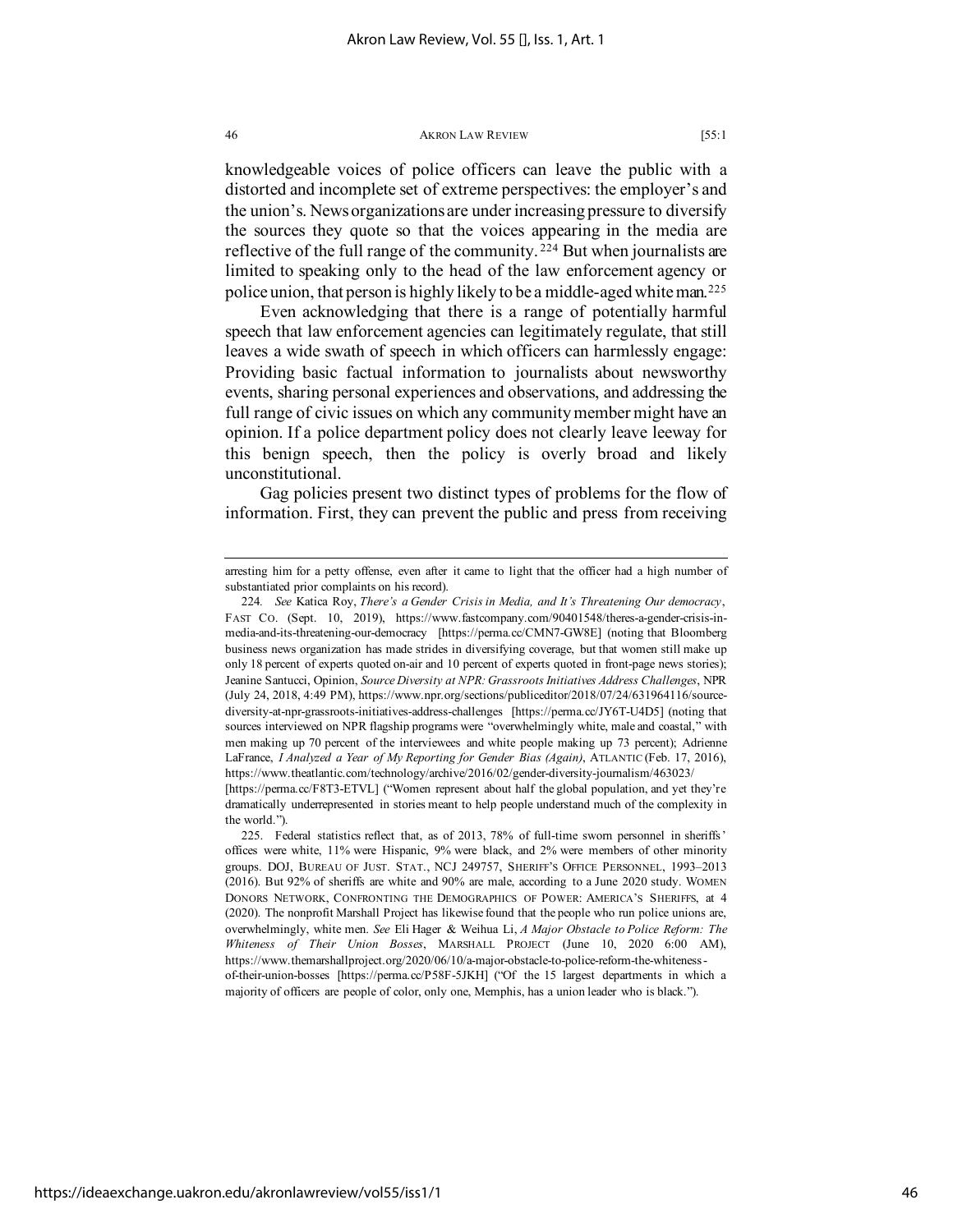timely information about crimes to which police respond by limiting authority to answer questions to a single public affairs spokesperson or the chief of the department, which creates a chokepoint, delaying the flow of information. Second, they can inhibit employees from sharing personal opinions and observations that are informed by their professional experiences, which is exactly the type of speech that the Supreme Court has recognized as societally valuable.<sup>[226](#page-47-0)</sup>

Longstanding business-as-usual assumptions about policing are being revisited as disturbing discoveries come to light. It has become common knowledge that police officers give false testimony so regularly that the practice has a nickname—testilying<sup>227</sup>—and that prosecutors are forced to maintain lists of untrustworthy officers to avoid calling as witnesses.<sup>[228](#page-47-2)</sup> In response to these concerns, states are revisiting laws that afford special job protections to police, <sup>[229](#page-47-3)</sup> opening long-concealed records of misconduct complaints for public inspection, [230](#page-47-4) and restricting the use of chokeholds and other dangerous tactics. [231](#page-47-5) But these reforms will be incomplete so long as both the written law of policing and its unwritten culture restrain officers from speaking candidly about their work.

<span id="page-47-0"></span><sup>226</sup>*. See* Lane v. Franks, 573 U.S. 228, 240 (2014) ("[O]ur precedents dating back to *Pickering* have recognized that speech by public employees on subject matter related to their employment holds special value precisely because those employees gain knowledge of matters of public concern through their employment."); Garcetti v. Ceballos, 547 U.S. 410, 419 (2006) ("The Court has acknowledged the importance of promoting the public's interest in receiving the well-informed views of government employees engaging in civic discussion."); *see also* Michael L. Wells, *Section 1983, the First Amendment, and Public Employee Speech: Shaping the Right to Fit the Remedy (and Vice Versa)*, 35 GA. L. REV. 939, 995 (2001) (commenting that "a rule that all statements about the job are unprotected would undermine the value of free speech in the employment context").

<span id="page-47-1"></span><sup>227.</sup> Joseph Goldstein,'*Testilying' by Police: A Stubborn Problem*, N.Y. TIMES (Mar. 18, 2018), https://www.nytimes.com/2018/03/18/nyregion/testilying-police-perjury-new-york.html [https://perma.cc/9UTC-R5GJ].

<span id="page-47-2"></span><sup>228.</sup> Steve Reilly & Mark Nichols, *Hundreds of Police Officers Have Been Labeled Liars. Some Still Help Send People to Prison*, USA TODAY (Dec. 16, 2019, 9:02 PM), https://www.usatoday.com/in-depth/news/investigations/2019/10/14/brady-lists-police-officersdishonest-corrupt-still-testify-investigation-database/2233386001/ [https://perma.cc/6H7Y-AZYS].

<span id="page-47-3"></span><sup>229.</sup> Ben Leonard, *Maryland Becomes First State to Repeal Police Bill of Rights, Overriding Hogan Veto*, POLITICO (Apr. 10, 2021, 6:19 PM), https://www.politico.com/ news/2021/04/10/maryland-repeals-police-bill-of-rights-overriding-hogan-veto-480731 [https://perma.cc/YR42-8W6T].

<span id="page-47-4"></span><sup>230.</sup> Ellen Moynihan, Denis Slattery & Chris Sommerfeldt, *Cuomo Signs Historic 50-a Repeal Bill, Making N.Y. Police Disciplinary Records Public After Decades of Secrecy*, N.Y. DAILY NEWS (June 12, 2020, 4:58 PM), https://www.nydailynews.com/news/politics/ny-cuomo-police-reformdisciplinary-records-20200612-5zryohkuwjew7ksjowhtswmsk4-story.html [https://perma.cc/8AJ9- YW3W].

<span id="page-47-5"></span><sup>231.</sup> Nicholas Bogel-Burroughs, *Washington State Enacts Police Reform a Year After George Floyd's Death*, N.Y. TIMES (May 19, 2021), https://www.nytimes.com/2021/05/19/us/washingtoninslee-police-reform.html [https://perma.cc/NQA9-7FDM].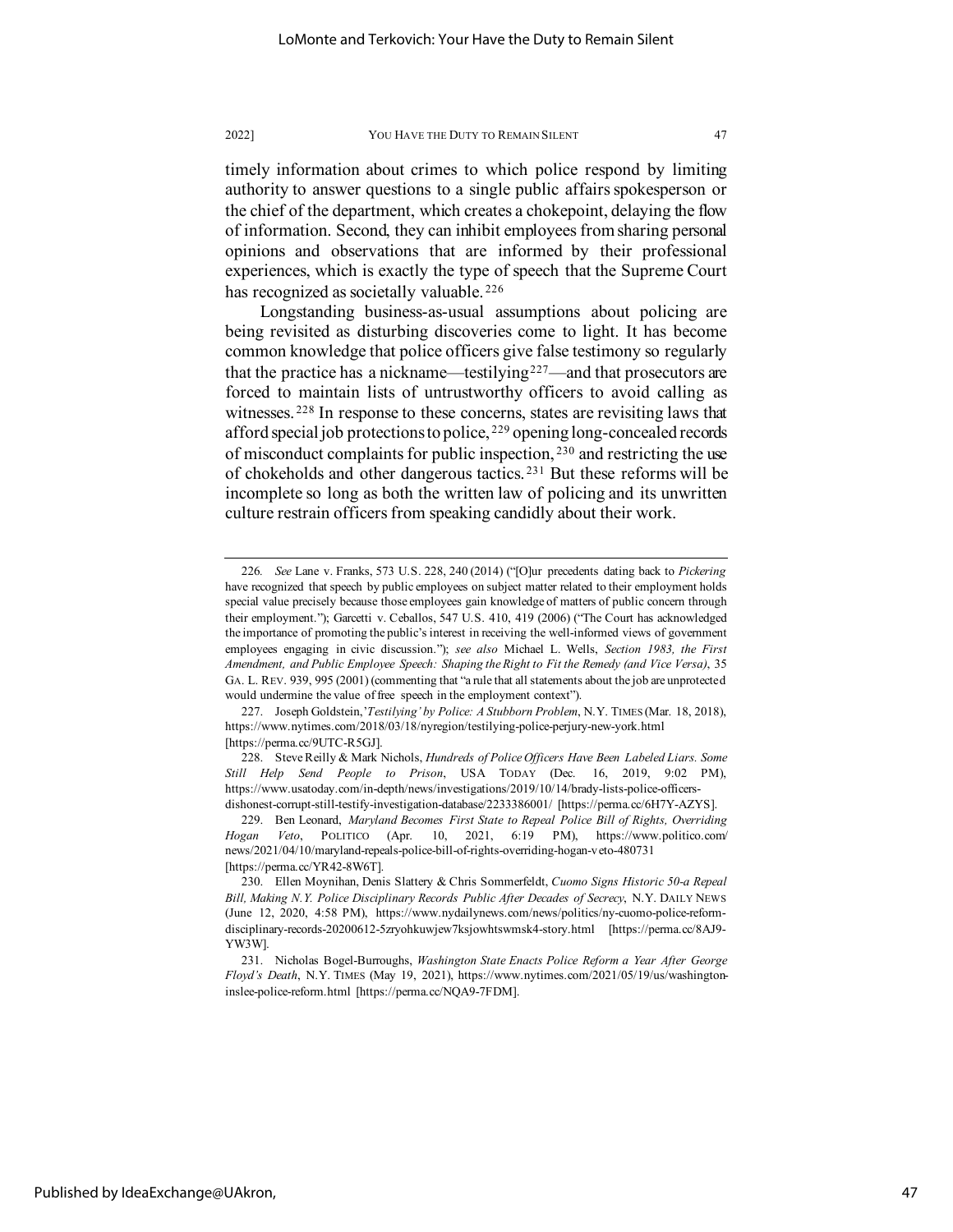Litigation is unlikely to provide a solution for two reasons. First, there is no indication that decades worth of court rulings have made any lasting impression on law enforcement agencies. Even after being successfully sued two decades ago for restricting officers' free speech rights, [232](#page-48-0) the Pittsburgh Bureau of Police still has one of the nation's most repressive speech policies, requiring pre-approval for all comments to the media. [233](#page-48-1) Second, litigation is relatively rare, and facial challenges are even rarer. A police officer is unlikely to be so motivated to give an interview as to get legal counsel and file suit. Opportunities to speak to the media are situational and time-sensitive. An officer might be approached for an interview only a few times over the course of a career. An officer who is denied permission to speak will not be able to obtain judicial redress in time for the interview to be newsworthy. The rare officer who is motivated to sue will almost invariably be an officer who has suffered serious disciplinary sanctions, so that the relationship with the employer is already broken. And disciplinary action is often based on the content of a specific remark (triggering an "as-applied" *Pickering* analysis) as opposed to the decision to accept the interview (which would set up a facial *NTEU* challenge). For these reasons, progress is unlikely unless policymakers codify First Amendment principles both in law and in police culture.

Police officers have a right to speak, and to speak out, but the public also has a right to hear. One of the foundational principles of the American police system is that police power comes from the public's consent and approval. [234](#page-48-2) Much of day-to-day policing business remains largely out of the public eye, and oversight, even within departments, is limited because of the job's independent nature. [235](#page-48-3) Supervising officers and the public alike are not able to oversee every officer all of the time, especially when they are out on patrol. Though recent inventions, such as the use of body cameras, allow supervisors and the public to monitor officers who are out

<sup>232.</sup> Swartzwelder v. McNeilly, 297 F.3d 228 (3d Cir. 2002).

<sup>233.</sup> PITTSBURGH BUREAU OF POLICE, ORDER NO. 65-1, MEDIA POLICY (2015).

<span id="page-48-2"></span><span id="page-48-1"></span><span id="page-48-0"></span><sup>234.</sup> Debo P. Adegbile, *Policing Through an American Prism*, 126 YALE L.J. 2222, 2228 (2017); *see also* Vincent Nguyen, *Watching Big Brother: A Citizen's Right to Record Police*, 28 FORDHAM INTELL. PROP. MEDIA & ENT. L.J. 637, 669 (2018) ("The impact of distrust between police officers and society is significant, resulting in decreased compliance with and trust of law enforcement. It is possible to build trust through transparent information sharing. Transparency not only minimizes distrust of law enforcement but also allows for increased cooperation in civil society.").

<span id="page-48-3"></span><sup>235</sup>*. See* Andrew E. Taslitz, *Racial Auditors and the Fourth Amendment: Data with the Power to Inspire Political Action*, 66 LAW & CONTEMP. PROBS. 221, 238 (2003) (observing that transparency of information about law enforcement "is critical to deterrence precisely because the police so often operate under a code of silence. They often work alone or in small teams, exercising wide discretion in the use of force or its threat to ferret out crime.").